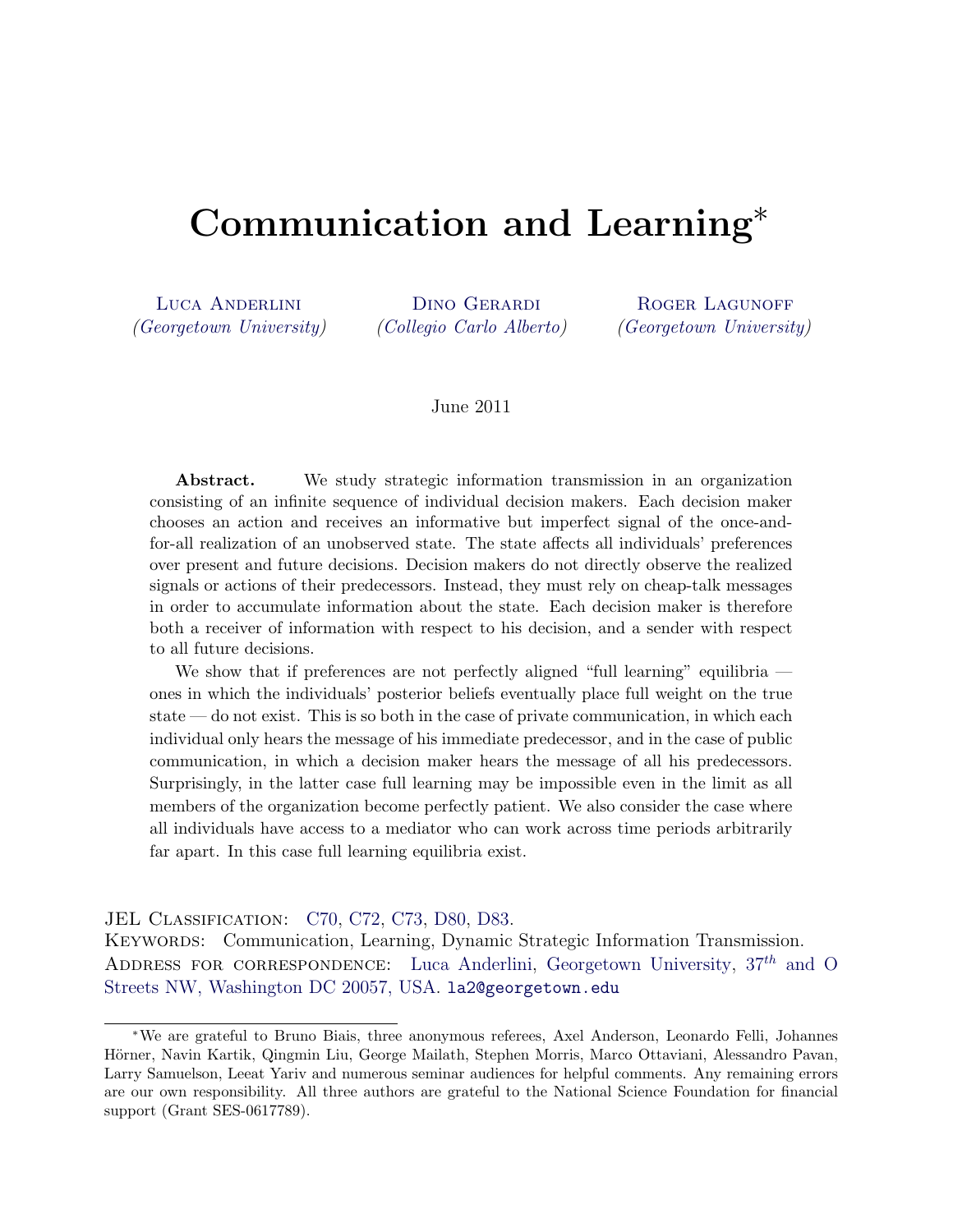#### 1. Introduction

This paper studies the strategic side of information transmission in a large group of agents with imperfectly aligned interests. Our interest is in how and whether intertemporal learning occurs through this transmission.

We posit a model of an ongoing organization consisting of a sequence of imperfectly informed decision makers, each of whom receives information from his predecessors, privately observes some information on his own, then chooses what if any of this information to pass on to future individuals in the sequence. The model we analyze fits well a large firm, a lobbying concern, or a non-profit organization where information evolves through time and is fragmented across a large number of participants. The organization is run by a sequence of decision makers (say CEOs, lead-lobbyists, or managers). Each decision maker in the sequence is forward looking; his payoff is affected by his own and all future decisions. Each of the successive decision makers takes a hidden action, observes some piece of information about an underlying state that affects everyone in the sequence, and then communicates the current state of organizational knowledge to decision makers down the line.

We emphasize that the structure outlined here is not simply a repeated version of the classical "sender-receiver game" of Crawford and Sobel (1982) (henceforth CS). Each of our players is both a sender and a receiver, and this changes the framework dramatically.<sup>1</sup>

The privately observed information in the model takes the form of an informative signal of an underlying, decision-relevant state. The underlying state determines which of several activities/tasks (types of competitive strategy for a CEO, degrees of aggressiveness for a leadlobbyist, types of fund-raising for a non-profit manager) is more rewarding. Each decision maker can then be seen as having a choice of how much time/effort to expend across these multiple activities/tasks. More accurate information about the state therefore improves this choice and benefits everyone in the organization. The critical feature we consider in these types of organizations is that the current decision maker disproportionately bears the different costs of the activities/tasks. In turn, this biases his short run behavior away from the long run common interest of the organization, even if his preferences and those of the entire lineage of decision makers are aligned in the "long run."

Both the state and the players' signals are binary, and the state determines which action is best. Preferences take the form of a quadratic loss around the (unknown) best action given the state. Other things being equal, the current decision maker prefers an action

<sup>&</sup>lt;sup>1</sup>We return to CS and other related papers in Section 2 below.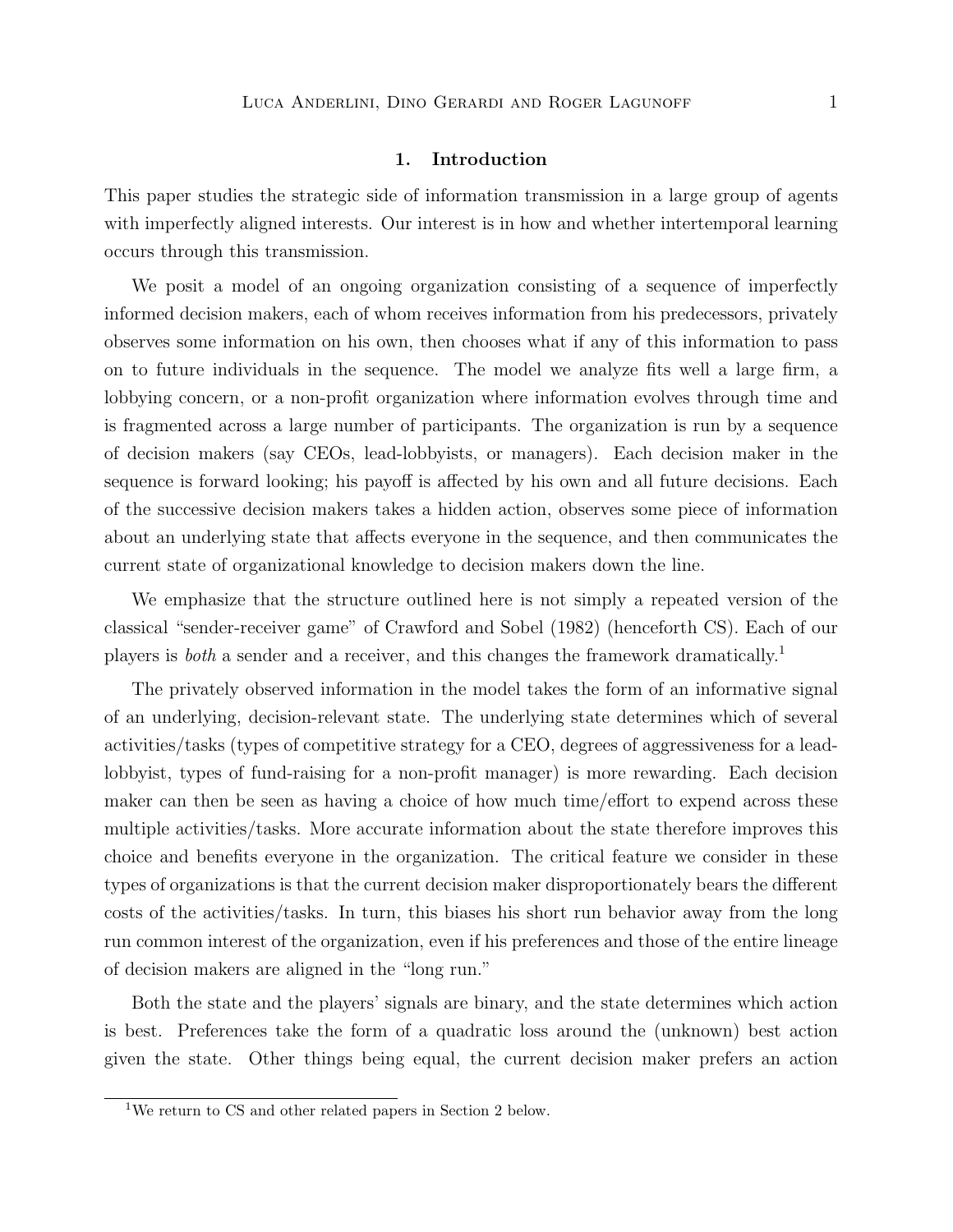that is "lower" than his predecessors would like. Nevertheless, because the signals observed by the various decision makers are (conditionally) i.i.d. across time, if all signals were all publicly observed, then this organization would eventually "fully learn" the underlying truth, resulting in improved decision making for the organization. Our main results show, however, that despite the increasingly accurate information within the organization as a whole, the strategic effects of its dispersion will render full learning impossible.

We examine two canonical "communication technologies," through which the players' messages are viewed by subsequent decision makers. In the first case, communication is public. Each player's message is directly observed by all subsequent players in the sequence. Messages, once "published," are difficult or impossible to destroy or manipulate.

In the second case, communication is private. Each player's message is directly observed only by the player who immediately follows in the sequence. Messages are easy to hide, manipulate, or falsify. Consequently, each player can act as a "gate-keeper," choosing how much of his knowledge is passed down the line.

In each of these two cases, a natural benchmark to consider in our model is that of truthtelling strategy profiles. In a truth-telling profile, all players reveal truthfully their signal to subsequent players (and pass on truthfully the information they receive from previous players in the case of private communication). Given our i.i.d. signal structure, it is obvious that in this case the organization would fully learn the state. As we move down the sequence, the players' beliefs would necessarily eventually place probability one on the true state.

We show that, both under private and under public communication, not only truth-telling is ruled out, but in fact there are no equilibria in which full learning occurs. Indeed, in the public communication model we show that there are interior bounds on posterior beliefs about the state beyond which no learning takes place. Only babbling can occur from that point on. Our no-full learning results hold for any discount factor, and any magnitude of the misalignment in preferences. Regardless of whether communication is public or private, all equilibrium outcomes are (ex-ante) bounded away from the Pareto-efficient one induced by the truth-telling strategy profile.

These "no-full learning" results — which hold for any fixed discount factor — naturally beg the question of whether learning can obtain in the limit, along a sequence of equilibria, as players become more and more patient. We refer to this possibility as "limit learning."

As it turns out, the possibility of limit learning depends on which mode of communication, public or private, is considered. We show that limit learning is possible in the private communication case when the preference misalignment is not too large relative to the precision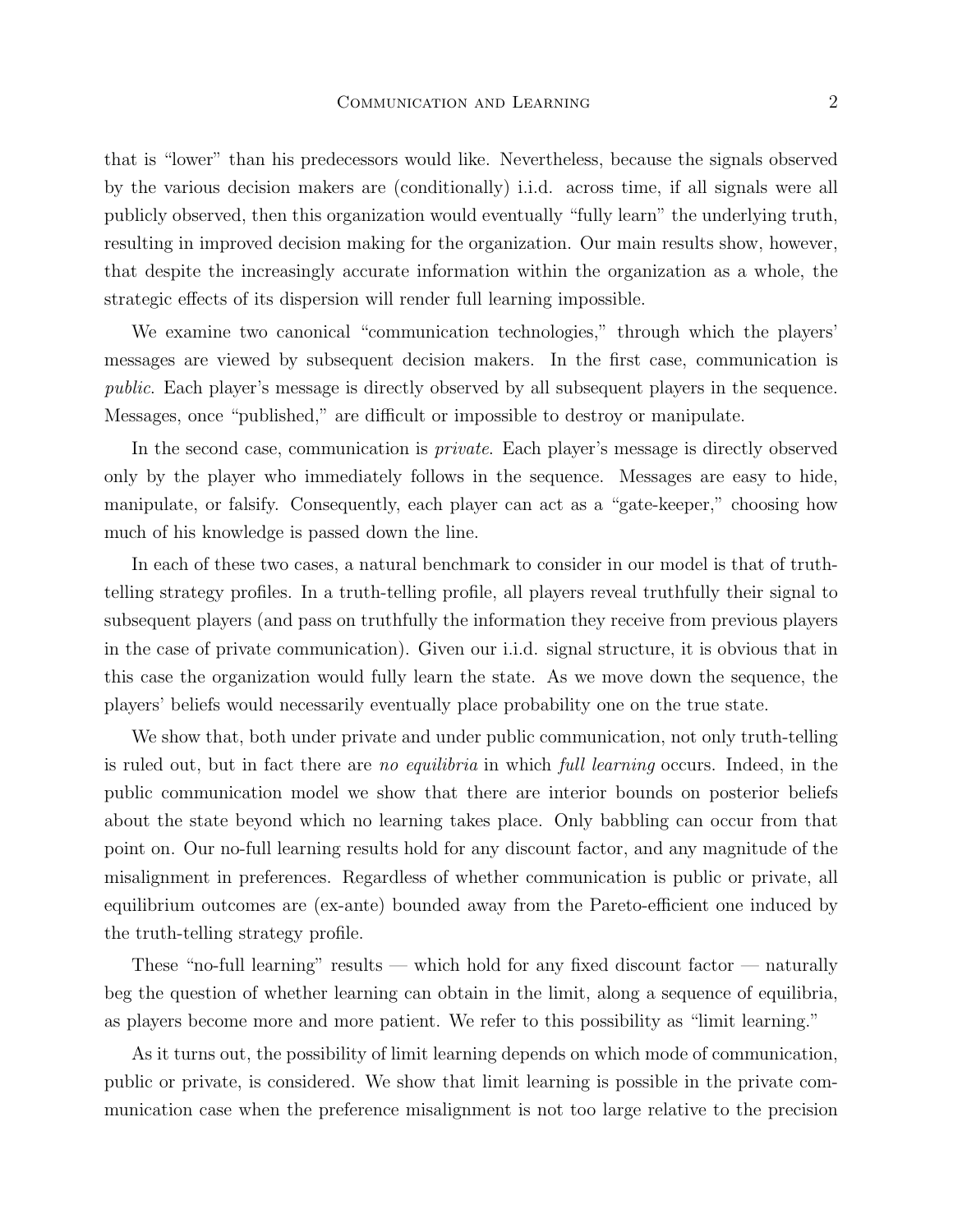of the signal. By contrast, we show that limit learning is not possible in the public communication model if the signal precision is not too large. The pattern that seems to emerge from these results — parameter configurations in which limit learning is possible with private communication and impossible with public communication — is that "more" communication does not necessarily facilitate learning.

Both the public and private communication cases are forms of decentralized communication. Our final result therefore takes up the cases of mediated communication. That is, all players only send messages to a central mediator, who then recommends actions to each on the basis of all messages up that point in the sequence. Under mediated communication, the possibility of full learning is restored. Full learning equilibria do exist in the mediated communication model when the bias is not large relative to the signal's precision, regardless of how heavily the individuals discount the future.

The fact that full learning can obtain in this case, sheds light on the seemingly odd comparison of the private and public communication cases above. In fact, private communication allows for limited mediation in the information flow. Communication between any player and any subsequent one, can effectively be mediated by the intervening players. Our results therefore indicate that "filtered" information being passed down the line facilitates learning.

Going back to our leading examples above, the role of information filtering has implications for the design of available information channels in a firm, a lobbying concern or a non-profit organization. To facilitate learning, the information channels of the organization should allow the CEO, lead-lobbyist or manager to filter the information that is passed down the line, and should not compel him to announce publicly his "report" about the information he has. Rather, in the absence of an unlikely technology that mimics the mediator described above, each agent in charge should be allowed to send a private report directly to his successor, who, in turn, can choose to filter what is sent on.

The rest of the paper is organized as follows. Section 2 reviews some related literature. Section 3 specifies the model and equilibrium concept. There, we define full learning formally. Section 4 gives a very basic intuition for our no-full learning results and outlines some of the difficulties that arise in proving them. Sections 5 and 6 contain our main results, asserting that full learning is impossible both under private and under public communication. Section 7 is concerned with the limit learning results we mentioned above. Section 8 considers the case of mediated communication. Section 9 concludes. The last Section is an Appendix which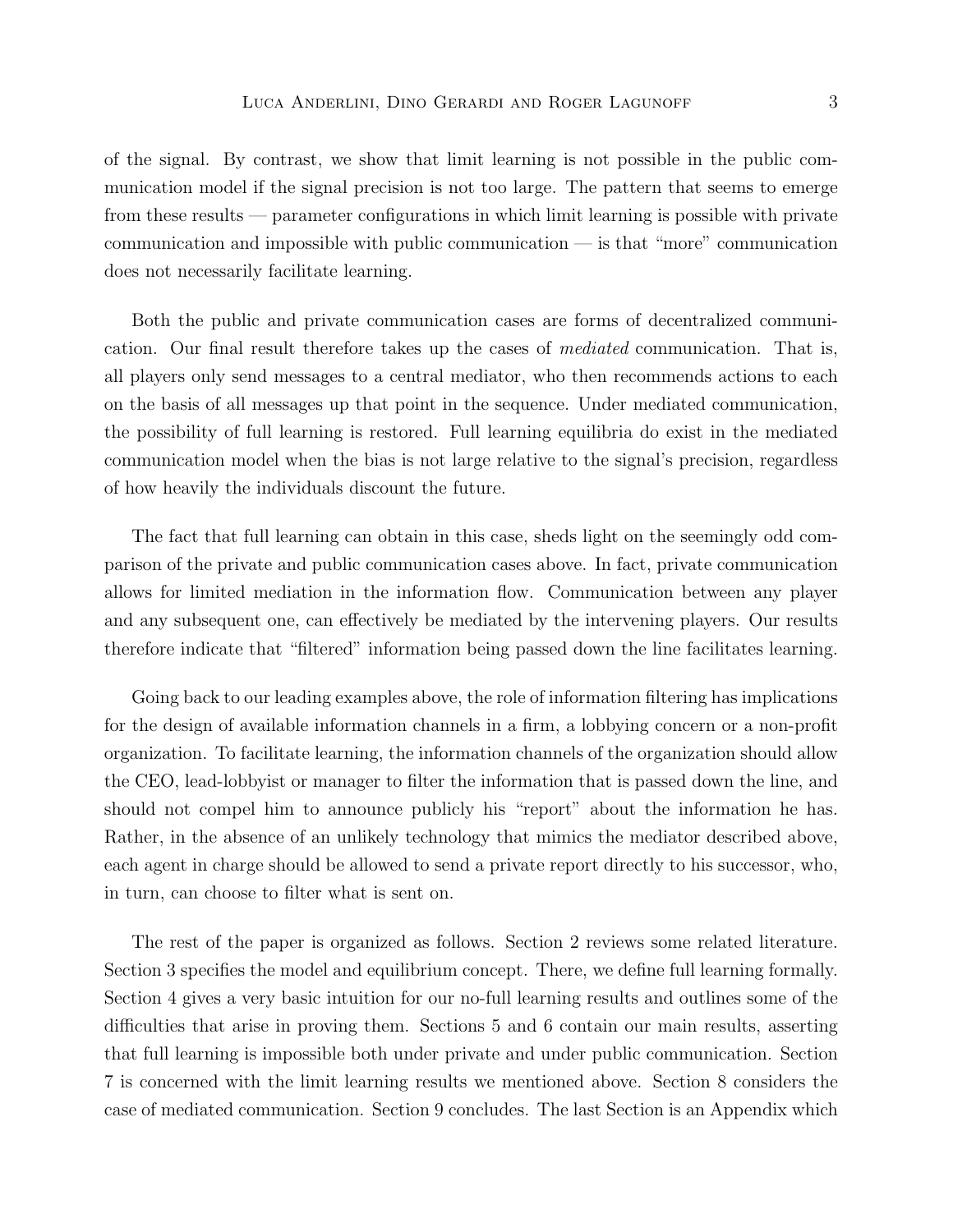contains the proofs of the main results.<sup>2</sup>

## 2. Related Literature

The present paper has elements in common with both the social learning literature and the literature on strategic cheap talk. Both literatures examine why full learning might or might not occur. The possible updating from accumulated informative signals in our model is akin to the social learning literature which tends to focus on costly information acquisition and/or herding effects as the primary sources of incomplete learning. Our costless messages are as in the cheap talk literature which is more concerned with agents' incentives for withholding or manipulating information through the strategic use of messages.

Each of these literatures is too vast to attempt a reasonable summary. Instead, we refer the interested reader to Gale (1996), Sobel (2000), and Moscarini, Ottaviani, and Smith (1998) for surveys and references on social learning, and to Farrell and Rabin (1996), Sobel (2009), Krishna and Morgan (2001, 2008), and Ottaviani and Sørensen (2006) for surveys and references on strategic communication. Here, we limit ourselves to highlighting some similarities and differences with a few contributions that we feel are more closely related to our work.

The social learning side of our model is deliberately kept trivial in order to concentrate on the strategic role of cheap talk. Crucially, past actions are not observed in the present model. More importantly, most of the social learning literature differs from the present paper by assuming that the linkages between agents are purely informational. The standard assumption is that the decisions of one individual do not directly affect the payoffs of another (Banerjee, 1992, among many others). A notable exception is a recent paper by Smith and Sørensen (2008) who examine herding with altruistically linked agents in a setup somewhat similar to ours. Each agent cares about how his action affects the beliefs of future decision makers, thereby adding a signaling component to the model. The result is a tendency for each decision maker to skew one's action against one's belief ("contrarianism"), and this incentive becomes stronger the more certain are the agents about the true state.

The present model shares some features with Smith and Sørensen (2008), notably the presence of dynastic or altruistic linkages between agents, a common value of the unobserved state, and, significantly, the potential to learn from others. The key differences are that, here,

<sup>2</sup>For the sake of brevity, some details of the proofs have been omitted from the Appendix as well. These can be found in a supplement to the paper available at <http://www.anderlini.net/learning-omitted-proofs.pdf>.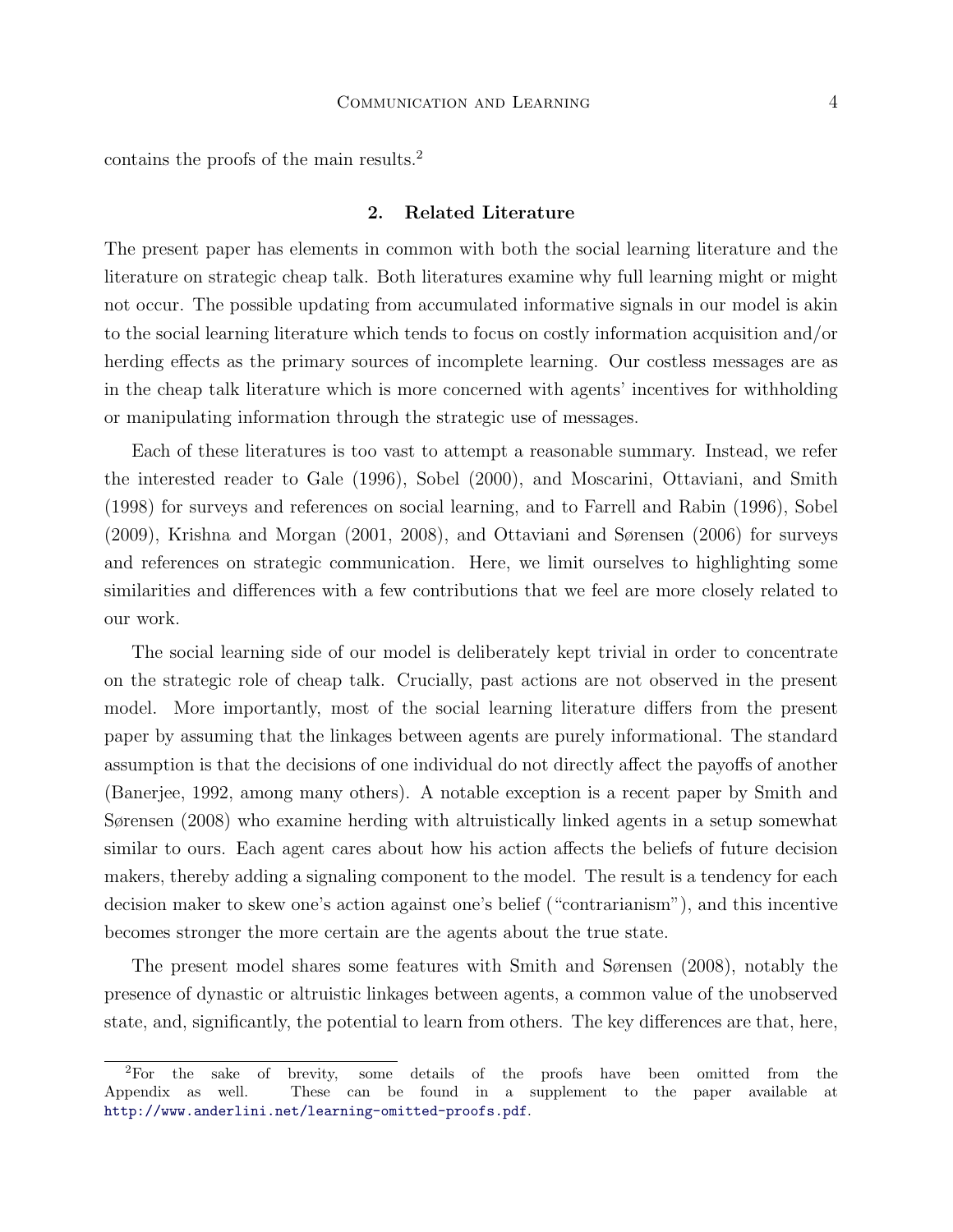a payoff bias is assumed between different generations of decision makers, and the focus is on learning from costless messages rather than costly actions. Smith and Sørensen (2008) study an equivalent team problem (all individuals maximize the same average discounted sum) in which the externalities that generate herding are internalized. They show that under some conditions this is equivalent to a planner's experimentation problem with incomplete information.

Payoff bias and cheap talk go hand in hand in the present set-up. While these two features are not necessarily inseparable — Kartik (2009) incorporates lying costs into the CS model thereby bridging the gap between costly signaling and cheap talk — our motivation is in isolating incentive effects of intergenerational learning via pure cheap talk.<sup>3</sup>

Within the cheap talk literature, our model is closer to those with a dynamic or dynastic element. Spector (2000), for instance, examines a repeated game of communication in a large population with a multi-dimensional policy space. Everyone in the population shares the same underlying policy preferences. The population is partitioned into two groups characterized by different priors about an unobserved state. Each individual receives an informative signal of the state. The two groups alternate in the role of senders and receivers with a new sender and receiver randomly drawn from the appropriate group each period.

Unlike ours, Spector's players are myopic. Hence he does not look at the dynamic component of strategic information transmission. Rather, his focus is on the effect of conflict on a multi-dimensional policy space which, surprisingly, in a steady-state reduces to at most a single-dimensional disagreement.

Learning in various dynamic versions of the basic sender-receiver game is studied in Taub (1997), Carrillo and Mariotti (2000), Li (2007), and Golosov, Skreta, Tsyvinski, and Wilson (2011). In Taub (1997), the ideal policy positions of the participants vary across time according to serially correlated processes that are uncorrelated with one another. Both Taub's model and ours involve learning via accumulated messages. In his model, however, partial learning is possible due to the serial correlation in the sender's bias. In ours whatever learning occurs takes place automatically, provided information is properly transmitted through time.

Carrillo and Mariotti (2000) examine the learning decision of a single agent with presentbiased preferences. In each period, the agent chooses the precision of a public signal. Given

<sup>3</sup>Kartik's model shows, among other things, that lying costs turn cheap talk into costly signaling. He shows that when the sender's bias makes him prefer higher actions relative to the receiver, then full separation is possible in the lower regions of the type space. This is not possible in the standard CS model with a continuum of types.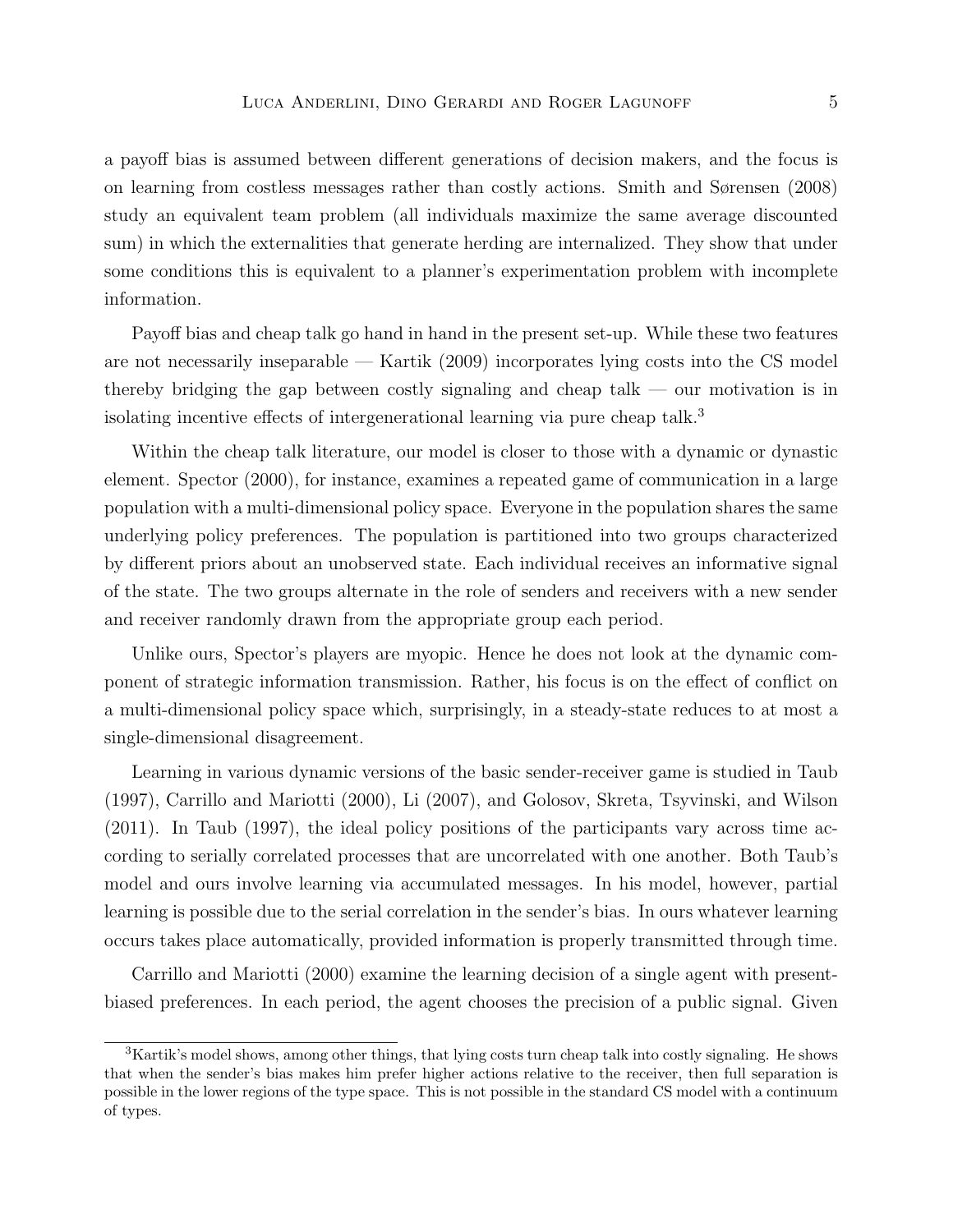the bias, the problem may be re-interpreted as a dynastic game similar to our public communication setup. They show that both complete and incomplete learning equilibria exist.

Li (2007) considers the sequential arrival of messages which may reveal information about the sender's ability (the quality of his signals). Intriguingly, she finds that a sender who "changes his mind" may be a signal of high ability. In our set up all signals have the same precision since they are i.i.d. and hence there is nothing to infer about the sender's ability in the sense of Li (2007).

Golosov, Skreta, Tsyvinski, and Wilson (2011) set up their model close to the original CS framework. A state is realized once and for all and observed by the sender. Then, in each of a finite number of periods, the sender sends a message to the same receiver who takes an action each time. They show that full information revelation is possible.

Finally, this paper builds on our previous work on dynastic communication in Anderlini, Gerardi, and Lagunoff (2008, 2010), Anderlini and Lagunoff (2005), and Lagunoff (2006).<sup>4</sup> These papers consider dynastic games in which messages are about the past history of play. Because there are no "objective" types (i.e., no exogenous states or payoff types), there is no learning in the traditional sense of the word. These contributions focus on whether social memory, embodied in the beliefs of the new entrants, is accurate, and what pitfalls may befall a society if it is not.

#### 3. The Framework

## 3.1. Model

Time is discrete, and indexed by  $t = 0, 1, 2, \ldots$  In period 0 Nature selects the state  $\omega$  which can be either 1 or 0. State  $\omega = 1$  is chosen with probability  $r \in (0,1)$ . Nothing else takes place in period 0, and no-one in the model observes Nature's choice of  $\omega$ , which is determined once and for all.

There is a period-by-period flow of imperfect information about the state  $\omega$ . We take this to have the simplest form that will allow for an interesting model: a sequence of imperfect but informative conditionally i.i.d. signals. The realized signal in period  $t$  is denoted  $s_t$ , and its symmetric structure is parameterized by a single number  $p \in (1/2, 1)$  as

$$
\Pr\left\{s_t = 1 \mid \omega = 1\right\} = \Pr\left\{s_t = 0 \mid \omega = 0\right\} = p \tag{1}
$$

<sup>4</sup>Related models are also found in Kobayashi (2007) and Lagunoff and Matsui (2004).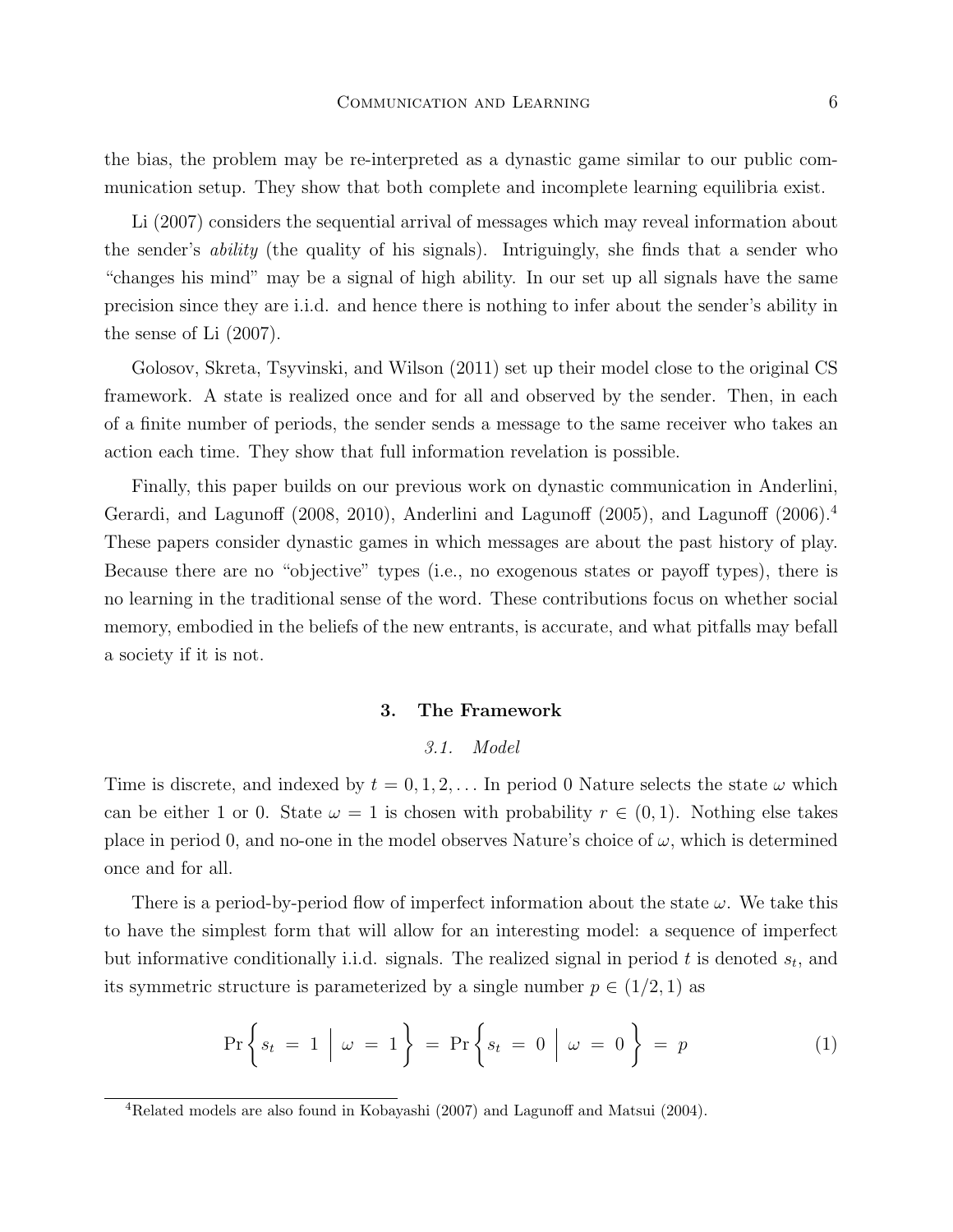With obvious terminology, we refer to  $p$  as the signal's quality.<sup>5</sup>

There is a countable infinity of decision makers, each indexed by  $t = 1, 2, \ldots$  Each decision maker's tenure lasts for one period; the decision maker in period t chooses an action  $a_t \in \mathbb{R}$ at time  $t$ , but he also derives state-dependent utility not only from his own choice but also from all the choices  $a_{t+\tau}$ , with  $\tau = 1, 2, \ldots$ , of all his successors. We refer to this decision maker simply as "player t."

We work with a specific payoff function that captures our desiderata and at the same time ensures tractability.<sup>6</sup> Fix a sequence of actions  $a_1, \ldots, a_t, \ldots$  and a state  $\omega$ . The payoff of player t is written as

$$
-(1-\delta)\left[\sum_{\tau=0}^{\infty} \delta^{\tau} (\omega - a_{t+\tau})^2 + 2\beta a_t\right]
$$
\n(2)

with  $\delta$  a common discount factor in  $(0, 1)$ . The squared term in (2) is a quadratic loss function that reaches a maximum at  $a_t = \omega$  for  $\omega = 0, 1$ . The term  $2\beta a_t$  in (2) embodies the bias in the decision makers' preferences. Each player t bears an extra "effort" cost  $2\beta a_t$ , increasing in  $a_t$ .<sup>7</sup> Aside from this, for given beliefs, the decision makers' preferences are aligned. Of course, what matters to player t is the expected value of (2), given his beliefs about  $\omega$  and the sequence of all future actions  $\{a_{t+\tau}\}_{\tau=1}^{\infty}$ .

Because of the way the bias term is parameterized by  $\beta$ , it is immediate to check that if player t believes that  $\omega = 1$  with probability  $x_t$ , then his choice of  $a_t$  to maximize (2) is simply

$$
a_t = x_t - \beta \tag{3}
$$

Given (3), we refer to  $\beta$  simply as the bias. Throughout, we assume that  $\beta \in (0, 1/2)^8$ 

Player  $t$ 's information comes from his predecessor(s) in the form of payoff irrelevant messages. He does not observe directly any part of the past history of play or realized signals.

<sup>&</sup>lt;sup>5</sup>While the assumption of conditionally i.i.d. signals is important for our arguments, the symmetry of the signal structure could easily be dispensed with.

<sup>6</sup>Subsection 9.1 discusses possible generalizations of payoffs.

<sup>&</sup>lt;sup>7</sup>We can also interpret each  $a_t$  (appropriately normalizing so that  $a_t \in [0,1]$ ) as the fraction of time that t spends on one of two tasks available, with each task yielding different losses in the two states. The bias term is then interpreted as embodying the fact that the task on which the fraction of time  $a_t$  is spent is more costly for t than the others.

<sup>&</sup>lt;sup>8</sup>The restriction  $\beta$  < 1/2 simplifies some of our computations, and only disposes of uninteresting cases.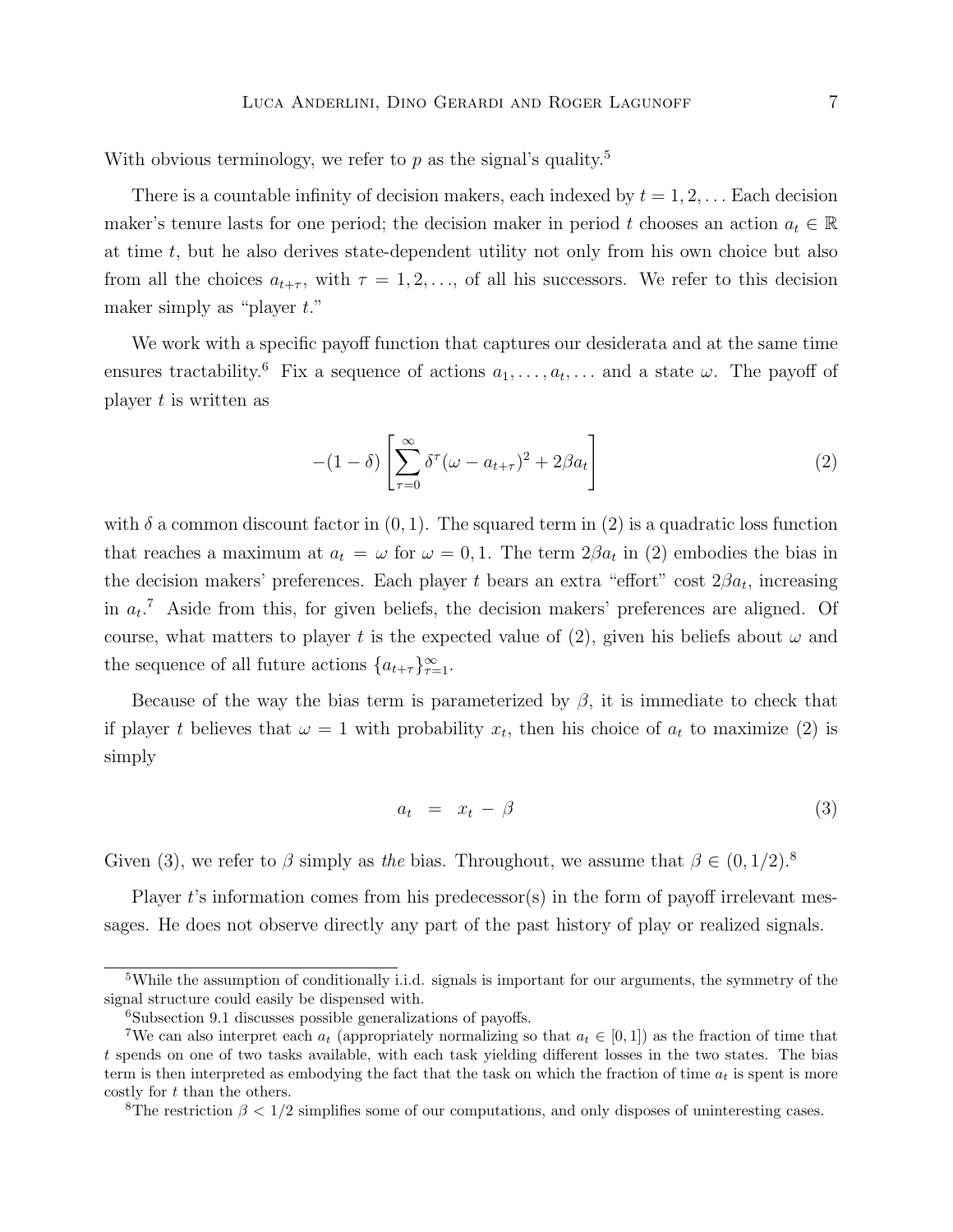In the case of *private communication* player t observes a message  $m_{t-1}$  sent by player  $t-1$ , which is observed by no-one else. In the case of *public communication* player  $t$  observes all messages  $m_{t-\ell}$  (with  $\ell = 1, \ldots, t-1$ ) sent by all preceding players. It is useful to establish a piece of notation for what player t observes by way of messages that encompasses both the private and public communication cases. We let  $m^{t-1} = m_{t-1}$  in the private communication case, while  $m^{t-1} = (m_1, \ldots, m_{t-1})$  in the public communication case. (Set  $m_0 = m^0 = \emptyset$ .)

We establish our results for any choice of finite message space.<sup>9</sup> Here, we simply establish some basic notation. The message space available to each player t from which to pick  $m_t$  is denoted by  $M_t \neq \emptyset$ , with  $M_0 = \emptyset$ . We also let M represent the entire collection  $\{M_t\}_{t=0}^{\infty}$  of message spaces available in each period.

After observing  $m^{t-1}$ , player t picks an action  $a_t$ . After choosing  $a_t$  he observes the informative but imperfect signal  $s_t$ , and after observing  $s_t$  he decides which message  $m_t$  to send.<sup>10</sup> Note that, crucially, player t does not learn the state before sending  $m_t$ . This can be interpreted as his period t payoff simply accruing after he sends  $m_t$ , or as his experiencing a payoff that depends on his action  $a_t$  and the signal  $s_t$  in an appropriate way.<sup>11</sup>

Given this time line, player t's strategy has two components. One that returns a probability distribution over actions  $a_t$  as a function of  $m^{t-1}$ , and one that returns a probability distribution over messages  $m_t$  as a function of  $m^{t-1}$  and  $s_t$ . We denote the first by  $\lambda_t$  and the second by  $\sigma_t$ .

Notice that there is a sense in which the  $\lambda_t$  part of t's strategy is trivial. Given his beginning-of-period belief  $x_t \in [0,1]$  that  $\omega = 1$ , using (2) and (3) we know that in any equilibrium it will be the case that  $a_t = x_t - \beta$  with probability one. Recall also that  $a_t$  is not observed by any player other than  $t$  himself.

Since there is no loss of generality in considering a  $\lambda_t$  that returns a pure action, we save on notation by *defining* it as returning just a real number  $a_t \in \mathbb{R}$ . In the case of messages however, mixing must be explicitly considered. Hence we let  $\Delta(M_t)$  be the set of all possible probability distributions over  $M_t$ , and let this be the range of  $\sigma_t$ . Formally

$$
\lambda_t: M^{t-1} \to \mathbb{R} \text{ and } \sigma_t: M^{t-1} \times \{0, 1\} \to \Delta(M_t) \tag{4}
$$

<sup>&</sup>lt;sup>9</sup>The results do not depend on the finiteness of the message space. We make the assumption purely to ease the technical burden.

<sup>&</sup>lt;sup>10</sup>The fact that  $s_t$  is observed after the choice of  $a_t$  simplifies the analysis but is inessential to our results.

<sup>&</sup>lt;sup>11</sup>The latter would be the analogue of what is routinely done in the large literature on repeated games with imperfect private monitoring. See Mailath and Samuelson (2006) for an overview and many references.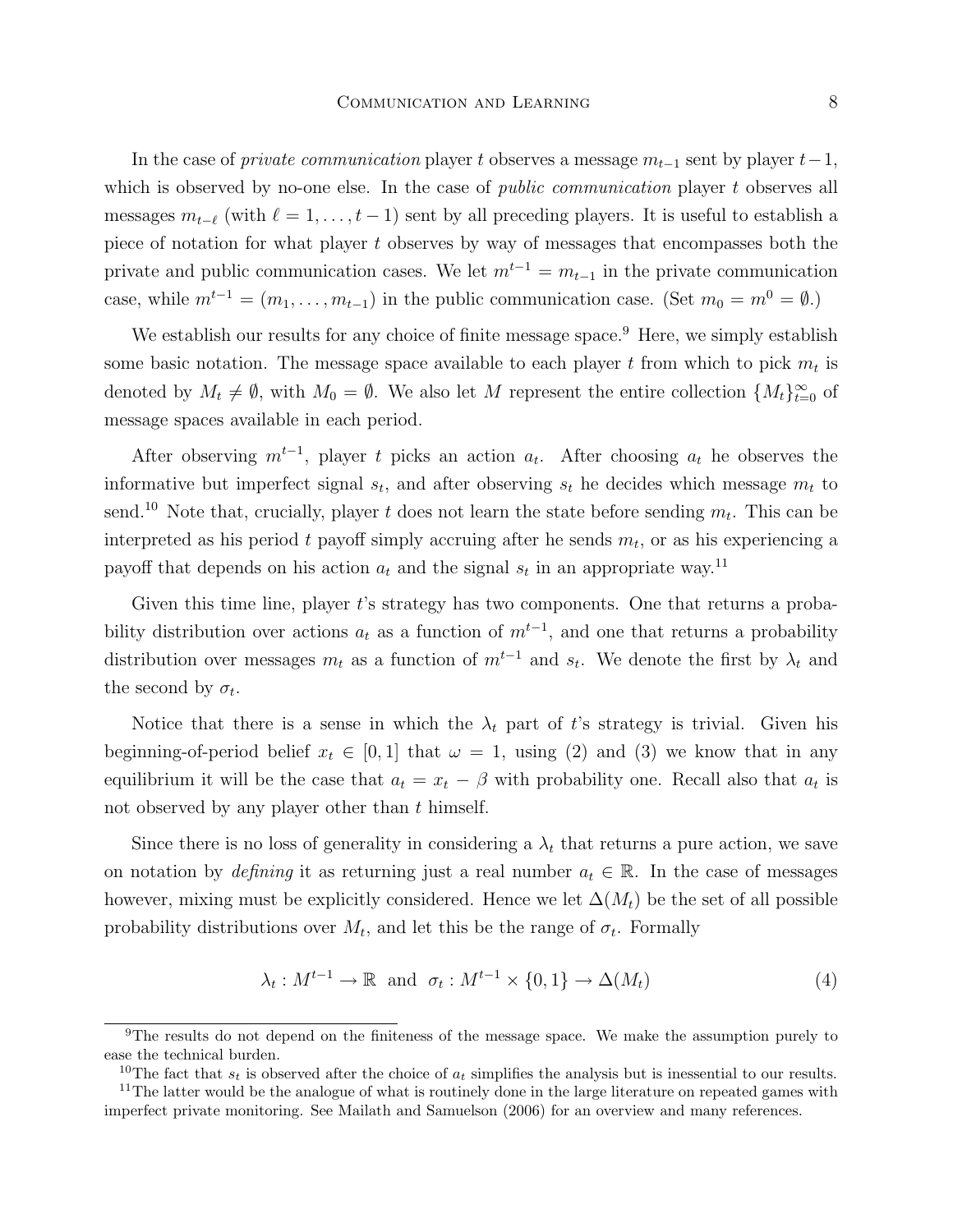so that  $\sigma_t(m^{t-1}, s_t)$  is player t's mixed strategy in messages given t's observed message history  $m^{t-1}$  and his signal  $s_t$ . Occasionally we write  $m_t = \sigma_t(m^{t-1}, s_t)$  to mean that t sends message  $m_t$  with probability one.

Since the only way to transmit information are the messages described above, it is clear that  $x_t$  is entirely determined by the message-sending behavior of t's predecessors  $(\sigma_1, \ldots, \sigma_{t-1})$  together with the observed  $m^{t-1}$ . Thus, all strategic behavior (and hence any equilibrium) is entirely pinned down by a profile  $\boldsymbol{\sigma} = (\sigma_1, \dots, \sigma_t, \dots)$ .

To avoid unnecessary use of notation, and since this does not cause ambiguity, from now on we will refer to  $\boldsymbol{\sigma} = (\sigma_1, \ldots, \sigma_t, \ldots)$  as a strategy profile, leaving it as understood that the associated  $\boldsymbol{\lambda} = (\lambda_1, \ldots, \lambda_t, \ldots)$ , determining actions via (2) and (3), is to be considered as well. Of course, actions and messages sent in equilibrium will be determined by (2), (3) and the players' on- and off-path beliefs. Luckily, off-path beliefs need not be specified with any piece of notation. The reason is simply that off-path beliefs will not play any role in our results. Since the on-path beliefs are entirely pinned down by  $\sigma$  via Bayes' rule, referring to this profile will always suffice.

Throughout the paper, an "Equilibrium" will refer to a Weak Perfect-Bayesian Equilibrium (henceforth WPBE) of the game at hand (see for instance Fudenberg and Tirole, 1991). This is the weakest equilibrium concept that embodies sequential rationality that applies to our set up. Our main focus is on ruling out certain outcomes as possible in any equilibrium. Therefore, a weaker equilibrium concept strengthens our main results. It is in fact also the case that whenever we construct an equilibrium in any of our arguments below (Propositions 3 and 5 below), then the equilibrium will also satisfy the more stringent requirements of a Sequential Equilibrium in the sense of Kreps and Wilson (1982).

## 3.2. Learning

Our main question is whether the accumulated information in this organization will suffice to eventually uncover, or fully learn, the true state. Hence, we now need to be precise about what we mean by full learning in our model.

Fix a strategy profile  $\sigma$ . As we noted above, the belief of player t at the beginning of period t that  $\omega = 1$  is entirely determined by  $\sigma$  and the  $m^{t-1}$  he observes. Denote it by  $x_t(\sigma, m^{t-1})$  with the dependence on  $\sigma$  or  $m^{t-1}$ , or both, sometimes suppressed as convenient.

Now fix a realization **s** of the entire stochastic process  $\{s_t\}_{t=1}^{\infty}$ . Via the strategy profile  $\sigma$ , the realization s clearly determines  $m^{t-1}$  for every  $t = 1, 2, \ldots$  This makes it clear that a given profile  $\sigma$  (together with a realization of the state  $\omega$  and the signal structure (1)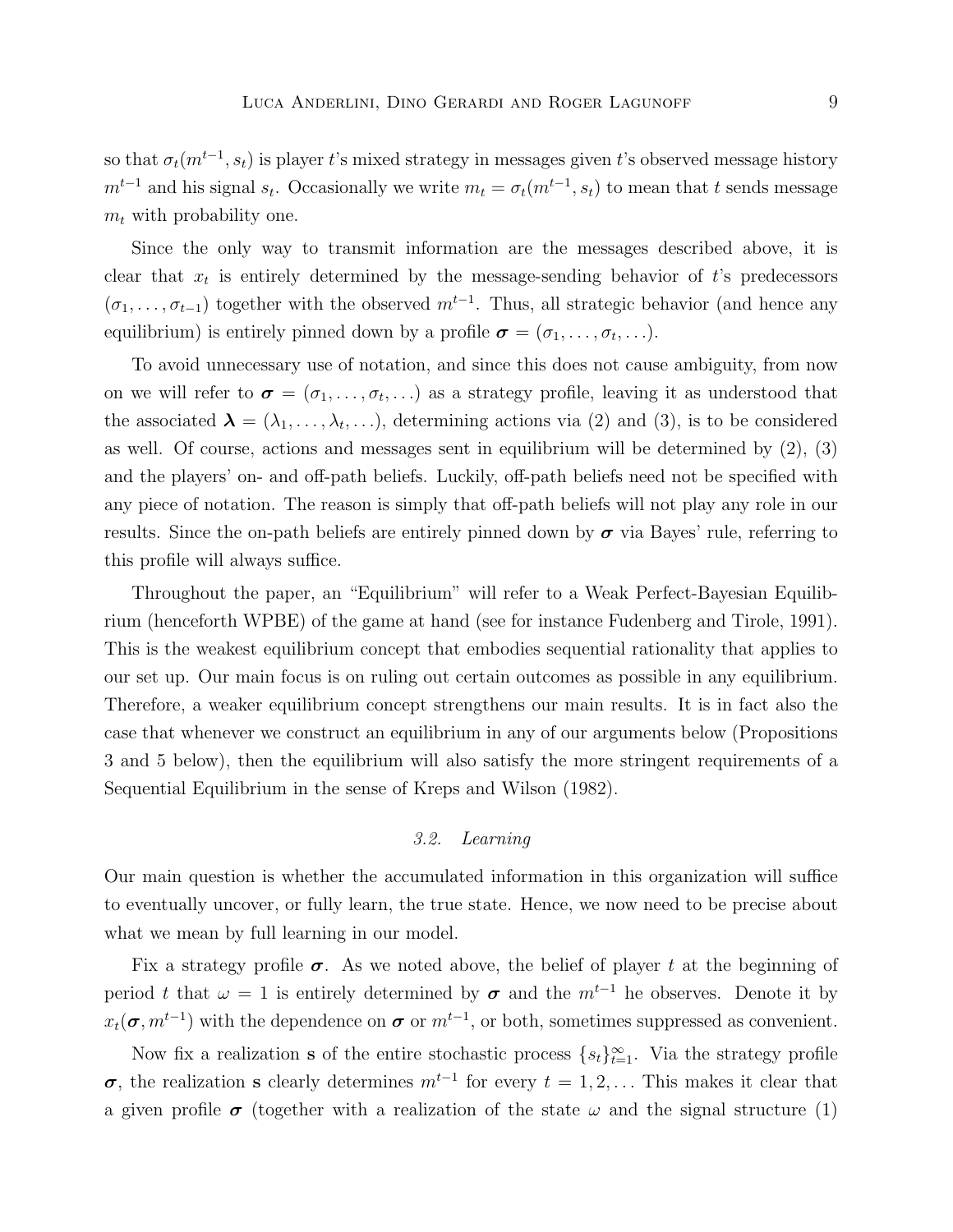parameterized by p) defines a stochastic process  $\{x_t\}_{t=1}^{\infty}$  governing the (on-path) evolution of the players' posterior. The probabilities (conditional when needed) of events in this process will be indicated by  $Pr_{\sigma}$ .<sup>12</sup>

**Definition 1.** Full Learning: Fix p,  $\beta$ , r,  $\delta$ , and a collection of message spaces M. We say that a profile  $\sigma$  induces full learning of the state if and only if for every  $\varepsilon > 0$  there exists a  $\bar{t} \geq 1$  such that  $t > \bar{t}$  implies

$$
\Pr_{\sigma} \left\{ x_t > 1 - \varepsilon \; \middle| \; \omega = 1 \right\} > 1 - \varepsilon \quad \text{and} \quad \Pr_{\sigma} \left\{ x_t < \varepsilon \; \middle| \; \omega = 0 \right\} > 1 - \varepsilon \quad (5)
$$

In words,  $\sigma$  induces full learning of the state if the associated stochastic process  $\{x_t\}_{t=1}^{\infty}$ converges in probability to the true state  $\omega$ .

Our first two results, Propositions 1 and 2 below, establish that in equilibrium full learning is impossible both in the private and public communication environments.

However, Propositions 1 and 2 refer to a *given* equilibrium for a given set of parameters. Since in the limit as  $\delta$  approaches 1 the players' preferences become aligned, the natural next question is whether learning can obtain in the limit as  $\delta$  approaches 1, along a *sequence of* equilibria.

To examine this claim, we define formally the notion of "limit learning" in our model.

**Definition 2.** Limit Learning: Fix p,  $\beta$  and r. We say that limit learning of the state is possible if and only if for every  $\varepsilon > 0$  we can find a  $\bar{t} > 1$  and a  $\bar{\delta} < 1$  such that for every  $\delta$  $> \bar{\delta}$  there is a collection of message spaces M and an equilibrium  $\sigma^*(\delta)$  that satisfies

$$
\Pr_{\boldsymbol{\sigma}^*(\delta)} \left\{ x_t > 1 - \varepsilon \; \Big| \; \omega = 1 \right\} > 1 - \varepsilon \quad \text{and} \quad \Pr_{\boldsymbol{\sigma}^*(\delta)} \left\{ x_t < \varepsilon \; \Big| \; \omega = 0 \right\} > 1 - \varepsilon
$$

for every  $t > \overline{t}$ .

## 4. Some Bare-Bones Intuition

This section develops some of the basic intuition underlying our main results, particularly the impossibility results of Propositions 1 and 2. We highlight some of the difficulties that the

<sup>&</sup>lt;sup>12</sup>It is clear that  $\sigma$  also induces a stochastic process  $\{m_t\}_{t=0}^{\infty}$  governing the (on-path) evolution of messages sent by each player. With a slight abuse of notation the probabilities (conditional when needed) of events in this process will be indicated in the same way by  $Pr_{\sigma}(\cdot)$ . The argument of the operator will ensure that this does not cause any ambiguity. Finally, because  $\sigma$  pins down the on-path evolution of both  $\{x_t\}_{t=1}^{\infty}$  and  ${m_t}_{t=0}^{\infty}$ , it also induces updated probabilities that  $\omega$  is one or zero, conditional on any (positive probability) event concerning  $\{x_t\}_{t=1}^{\infty}$  or  $\{m_t\}_{t=0}^{\infty}$ , or both. These will also be identified using the notation  $\Pr_{\sigma}(\cdot)$ , with the arguments used to avoid any ambiguity.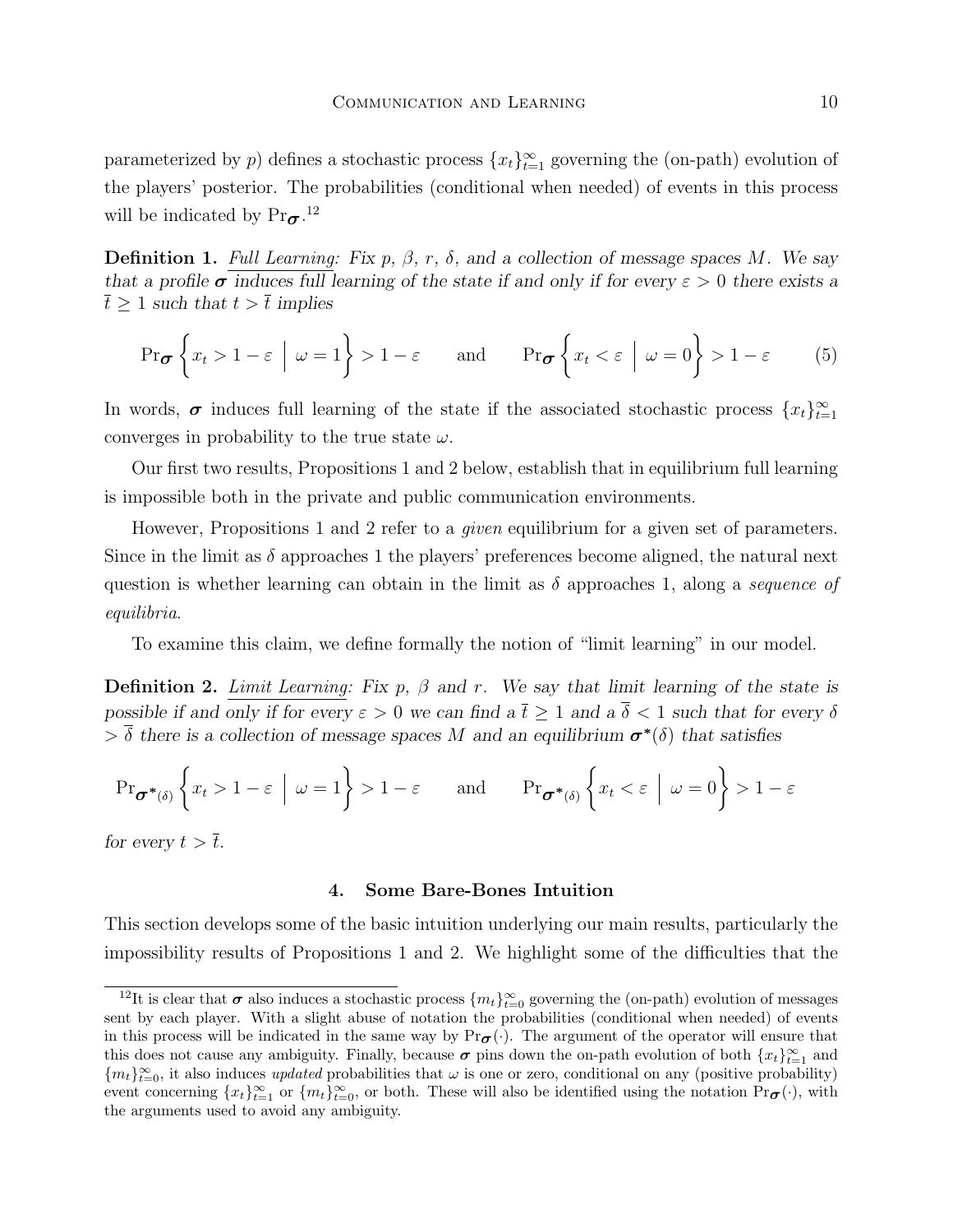arguments run into, and outline how these are resolved in very broad terms. More detailed sketches of the actual arguments follow each proposition below.

## 4.1. Looking One Period Ahead

To see that the bias in preferences may make the truthful revelation of information problematic just from one period to the next, one can reason in much the same way as in the CS world. Consider just a single individual (sender) and his successor (receiver). Let x be the initial belief (that the state is equal to one) of the sender. Suppose first that the sender's strategy is to reveal his signal  $s \in \{0, 1\}$ . Since the signal is informative, the receiver will now have beliefs either  $x^0$  (if the report is  $s = 0$ ) or  $x^1$  (if the report is  $s = 1$ ) that satisfy  $x^0 < x$  $\langle x^1, z^2 \rangle$  Because of the bias, the receiver will take action  $x^0 - \beta$  in one case and  $x^1 - \beta$  in the other. Suppose on the other hand that the sender babbles and reveals no information. For instance, he reports  $s = 1$  regardless of what he really observes. Then the receiver's belief is the same as the sender's before he observes  $s$ , namely  $x$ . Hence the receiver takes action  $x - \beta$ .

For the information to be truthfully transmitted between sender and receiver we need to satisfy the usual two incentive compatibility constraints. The sender must both (weakly) prefer action  $x^1 - \beta$  to action  $x^0 - \beta$  when his belief is  $x^1$  and he must (weakly) prefer action  $x^0 - \beta$  to action  $x^1 - \beta$  when his belief is  $x^0$ . The first constraint does not bind since actions of the receiver are always skewed downward.



Figure 1: One Period Incentive Compatibility

The second constraint on the other hand might be impossible to satisfy. This constraint is satisfied if  $x^0 - \beta$  is no further from  $x^0$  than is  $x^1 - \beta$ , as is for instance the case in Figure 1. Since the constraint can be written as  $2\beta < x^1 - x^0$ , it is clear that if  $x^1 - x^0$  is small relative to  $\beta$  then the second incentive compatibility constraint cannot be satisfied. If this is the case, after observing  $s = 0$ , the sender prefers the action that the receiver would take if he believed the sender's message and was told that  $s = 1$ . Hence there is no equilibrium in which the sender's messages fully reveal the signal s.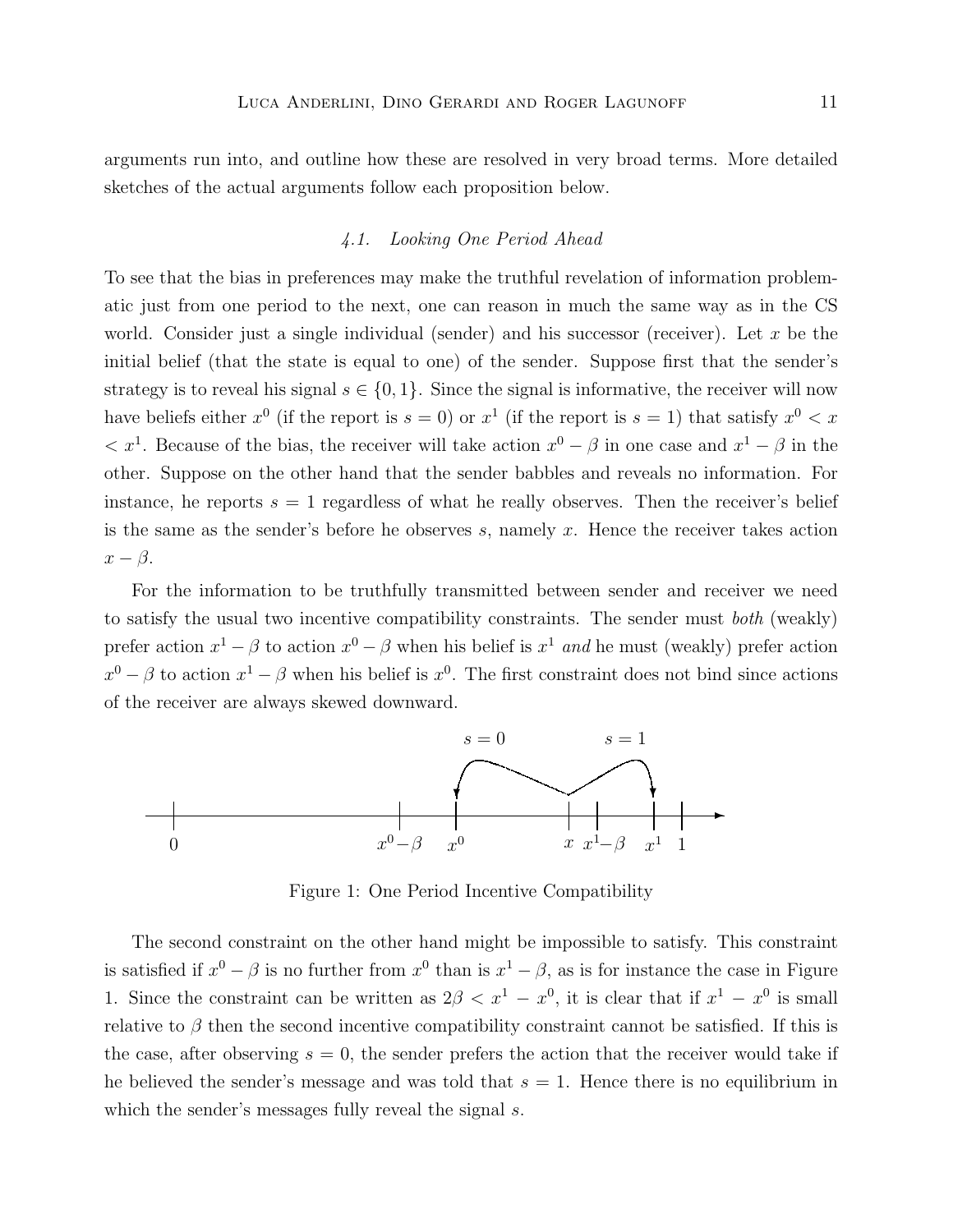It is critical to notice that the possibility of truthful revelation just one period ahead depends on the *relative* size of  $x^1 - x^0$  and  $\beta$ . Given this, it is immediate that one period ahead truth-telling will be possible when the belief x takes "intermediate" values (provided that  $\beta$  is not too large), while it will become impossible as x approaches either zero or one. This is simply because Bayes' rule tells us that the updating effect will be larger for intermediate values of x and will shrink all the way to zero as x goes to the extremes of  $[0, 1]$ .

## 4.2. Difficulties Of The Full-Blown Dynamic Case

Armed with the observations of Subsection 4.1, now consider the full-blown dynamic model we described in Section 3. To fix ideas, suppose communication is public (similar issues arise when communication is private). Suppose that  $\omega = 1$  is the true state and that we had an equilibrium with perpetual truth-telling. Of course, truth-telling is particularly simple way to achieve full learning. Then, in equilibrium, the beginning-of-period belief of player  $t, x_t$ , and the updated beliefs,  $x_t^0$  and  $x_t^1$ , following signals 0 and 1 (resp.), all must converge to one with probability one. This of course means that the difference  $x_t^1 - x_t^0$  must eventually become arbitrarily small. So eventually in this putative truthful equilibrium we must be in a situation in which  $2\beta > x_t^1 - x_t^0$ . From the discussion of the one-period case, we know that a player t who finds that  $2\beta > x_t^1 - x_t^0$  and observes a signal  $s_t = 0$  will have higher payoff in period  $t+1$  if he deviates and reports  $s_t = 1$ . However, before deciding whether to deviate from the putative truth-telling equilibrium, player t will have to examine his incentives beyond  $t + 1$ .

Consequently, consider t's payoff in any future period  $t + \tau$ , with  $\tau$  possibly large. Taking the truthful strategies of the others as given, a deviation to  $s_t = 1$  when in fact  $s_t = 0$  will simply take the entire sequence of beliefs from  $t + 1$  to  $t + \tau$  up two "notches" relative to where it would be if t did not deviate (in the same sense that  $x_t^0$  is two notches down from  $x_t^1$  — it takes two realizations of the high signal for Bayes' rule to take beliefs from  $x_t^0$  to  $x_t^1$ ).

Consider a sequence of signal realizations that takes the beliefs gradually towards the center of the interval [0, 1]. As we noted before, the one-period-ahead calculation for a player with intermediate beliefs tells that player not to deviate from truthful revelation, provided that  $\beta$  is not too large. So, with some probability, the deviation at t has the same effect in period  $t + \tau$  as a deviation by player  $t + \tau$  whose beliefs start from an intermediate position. In this case, there would be a loss in  $t + \tau$  from the deviation.

Of course, calculating the entire path following a deviation will depend crucially on the signal precision (how fast the beliefs move through time), and on how much the individuals discount the future. The computation is not trivial since both gains and losses from deviating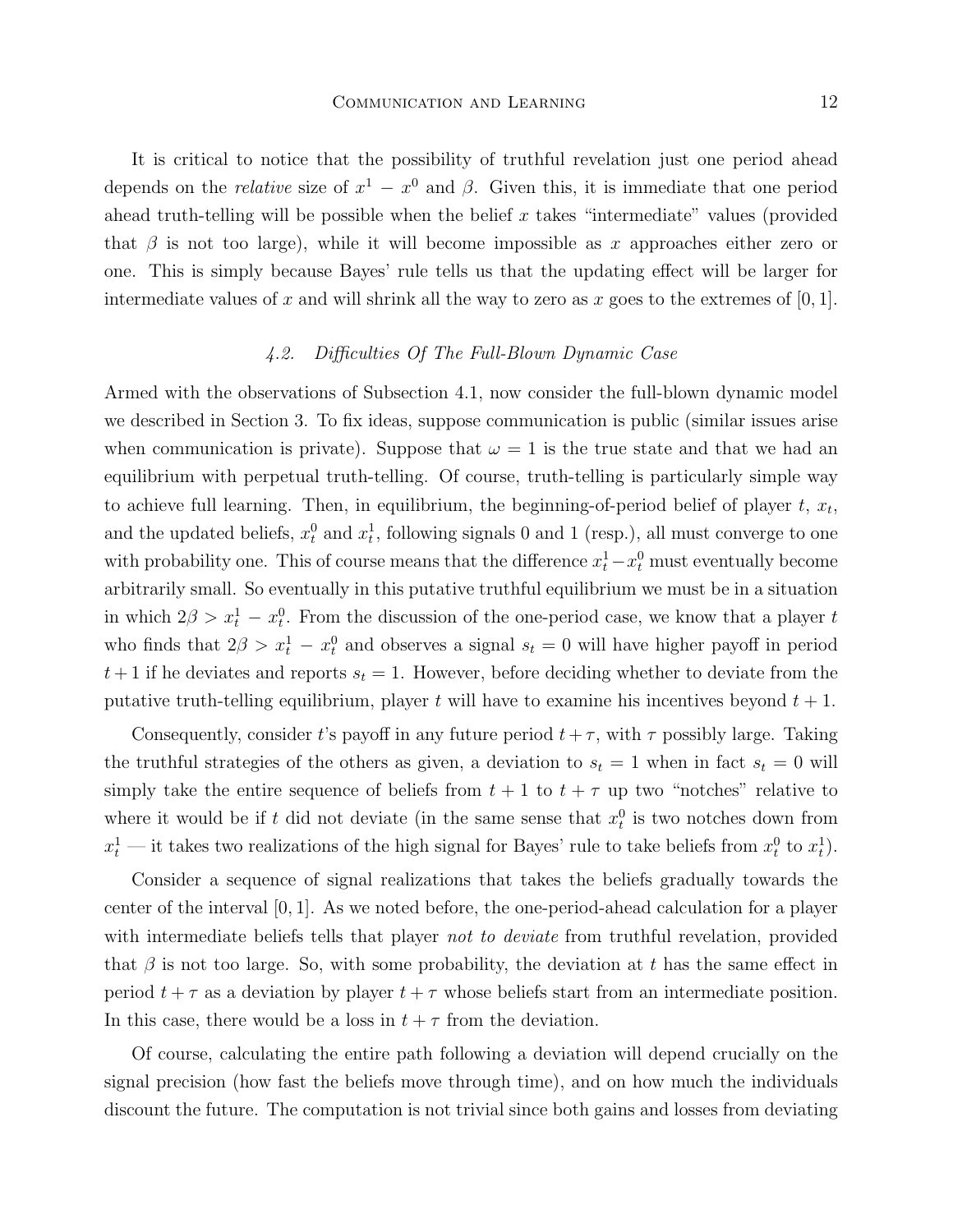shrinks to zero as  $x_t$  goes to either one or zero. Moreover, in order to rule out *any* equilibrium with full learning, we need to look beyond simple truth-telling strategies. For one thing, equilibria in mixed message strategies may exist and must therefore be considered. For another, there could exist equilibria that are not Markov in the sense that they could have continuation paths that differ following different histories leading to the same belief.

In this latter case, one could imagine a scenario in which full learning arises because the equilibrium continuations effectively "punish" deviations from truth-telling behavior. Consider once again a player t who finds that  $2\beta > x_t^1 - x_t^0$ , and observes a signal  $s_t = 0$ . Just as before, in a full learning equilibrium this must happen at some point with probability one. Looking one period ahead, player t prefers to mimic the type who observed  $s_t = 1$ . However, because the equilibrium need not be Markov, the continuation equilibrium could for instance be such that the beliefs get "trapped" in the middle of [0, 1] for long periods (because of prolonged spells of babbling) only following the message sent by type  $s_t = 1$ . So, by deviating, player t of type  $s_t = 0$  may be "punished" because the future path of beliefs following the deviation may yield the losses associated with beliefs in the intermediate range of [0, 1] with much higher probability than in the case of a truth-telling strategy profile. Our impossibility results overcome the difficulties we have described mostly by bounding continuation payoffs or their changes in case of deviations in a variety of ways.

## 4.3. Broad Outline of the Two Proofs: Similarities and Differences

The proofs of Propositions 1 and 2 below share some structure that arises naturally from our intuitive discussion so far. A more detailed outline of each proof will follow the formal statements of results, but in the meantime we describe some key similarities and differences between the two cases.

In both private and public communication, the payoff to player t other than the currentperiod component is divided into the payoff that accrues to t in period  $t + 1$ , and the rest of t's continuation payoff, stemming from the actions taken in  $t + 2$  and beyond.<sup>13</sup> For the purposes of this discussion we will refer to the former as the payoff one period ahead, and to the latter as the continuation payoff.

In both the private and public communication cases, the argument begins in the following way. If we had any equilibrium with full learning, then for some large  $t$  the belief of player  $t$ 

<sup>&</sup>lt;sup>13</sup>Dealing with the part of t's payoff that accrues at  $t$  — determined by the  $\lambda_t(\cdot)$  part of his strategy as in  $(4)$  — is trivial as we noticed in Subsection 3.1. It will simply be given by (3) and not affect any of the play that follows.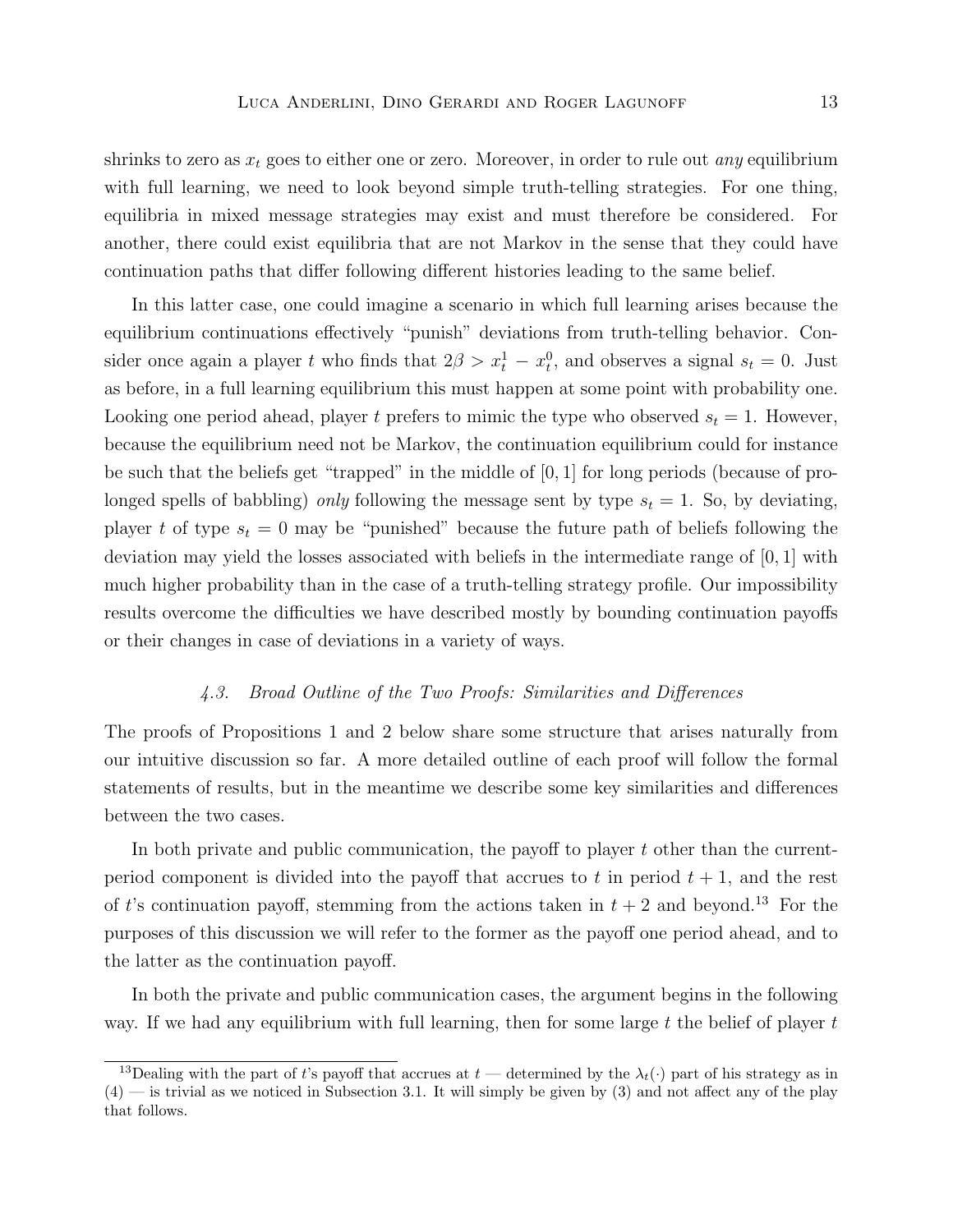must be eventually arbitrarily close to 0 (if  $\omega = 0$ ) or to 1 (if  $\omega = 1$ ), and player t's message strategy must be sufficiently informative for his successors' beliefs to continue on a convergent path to the true state. We refer to this informative strategy as "truth-telling" (although the term is somewhat inaccurate since, for instance, the strategy could be mixed).

At this point, recall the observations we made in Subsection 4.1 above. There, we showed that for a given  $\beta$ , player t's one period ahead payoff is larger if he deviates from truth-telling. In order to rule out all equilibria with full learning, however, it must also be the case that the one period gain from deviating outweighs the possible future loss in the player's continuation payoff. This is the point where the two proofs necessarily differ.

With private communication, any player can "wipe out" the past history of play entirely if he so decides. It might therefore seem easy to negate full learning because a player has so many options when contemplating a deviation — he can in principle send a message to place his successor's beliefs anywhere in [0, 1]. However, as our previous discussion indicates, if player t were to deviate from truth-telling in order to realize a one period gain, player  $t+1$  can conceivably "punish" t's deviation by sending a message that moves beliefs of future players, and consequently player t's continuation payoff, far away from what they would have been without the deviation. In other word, the players who follow  $t$  in the sequence have the same latitude, and so it may be feasible for them to deter a deviation by player  $t^{14}$ 

Ultimately, one needs to show that these types of "large deterrents" by  $t + 1$  — those messages that moves beliefs of future players far from what they would have been without the deviation — are not profitable for  $t + 1$ . The proof establishes this by showing that these types of deterrents create streams of actions that are also far from player  $t+1$ 's own ideal. As a result, any initial deviation by  $t$  will induce at most a small departure from  $t$ 's continuation payoff in equilibrium. The proof shows, in fact, that the difference in continuation payoffs to player t shrink to zero faster than one period ahead gain from lying as his beliefs get arbitrarily close to the true state. This is sufficient to destroy the putative full learning equilibrium.

By contrast, under public communication the "size" of any potential deviation is limited since player t cannot undo the message history — he can only lie about his signal. But this means that the size of player  $t + 1$ 's deterrent is also limited. Consequently, player  $t + 1$  cannot as easily "punish" player t for a deviation. The more limited deterrent should

<sup>&</sup>lt;sup>14</sup>Clearly, since player  $t + 1$  is not even aware of t's deviation he is not literally "punishing" t. Instead, it is the equilibrium construction itself that might prevent deviations by encoding the punishment into  $t + 1$ 's prescribed message in the continuation.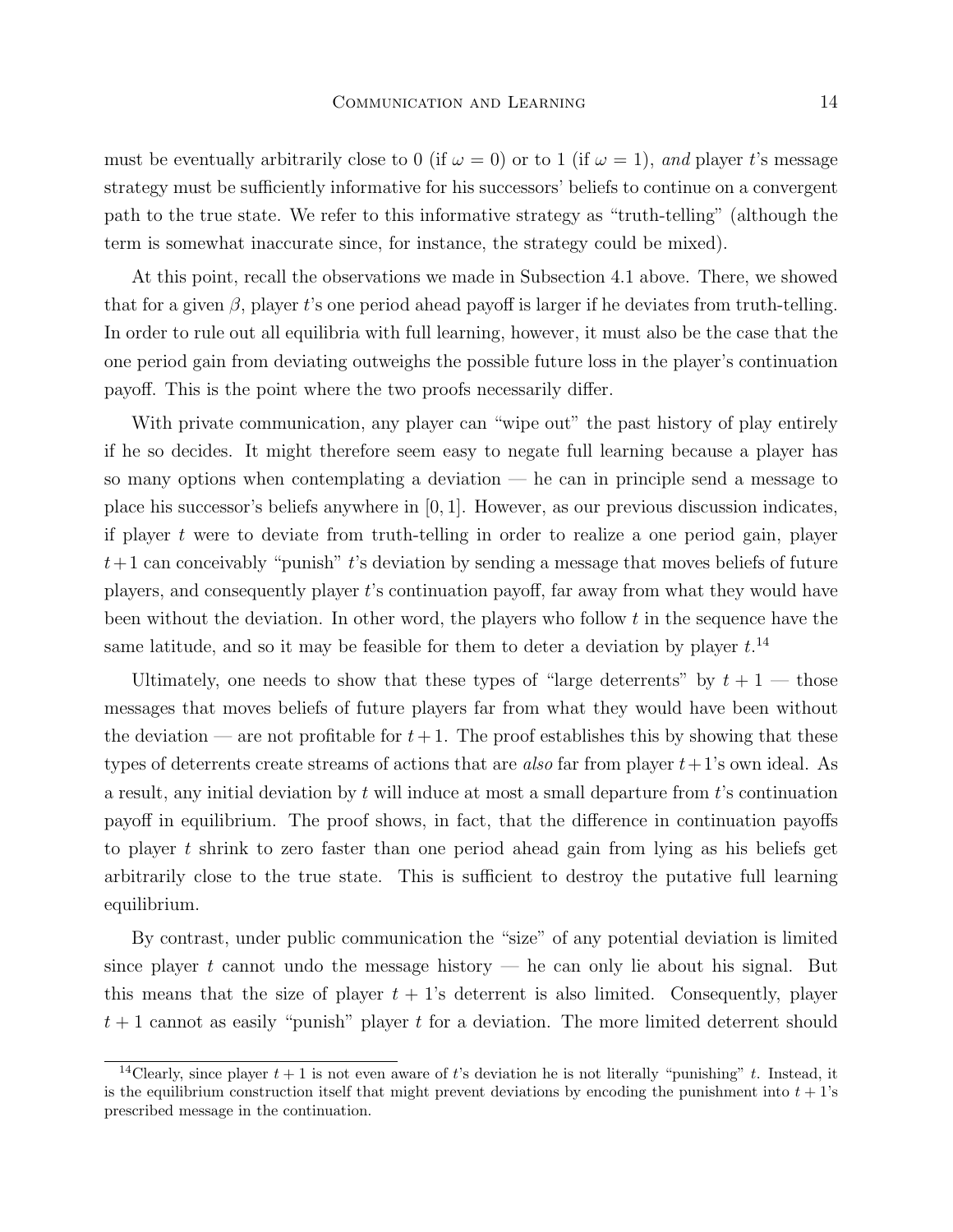therefore strengthen the impossibility result: t's message here may have unavoidable effects on the continuation of play and this, in turn, limits the downside from a contemplated deviation. The argument for Proposition 2 therefore proceeds by directly comparing the overall payoff to t when he does not deviate, with the worst possible case over all possible strategy profiles (of other players) if he does deviate. This payoffs difference provides an obvious lower bound to the gains from a deviation under full learning. We therefore set this problem up as a constrained optimization problem and show that its saddle value gives positive gains for the deviation as beliefs get close to the truth.

To summarize, with private communication players can wipe away history, and so deviations appear to be unlimited. However, their impact can be blunted or reversed (in payoffs) by future players' ability to wipe away history as well. By contrast, with public communication, deviations are more limited in size but their effect is more permanent. In either case, it turns out that showing that full learning is impossible is a nontrivial task.

## 5. No Full Learning with Private Communication

With private communication full learning of the state cannot occur in equilibrium. This is so regardless of the message spaces, discount factor, signal precision, bias or prior.

**Proposition 1.** No Full Learning with Private Communication: Fix any M,  $\delta$ , p,  $\beta$  and r. Then there is no equilibrium  $\sigma^*$  of the model with private communication that induces full learning of the state.

The formal proof is in the Appendix. Here, we outline an informal sketch of the argument. To fix ideas, consider the case where  $\omega = 1$  is the true state and suppose, by way of contradiction, that an equilibrium with full learning did exist. Then we know there is some player t whose beginning-of-period belief is arbitrarily close to one.

For illustrative purposes, suppose that player  $t$  has messages that can fully reveal his end-of-period belief to player  $t + 1$ . In other words, he has messages m' or m that can fully reveal the end-of-period belief, x' or x, that he would have after observing  $s_t = 0$  or  $s_t = 1$ , respectively.<sup>15</sup> Hence,  $x > x'$  and, because we take player t's beginning-of-period belief to be arbitrarily close to one, the messages m and m' will cause x and  $x'$  to be so as well.

<sup>&</sup>lt;sup>15</sup>In general, of course, no such messages need exist in the private communication environment. While player t may indeed send different messages after observing  $s_t = 0$  and  $s_t = 1$ , resp., these messages may fail to transmit his end-of-period belief to player  $t+1$ . This is because other "types" of player t may be using the same messages on the equilibrium path. Of course, in the Appendix we treat an exhaustive set of possible cases.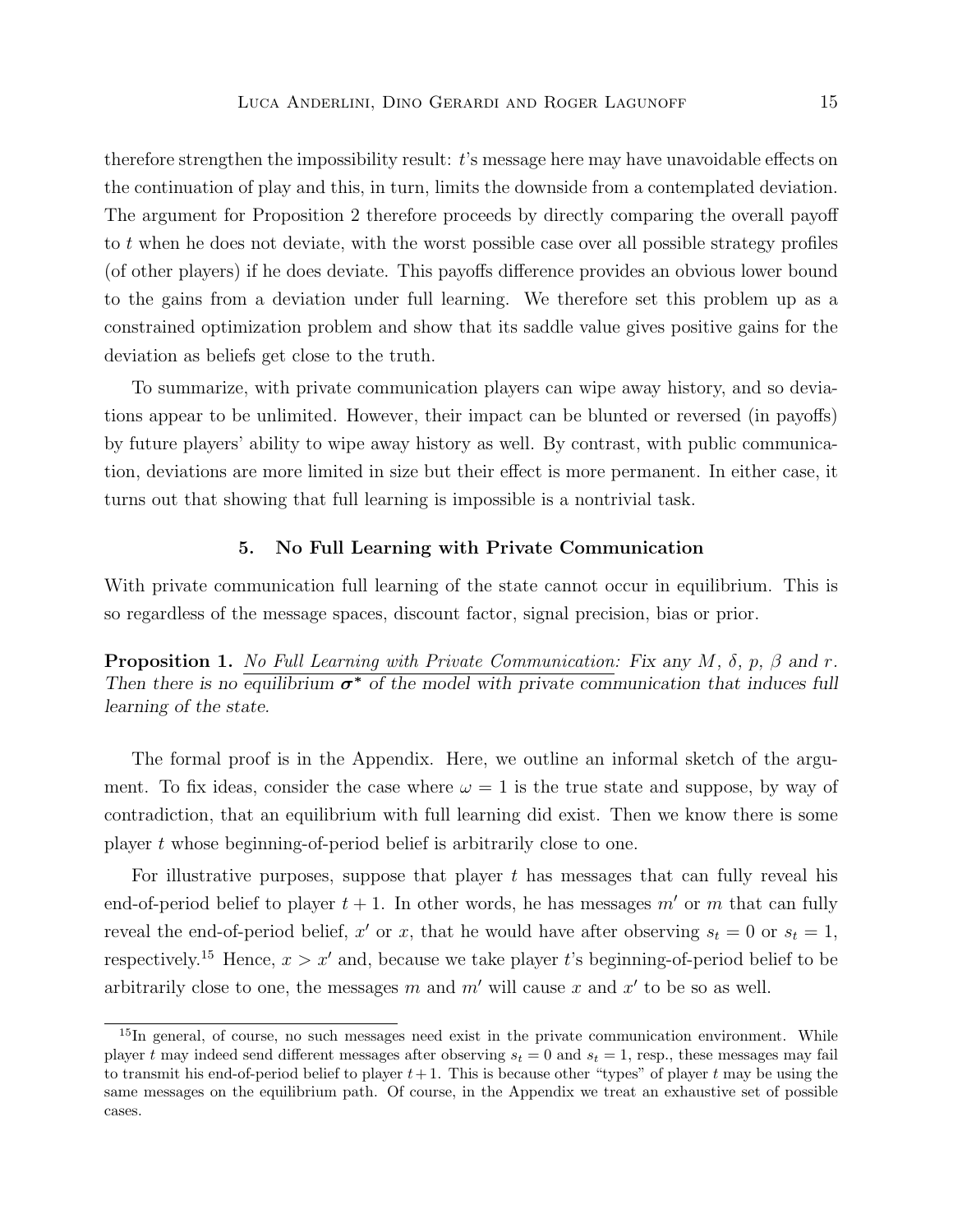Suppose that player t observes  $s_t = 0$ . He is of course supposed to send message m' to player  $t + 1$ , thus inducing  $t + 1$  to have belief x'. What are the incentives of player t to deviate by sending  $m$  instead? It turns out that a lower bound to the net gain from this deviation is given by

$$
(x-x')\beta - \delta(x-x')A
$$

The first part  $(x - x')$  β bounds from below the net gain in the period  $t + 1$  payoff to player t. Looking at this period  $t + 1$  payoff in isolation, player t would be better off by deviating and sending message m. This is for exactly the same reason that we pointed out in Subsection 4.1 above, with the help of Figure 1, and follows directly from the fact that  $x - x'$  is small.

The second part consists of the potential loss from the deviation in the stream of payoffs that accrue from  $t + 2$  onward. This stream coincides with the continuation payoffs of player t's successor, player  $t+1$ . We show that the difference (positive or negative) is bounded below by  $-(x-x')A$ , with A a term that depends on the expected continuation payoffs computed after player  $t + 1$ 's action has been chosen. The critical step is in showing that as  $x - x'$ shrinks to zero, the term A in the bound also shrinks to zero. This is not hard to show when the continuation payoff is conditioned on  $\omega = 1$ . Using the incentive constraints of player  $t + 1$ , it must be that the continuation payoffs are uniformly close to each other since the conditioning event ( $\omega = 1$ ) has probability close to one in that player's beliefs. If the payoffs were not close to each other one of the two "types" (either the one receiving  $m$  or the one receiving  $m'$ ) would necessarily have an incentive to behave like the other.

To show that the continuation payoffs are close to each other when conditioning on  $\omega = 0$ involves an extra difficulty. The event  $\omega = 0$  has probability close to zero in player  $t + 1$ 's beliefs, hence the differences in conditional payoffs have a negligible effect on his incentives. We circumvent this difficulty by showing that the incentives of subsequent players from  $t + 2$ onward will not lead to divergent equilibrium continuation paths in expectation.<sup>16</sup>

Since  $\beta$  is fixed and A converges to zero as both x and x' converge to one (and to each other), the net gain from deviation after signal  $s_t = 0$  is observed is positive. This destroys the putative equilibrium in which full learning occurs.<sup>17</sup>

<sup>&</sup>lt;sup>16</sup>Briefly, we show that if the payoffs associated with two continuation paths conditional on  $\omega = 0$  are far apart, then the payoffs associated with those realized paths conditional on  $\omega = 1$  must also be far apart. This in turn contradicts the uniform closeness of continuation payoffs when  $\omega = 1$  as established above.

<sup>&</sup>lt;sup>17</sup> With relatively minor modifications to the proof, one can show that there does not exist a sequence of equilibria that yield outcomes that are closer and closer to full learning. Formally, fix any  $\delta$ , p,  $\beta$  and r. Then the set of  $\varepsilon$  for which any equilibrium satisfies (5) is bounded away from zero.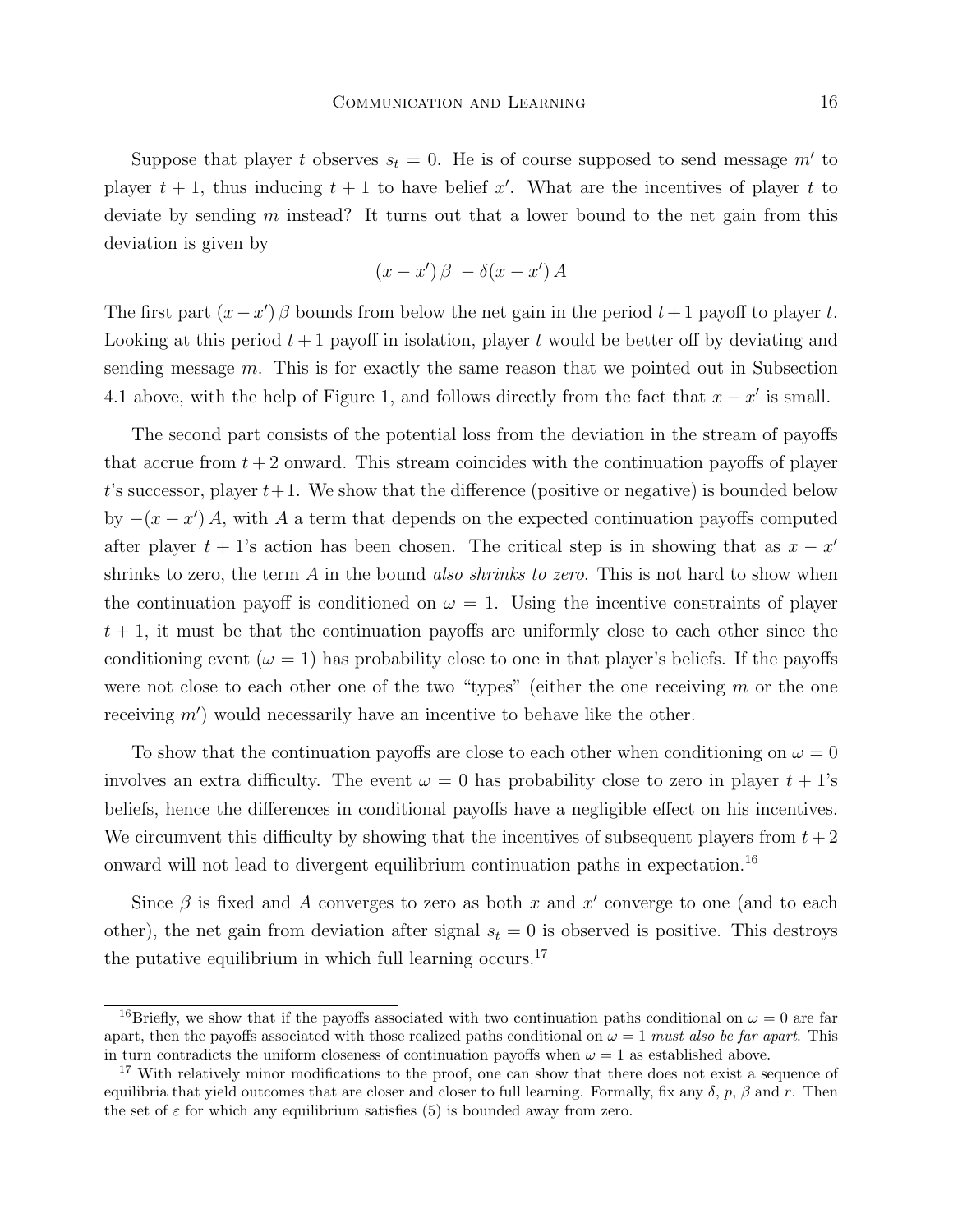### 6. No Full Learning with Public Communication

Just as in the case of private communication, with public communication full learning of the state cannot occur in equilibrium. In this case too, this is so regardless of the message spaces, discount factor, signal precision, bias or prior.

**Proposition 2.** No Full Learning with Public Communication: Fix any M,  $\delta$ , p,  $\beta$  and r. Then there is no equilibrium  $\sigma^*$  of the model with public communication that induces full learning of the state.

The conclusion of Proposition 2 is the same as for Proposition 1: posterior beliefs do not converge in probability to the true state. In this case, this is true despite the fact that decision makers can access the entire history of messages that precedes them. Here we give an informal sketch of the argument and place the full proof on the Appendix.

As with Proposition 1, the proof proceeds by contradiction: suppose there is an equilibrium  $\sigma^*$  with full learning. We first show that for any interval of beginning-of-period beliefs close to one, there is at least one such belief at which the supports of the mixed message strategies cannot coincide. This step follows, roughly speaking, from indifference conditions under mixed strategies.

In turn, this means that one of two cases must hold for a date t sender with beliefs close to one. Either (a) he has a message  $m_t$  that makes recipient  $t + 1$  certain that  $s_t = 1$  (since the message would lie outside the support of  $\sigma_t^*(m^{t-1}, s_t = 0)$ , or (b) he has a message  $m'_t$ he can send that makes the recipient certain that  $s_t = 0$ .

Let  $V(x, y, \sigma^*)$  denote the continuation payoff, evaluated at an arbitrary message strategy profile  $\sigma$ , to any sender whose belief at the message stage is x and who sends a message that induces belief y by the recipient. To fix ideas, consider case (a) above: there is a message history  $m^{t-1}$  and a message  $m_t$  that makes the recipient  $t + 1$  certain that  $s_t = 1$ . Consider the incentives of the sender if, in fact, he actually observes  $s_t = 0$ . The message  $m_t$  would then be a deviation. Let  $x_t$  denote the sender's beliefs after he observes signal  $s_t = 0$ . Note that  $x_t < z(x_t)$  where  $z(x_t)$  is t's beginning-of-period belief before observing any signal. Clearly, the signal  $s_t = 0$  would lower t's belief that  $\omega = 1$ . Now, because we have supposed an equilibrium with full learning, t's messages would be at least weakly informative in the sense that  $x_t \leq y_{t+1} < z(x_t)$  where  $y_{t+1}$  is the belief of player  $t+1$  after a message in the equilibrium support of  $\sigma_t^*(m^{t-1}, s_t = 0)$ . If this sender were to deviate and send  $m_t$  instead then the recipient's belief would be  $h(x_t) \equiv p^2 x_t / [p^2 x_t + (1 - x_t)(1 - p^2)] > z(x_t)$ . In this case, the gain from a deviation to  $m_t$  is clearly bounded below by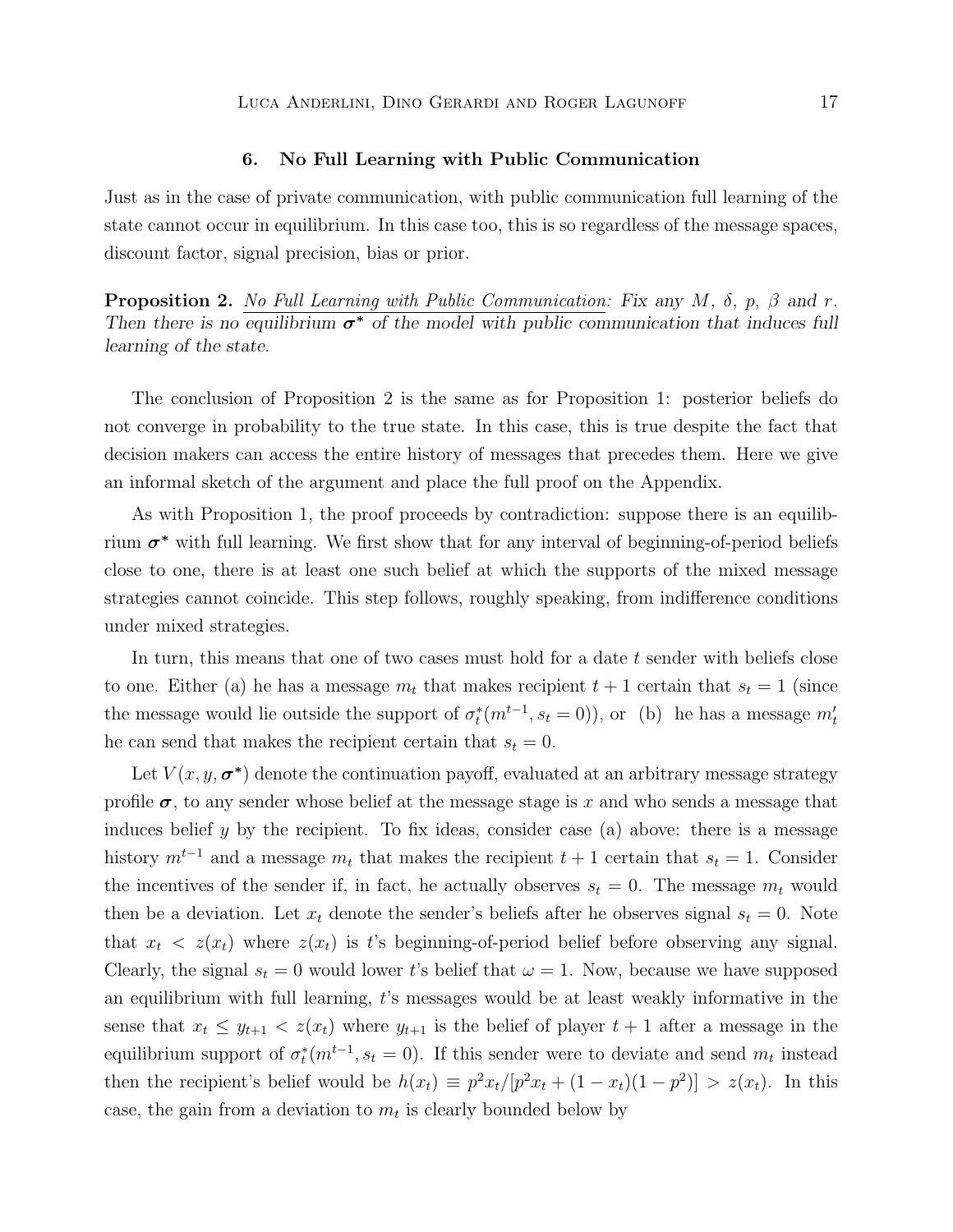$$
\min_{y,\boldsymbol{\sigma},\boldsymbol{\sigma'}} V(x_t, h(x_t), \boldsymbol{\sigma}) - V(x_t, y, \boldsymbol{\sigma'}) \quad \text{subject to} \quad x_t \leq y \leq z(x_t)
$$

The main step in the proof characterizes the solution to this constrained optimization program. Specifically, we apply an Envelope Theorem of Milgrom and Segal (2002) in order to compute the saddle value in a neighborhood of  $x_t = 1$ . We then show that its value is strictly positive, indicating that  $m_t$  is a profitable deviation. Consequently, a full learning equilibrium cannot exist.

Finally, we note the lower bound on the gain from deviation is independent across all equilibria. This is clear from the constrained problem above. Therefore in any equilibrium there are bounds on beliefs beyond which no learning takes place. Only babbling can occur if they are reached. Of course, this also implies that, as in the case of private communication, the set of equilibria is "bounded away" from full learning in this case too.

### 7. Limit Learning

We now return to the issue of limit learning and investigate whether it is possible in our model. The answer depends on, among other things, the type of communication allowed. In the model with public communication we are able to show that when  $p$  is not too large, even limit learning is impossible. On the other hand, our results for private communication suggest that limit learning is possible under some conditions in this case.

## 7.1. Private Communication

Provided the bias is not too large relative to the signal's quality, limit learning is possible when communication is private.

**Proposition 3.** Limit Learning with Private Communication: Fix any r and suppose that  $\beta < p - 1/2$ . Then limit learning is possible in the model with private communication.<sup>18</sup>

At this point it is worth mentioning again that, as we alluded to in Subsection 3.1, the limit learning of the statement of Proposition 3 can be sustained with Sequential Equilibria rather than just with WPBE.

<sup>&</sup>lt;sup>18</sup>In the Appendix we prove a slightly stronger statement. The one given here is phrased to allow direct comparability with the statement of Proposition 4 below. The proof of Proposition 3 in the Appendix yields a collection M of (finite, of course) message spaces and an equilibrium  $\sigma^*(\delta)$  satisfying the requirements of Definition 2 which do not in fact depend on  $\delta$  but only on the value of  $\varepsilon$  (or equivalently  $\overline{\delta}$ ) in Definition 2.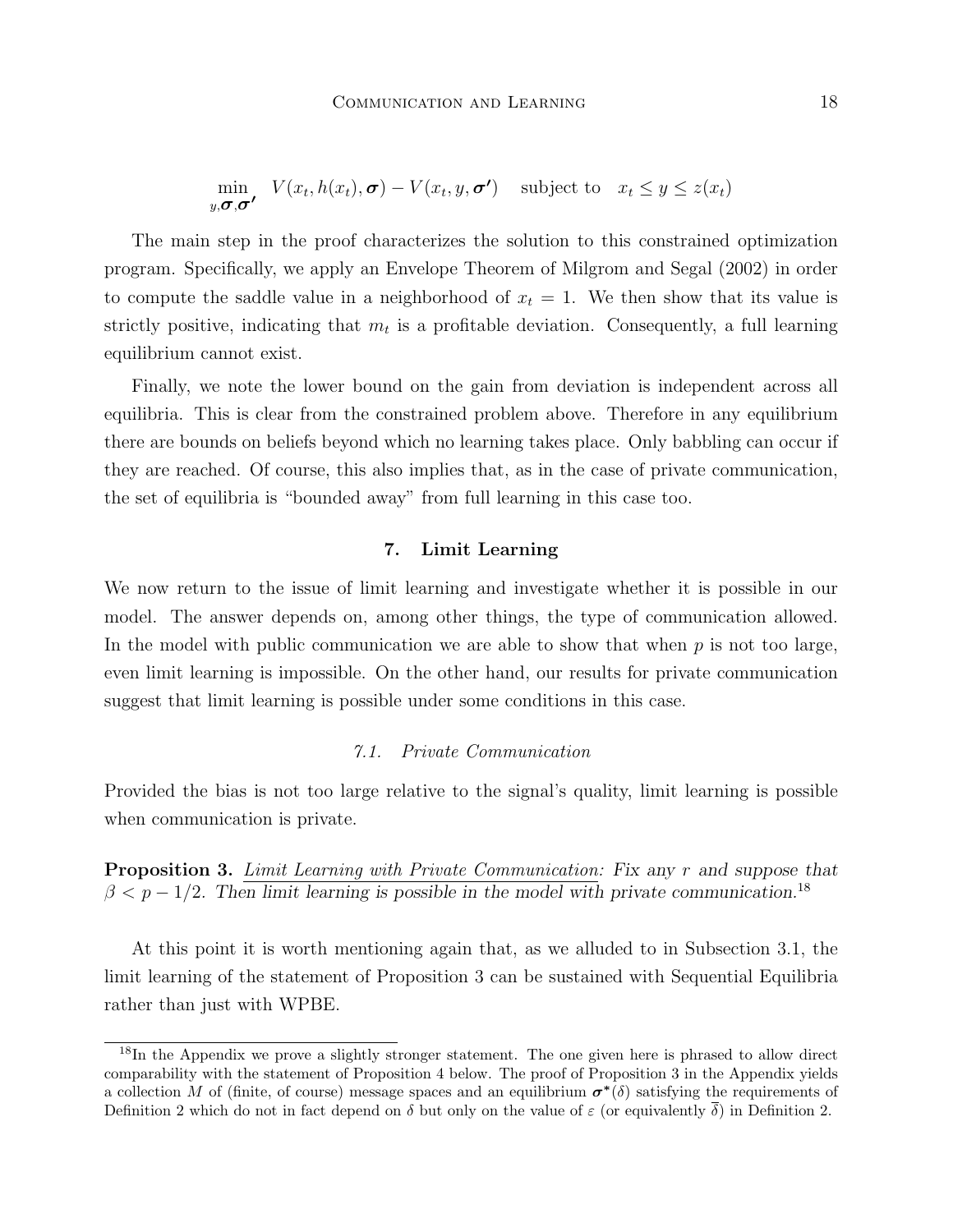In the Appendix we construct an appropriate sequence of Sequential Equilibria. As with our previous two results, we only give a sketch here. For the sake of clarity, this is divided into four parts. Throughout this sketch, for simplicity we imagine that the prior  $r$  is equal to one half. If this were not the case the review phase we sketch below would not be symmetric making the outline a lot more cumbersome to follow. The role of the condition  $\beta < p - 1/2$ would also be lengthier to explain.

The argument begins with two observations. The condition  $\beta < p - 1/2$  in the statement of the proposition has an immediate interpretation. This condition tells us that any player with a belief of  $1 - p$  or less will strictly prefer action  $-\beta$  to action  $1 - \beta$  to be taken in the future. Moreover, these preferences will be reversed for any player with a belief of  $p$  or more. Since  $r = 1/2$  it is clear that the belief of any player who knows (or believes) the history of signals to contain more zeroes than ones will have a belief of  $1 - p$  or less, while any player who knows (or believes) the history of signals to contain more ones than zeroes will have a belief of p or more. So, the majority of signals being zero or one will determine a player's strict preferences between future actions  $-\beta$  and  $1-\beta$  as above.

The second part of the argument outlines the mechanics of the review phase that characterizes the equilibria we construct to support limit learning. In the first T periods of play, with  $T$  a large odd number, equilibrium consists of a review phase. The purpose of the review phase is to establish whether the majority of signals in the first T periods is zero or one. The review phase is said to have outcome zero or one according to which one of these events occur. Of course if the proportion of zeroes or of ones is very large in the initial part of the review phase, its outcome may be determined early.

During the first T periods, unless the outcome has already been determined, the players collectively count the number of signals equal to one that have been realized so far. Each player adds one to his predecessor's message if he observes a signal of one, and leaves the count unchanged if he observes a signal of zero. He then sends the new tally as a message to the next player. If at any point the outcome of the review phase is determined, the current player sends a message that indicates that the outcome of the review phase has been determined and whether it is zero or one. From that point on, up to  $T$  and beyond, only that message is sent forward through time each period and thus reaches all subsequent players. No further information is ever added.

The third part of the argument consists of noticing that, using the Weak Law of Large Numbers, making the review phase longer and longer, we can ensure that the beliefs of all players from  $T + 1$  onwards are arbitrarily close to the true state (within  $\varepsilon$  of it), with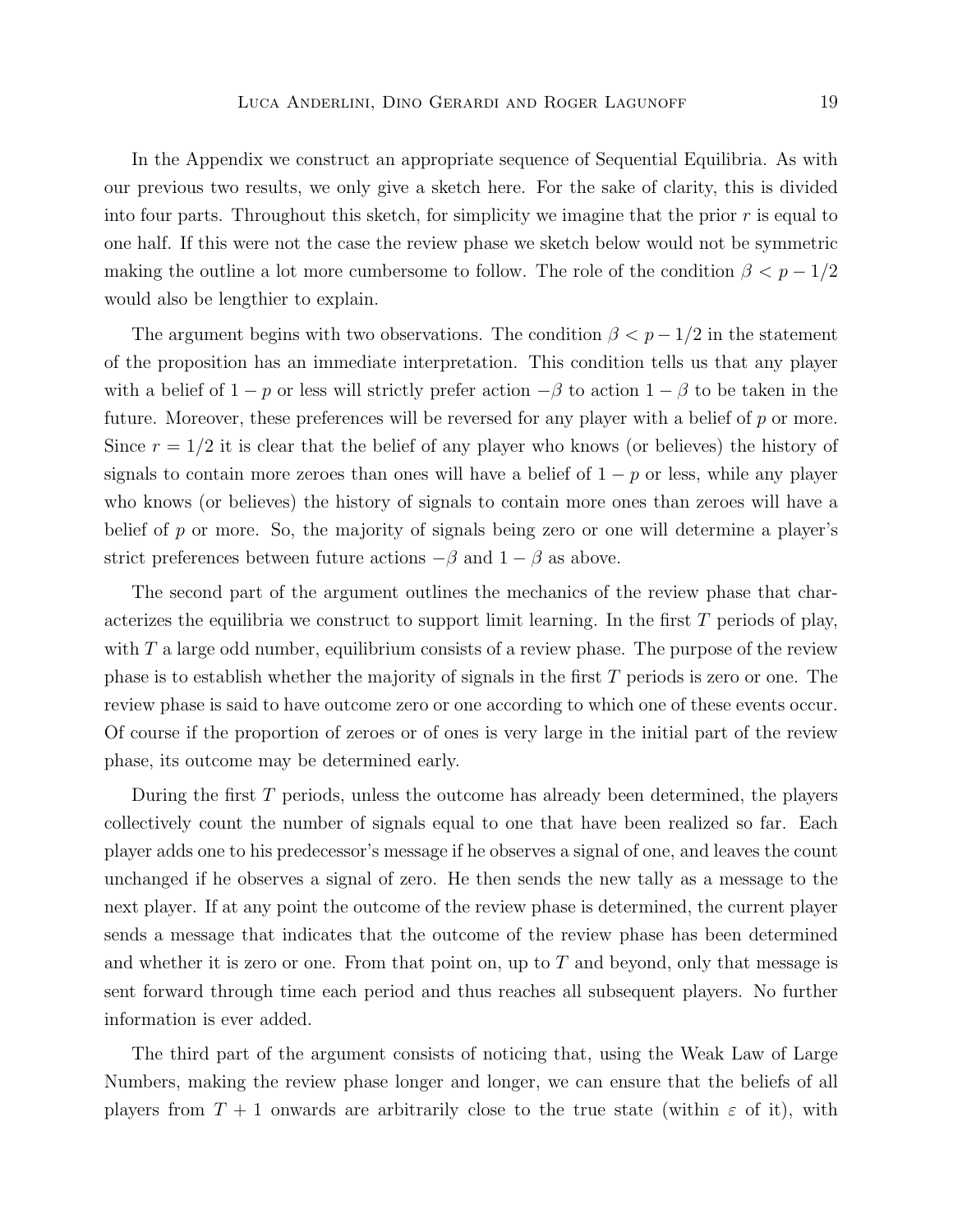arbitrarily large probability (at least  $1-\varepsilon$ ) as required for limit learning to occur. Intuitively, this is clear from the fact that the signal is informative and, in equilibrium, all players from  $T+1$  onwards only know whether the majority of a large number T of realizations of the signal is zero or one.

The fourth part of the argument consists of the verification that no player wants to deviate from the prescribed behavior. It is useful to consider two cases. Begin with any player  $t \geq$  $T+1$ , after the review phase is necessarily over. As we noted in the third part of the argument, this player's belief is either arbitrarily close to zero or arbitrarily close to one, depending on the message he receives about the outcome of the review phase. If he deviates and reports an outcome of the review phase different from the one he received, all subsequent actions will be arbitrarily close to  $-\beta$  and his belief arbitrarily close to one in one case, and will be arbitrarily close to  $1 - \beta$  with his belief arbitrarily close to zero in the other case. Therefore, because of what we know from the first part of the argument, no player  $t \geq T + 1$  stands to gain from deviating from the proposed equilibrium.

Next, consider any player  $t \leq T$  when the outcome of the review phase may or may not have been determined. Consider his continuation payoff accruing from time  $T + 1$  onward. Note that, whatever t tells his successor, the actions from  $T+1$  onward will all be arbitrarily close to either  $-\beta$  or  $1-\beta$ , according to whether the outcome of the review phase will be declared to be zero or one.

Now consider what the belief of player t would be at the beginning of period  $T + 1$ , if he could observe the signal realizations in all periods from  $t$  to  $T$ . Assume that all players, including  $t$ , obey the equilibrium strategies we have described. Using Bayes' rule, this belief would clearly be  $p$  or more for those realizations of signals that entail an outcome of the review phase equal to one, and would be  $1 - p$  or less for those realizations of signals that entail an outcome of the review phase equal to zero. If he plays according to his equilibrium strategy, from  $T + 1$  onwards player t's payoff will be the one corresponding to an action close to  $1 - \beta$  in the former case and the one corresponding to an action close to  $-\beta$  in the latter case. It then follows from the first part of the argument that, if t plays according to his equilibrium strategy, the continuation actions from  $T + 1$  onwards will be matched to what he prefers, contingent on every possible realizations of signals.

If on the other hand  $t$  deviates from his putative equilibrium strategy, it is not hard to see that the deviation will make his beliefs and preferred continuation actions from  $T + 1$ onwards mismatched with positive probability. Since  $\delta$  is appropriately high, gains accruing before  $T + 1$  can be ignored. Hence, no player  $t \leq T$  wants to deviate from the proposed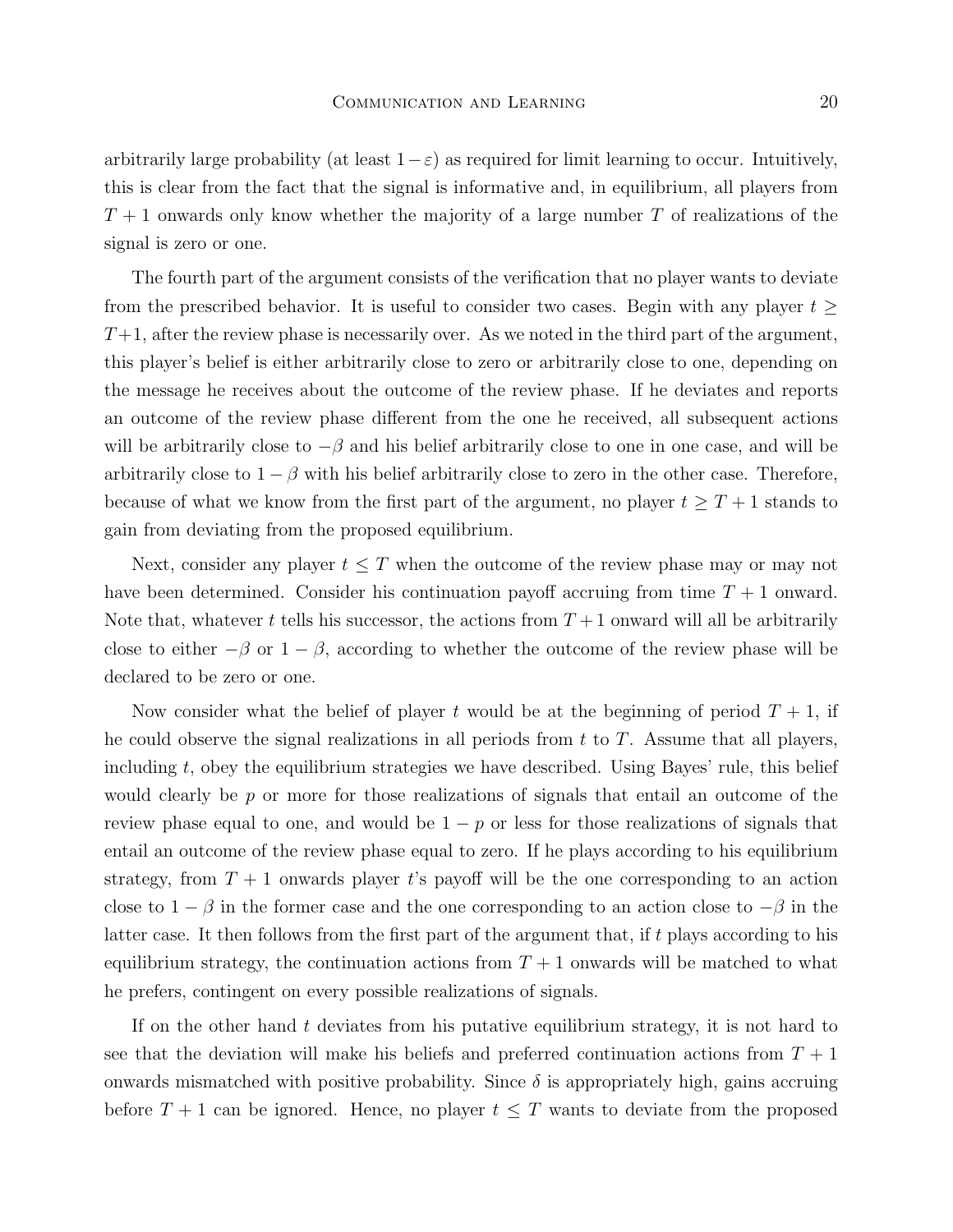equilibrium.

Our next concern is limit learning in the public communication case.

## 7.2. Public Communication

Provided that the signal quality is not too high, limit learning cannot occur when communication is public. As is the case in Proposition 3, our next statement identifies a simple set of sufficient conditions.<sup>19</sup>

**Proposition 4.** No Limit Learning with Public Communication: Fix any  $\beta$  and r and suppose that  $p < \sqrt{2}/(1+\sqrt{2})$ . Then limit learning is impossible in the model with public communication.

As with other results, the formal proof is in the Appendix, and here we proceed with a brief sketch of the argument. We then compare the public to the private communication case to understand why exactly limit learning possible in one case but not the other.

Fix a discount factor  $\delta$  and an equilibrium. From the proof of Proposition 2 we know that there is a greatest lower bound to the values that the belief of any player can take in this equilibrium. Denote this bound by  $x$ .

The argument proceeds by contradiction. Suppose that the proposition is false, then as  $\delta$  approaches one we must be able to find a sequence of equilibria with x approaching zero, so that limit learning can occur. (Limit learning of course requires more, but this is clearly a necessary condition for it to be possible at all.)

For simplicity of exposition, consider the case where the lower bound  $\underline{x}$  is actually achieved. In this case there is some player, say t, who has a beginning-of-period belief  $x_t$  and who, after observing  $s_t = 0$ , chooses a mixed strategy that puts positive probability on a message giving player  $t + 1$  a belief of <u>x</u>. Since the lower bound <u>x</u> is reached, all subsequent players will babble since informative messages would push beliefs below  $x$  when low signals are observed. Consequently, the action  $\underline{x} - \beta$  is chosen in every future period.

Now suppose that t deviates by mimicking the type who observes  $s_t = 1$ . It is convenient to look at  $t$ 's continuation payoff component by component. Fix a given period ahead, say  $t + \tau$ , and a sequence of realized signals between t and  $t + \tau$ . Two cases are possible. Given the sequence of signals and sequence of actions played with positive probability following the

<sup>&</sup>lt;sup>19</sup>Note that even when the condition  $p < \sqrt{2}/(1+\sqrt{2})$  is satisfied, Proposition 4 does not imply Proposition 2. This is simply because the latter shows the impossibility of full learning for any value of  $\delta$ , while limit learning concerns values of  $\delta$  approaching 1.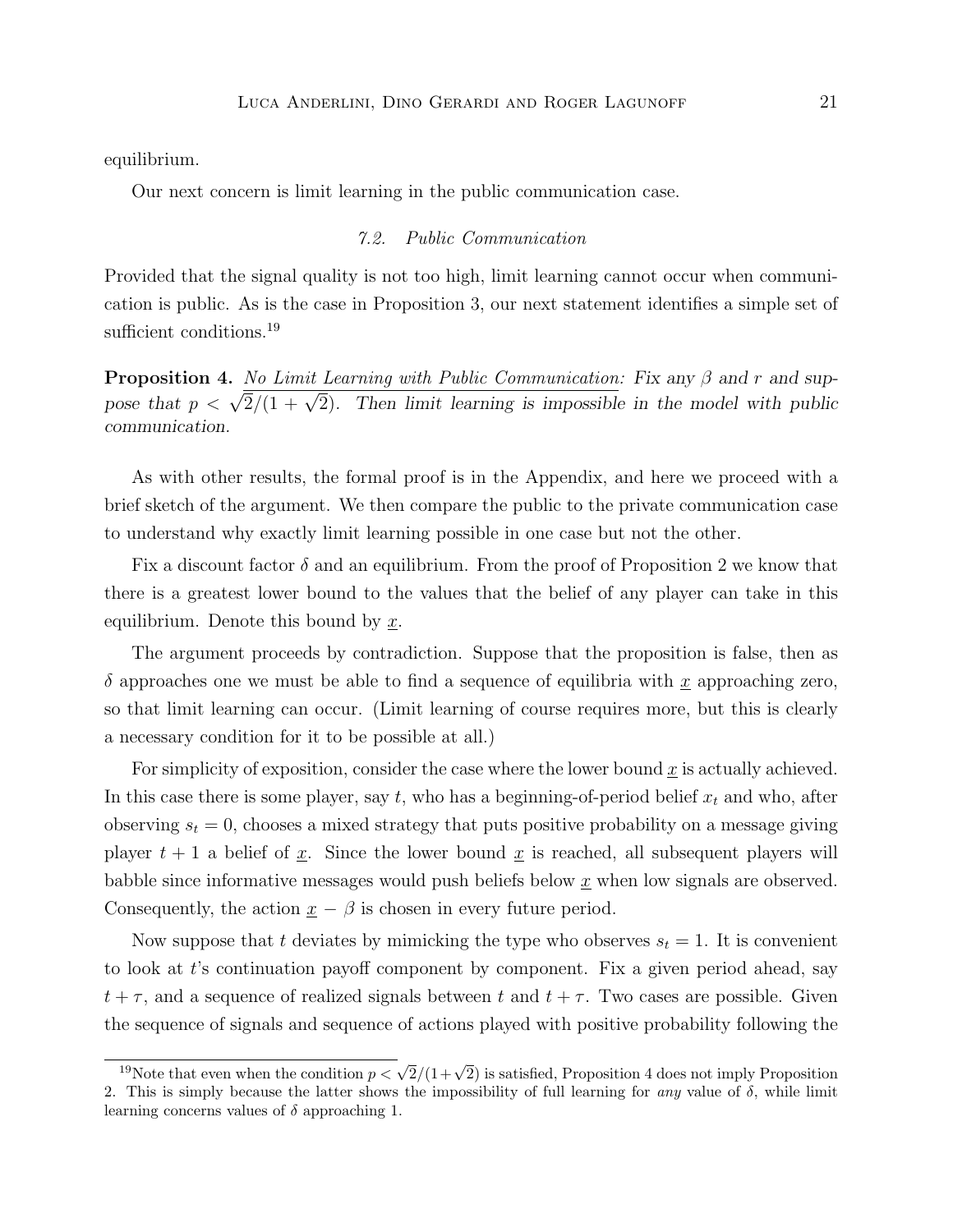deviation, either the lower bound has been achieved at date  $t + \tau$  and hence action  $\underline{x} - \beta$  is chosen by player  $t + \tau$ , or the bound has not been achieved and an action  $\hat{x} - \beta > \underline{x} - \beta$  is chosen instead. In the former case, clearly player t is indifferent in his  $t + \tau$  payoff between following his equilibrium strategy and the hypothesized deviation.

Consider then the case in which action  $\hat{x} - \beta > \underline{x} - \beta$  is chosen at  $t + \tau$ . Notice that since player  $t + \tau$  does not know that t deviated, his beginning-of-period belief  $\hat{x}$  is above the belief he would have held if he had known about player t's deviation. To be more precise, if player  $t + \tau$  had known that t deviated, his belief, call it  $\hat{x}^0$ , would be located between one notch and two notches down from  $\hat{x}$ , the precise location depending on the mixed message strategy chosen by the type  $s_t = 0$ . This would also be t's belief at date  $t + \tau$  (following the same realization of signals and mixed strategies as those observed by  $t + \tau$ ). Consequently, player t can evaluate his payoff gain/loss in period  $t + \tau$  from the deviation by comparing action  $\hat{x} - \beta$  (following the deviation) to action  $\underline{x} - \beta$  (if no deviation), and evaluating the payoffs using his belief  $\hat{x}^0$ .

The condition that  $p < \sqrt{2}/(1+\sqrt{2})$  of the statement of the proposition now allows us to close the argument. In fact when  $p$  is low in this sense, so that each notch of updating makes an appropriately small difference to beliefs, straightforward algebra is sufficient to show the following. If <u>x</u> is sufficiently low, then the deviator, player t, strictly prefers action  $\hat{x} - \beta$ taken by player  $t + \tau$  following t's deviation to the action  $\underline{x} - \beta$  that  $t + \tau$  would have taken if no deviation occurred.

Given the arbitrary selection of the future player  $t + \tau$ , this implies that for <u>x</u> sufficiently low, player t finds the deviation hypothesized above strictly profitable, independently of the value of  $\delta$ . This destroys the putative equilibrium and, hence, closes the argument.

It is worth asking: why is there a difference between private and public communication for limit learning? To address this, it is useful to revisit the construction in the proof outline of Proposition 3. There, a T period review phase determines what players should do based on a simple majority count of signals. Critically, once the majority threshold is reached, no new information is added. Players after date  $T$  do not know anything about the actual signal count other than the fact that a majority of one type of signal was reached. This creates a large enough discontinuity in payoffs between the 0 and 1 message so as to prevent a deviation. This coarseness of information is, in fact, essential to the construction. By contrast with public communication, the exact count is public. This destroys the putative construction above since certain paths of signals will differ substantially from their expected values. Hence, if along such paths, play were to proceed as if under the private communication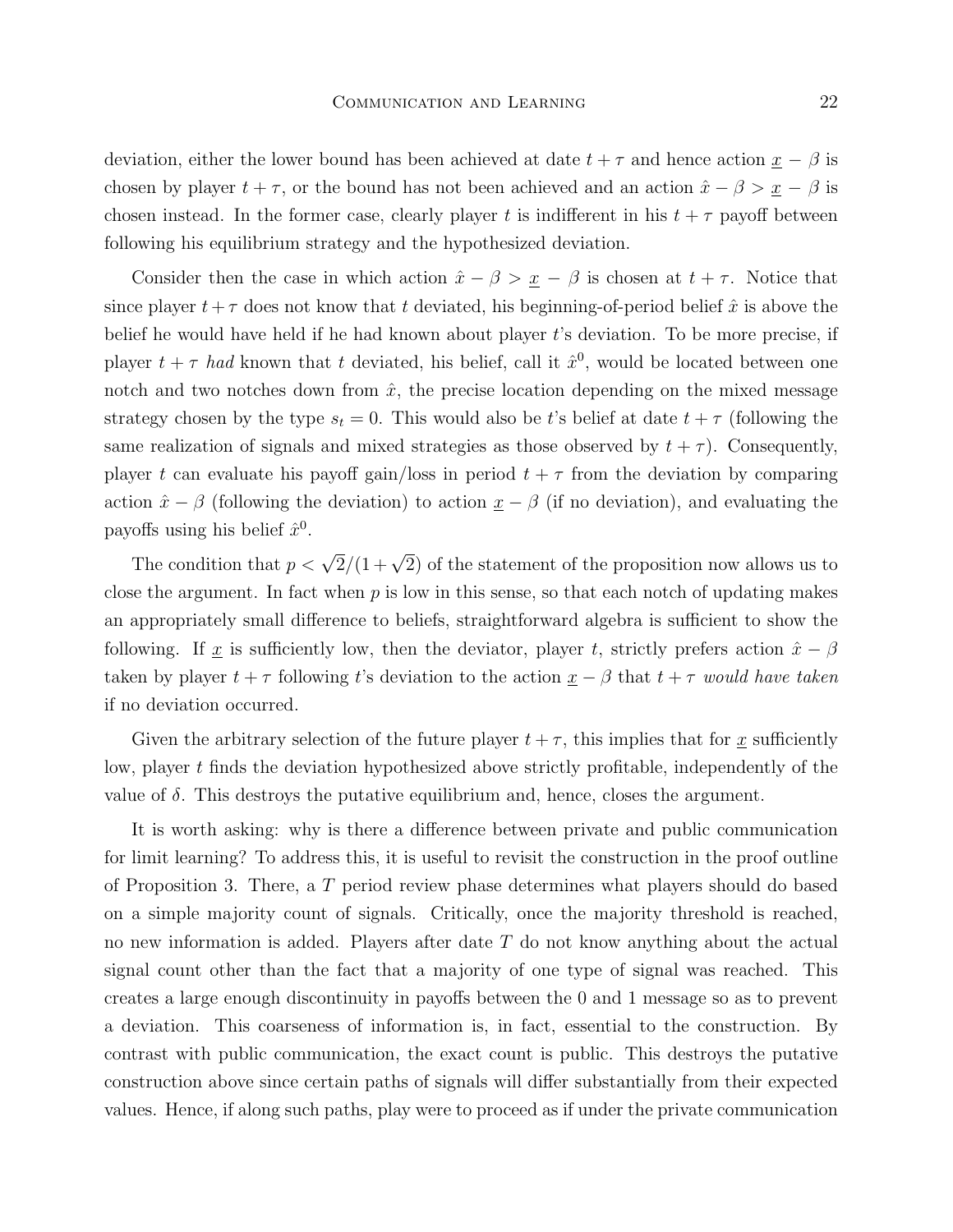review phase, then eventually a player would find it profitable to withhold his information thereby "free riding" on the information provision of others.

Finally, given the result it is instructive to piece together what we know from Propositions 3 and 4 about limit learning in the private and public communication cases. While the characterization is by no means complete because of the parametric restrictions imposed in Propositions 3 and 4, on a subset of the parameter space these two results allow for a comparison.

In particular, directly from the sufficient conditions stated in Propositions 3 and 4 we get that if  $\beta < p - 1/2 <$  $\sqrt{2}/(1+\sqrt{2}) - 1/2$ , then limit learning is possible in the private communication case but impossible if communication is instead public.<sup>20</sup> This observation substantiates the remark we made in the introduction that the investigation of limit learning yields the insight that "more" (public) communication does not necessarily enable the organization to "learn more."

#### 8. Mediated Communication

We now turn to the well-known theoretical benchmark case of mediated communication model (Forges, 1986, Myerson, 1982). In this case our main results are overturned: full learning can occur. But because mediated communication seems so unnatural in this context, in our view this strengthens our original no-full learning results.

Full learning equilibria under mediated communication are natural variations on those that yielded limit learning in Proposition 3 above, exploiting the ability to filter information to make appropriate use of the Weak Law of Large Numbers. In this sense, the mediated communication case sheds light on the comparison between Propositions 3 and 4 above. The ability to pass on filtered information down the line is (in principle) unlimited in the mediated communication case. In the case of private communication filtering is restricted by the fact that communication between two decision makers can only be mediated by the intervening players. In the of public communication case, no filtering is possible at all.

In the mediated communication model, we take it to be the case that each player  $t$  reports to a mediator the signal  $s_t$  that he observes, so that we can simply choose  $M_t = \{0, 1\}$  for every  $t$ . The mediator then recommends an action to each player  $t$  on the basis of the reports of all players from 1 to  $t-1$ .

A mediated communication protocol  $\mathbf{\mathcal{M}}$  is a sequence of maps  $\{\mu_t\}_{t=0}^{\infty}$ . Each  $\mu_t$  is from

 $\sqrt{2}/(1+\sqrt{2}) - 1/2 \approx 0.086$ .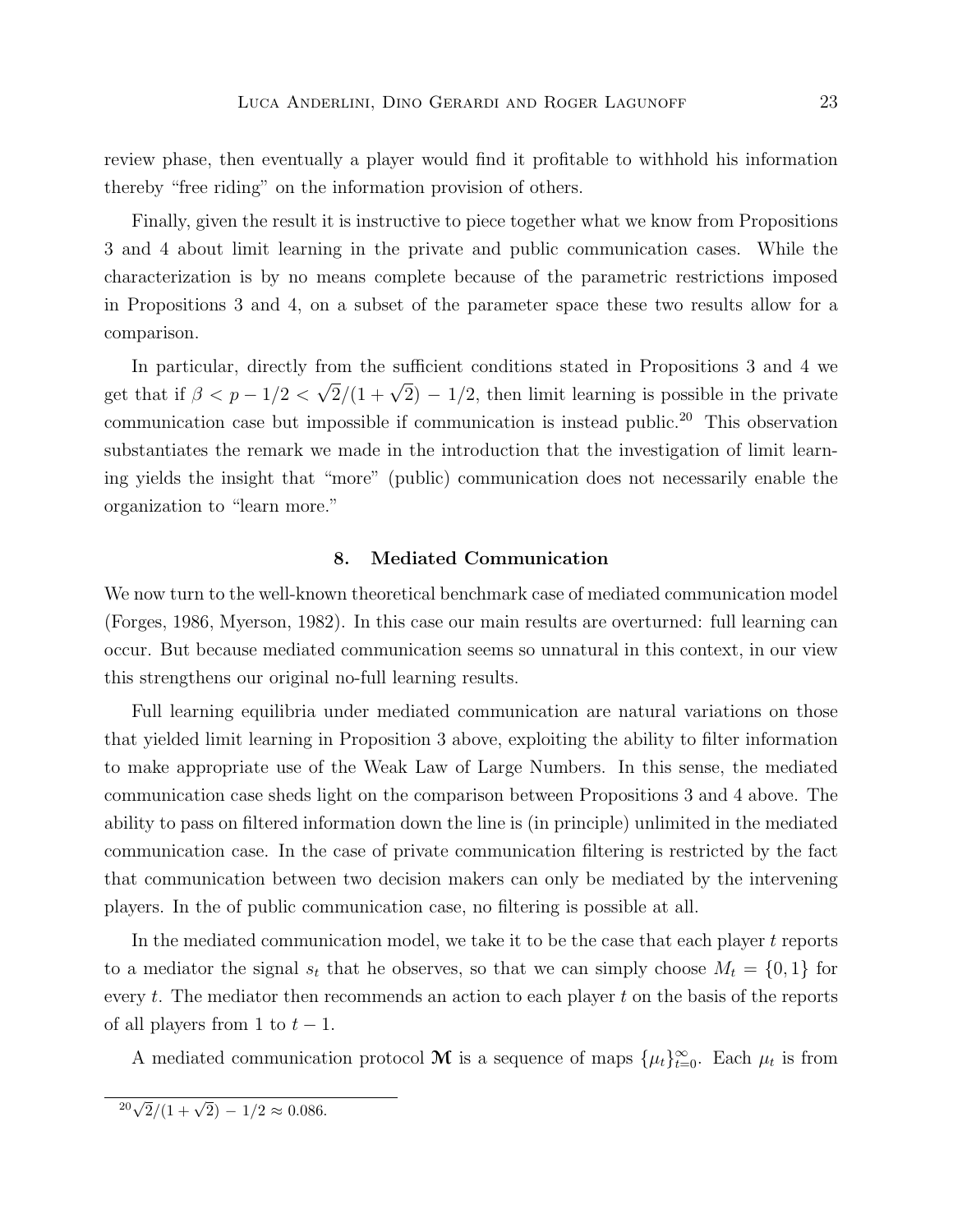$\{0,1\}^{t-1}$  into R. The interpretation is that  $\mu_{t-1}(m_1,\ldots,m_{t-1})$  is the action that the mediator recommends to player t if the reports of the previous players are  $(m_1, \ldots, m_{t-1})$ . Consistently with the notation we established in Subsection 3.1, we set  $m^{t-1} \equiv \mu_{t-1}(m_1, \ldots, m_{t-1}).$ 

We call M<sup>∗</sup> a mediated communication equilibrium if it satisfies the standard conditions that, given  $\mathcal{M}^*$ , all players are willing to truthfully reveal the signal they observe, and all players are willing to take whatever action  $a_t = m^{t-1}$  prescribed by  $\mathcal{M}^*$ . Notice that any given  $\mathbf{M}^*$ , mapping sequences of signals into actions, induces a stochastic process  $\{a_t\}_{t=1}^{\infty}$ .

Recall that, using (2) and (3), player t is willing to take action  $a_t$  if and only if his belief is equal to  $x_t = a_t + \beta$ . Therefore, in line with Definition 1, we say that a mediated communication equilibrium  $\mathcal{M}^*$  induces full learning of the state if and only if the induced stochastic process  $\{a_t + \beta\}_{t=1}^{\infty}$  converges in probability to the true state.

Our next result asserts that full learning can obtain in the mediated communication case.

**Proposition 5.** Full Learning With a Mediator: Fix  $\delta$ , p and r. Suppose that  $\beta < p - 1/2$ . Then there is a mediated communication equilibrium  $\mathbf{M}^*$  that induces full learning of the state.

The proof of Proposition 5 is omitted for reasons of space. Once one has the details of the proof of Proposition 3, it is largely a notational and reinterpretational exercise. As with our previous results, we provide a sketch of the argument here.

The communication equilibrium  $\mathcal{M}^*$  that we propose induces full learning of the state using an infinite sequence of review phases like the one in the proof of Proposition 3, increasing in length through time. For ease of exposition we will refer to the mediator recommending an action to a player and to the belief induced by the mediator's message interchangeably. The former equals the latter minus  $\beta$  so that no ambiguity will ensue.

Fix a small number  $\varepsilon$ . Number the phases as 1 through to n and beyond, and let  $T_n$  be the length of each phase. Recall that  $\delta$ , p and r are given, and that, by assumption, the condition  $\beta < p - 1/2$  of Proposition 3 is also satisfied here.

All players in each review phase, say  $n$ , receive a message from the mediator recommending an action based on the outcome of review phase  $n-1$  (the empty message in the case of review phase 1), and report truthfully to the mediator the signal they observe.

Each review phase  $n$  is sufficiently long (but may exceed the minimum length required for this as will be clear below) to ensure that, as in the proof of Proposition 3, via the Weak Law of Large Numbers, the belief of players in review phase  $n + 1$  are within  $\varepsilon^n$  of the true state with probability at least  $1 - \varepsilon^n$ . This can be done by picking  $T_n$  large enough, just as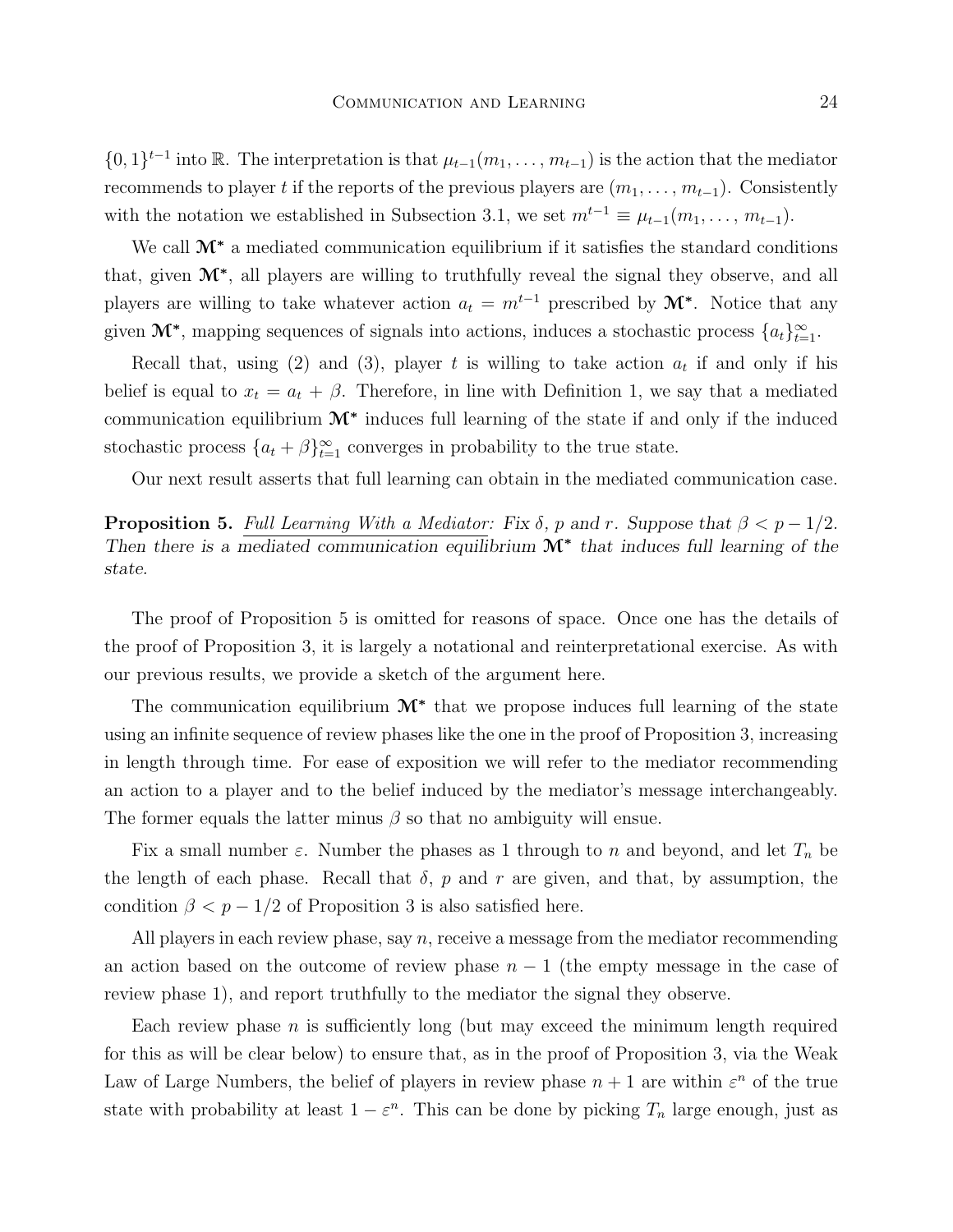in the proof of Proposition 3. For ease of reference below, call this the precision requirement for  $T_n$ . Notice that of course as n grows large and hence  $\varepsilon^n$  shrinks to zero this is sufficient to achieve full learning of the state as required.

We then need to check that no player wants to deviate from any of the prescriptions of  $\mathcal{M}^*$ in any of the review phases. In one respect, this is simpler than in the case of Proposition 3. This is so because no player can affect the actions of other players in the same review phase. The mediator does not reveal to them any information pertaining to the current review phase. So, the incentives to reveal truthfully his signal for a player in review phase  $n-1$  only depend on the actions of players in review phases n and beyond. It then follows that by picking  $T_n$ sufficiently large we can ensure that the incentives for players in review phase  $n - 1$  are determined by their (strict) preferences over actions that will be taken during review phase n, regardless of the fixed value of the discount factor  $\delta$ . Call this the incentive requirement for  $T_n$ . We then pick each  $T_n$  to be large enough so that both the precision requirement and the incentive requirement are met, and, aside from one caveat, the argument is complete.

The caveat is that in our sketch of the proof of Proposition 3 we dealt with a single symmetric review phase that for simplicity was assumed to begin with a prior  $r$  equal to one half. Clearly, with multiple review phases, as n increases the staring point of each review phase will be further and further away from the symmetry guaranteed by  $r = 1/2$ . This point can be dealt in the same way as in the formal proof of Proposition 3 presented in the Appendix. The outcome of each review phase will not be determined just by simple majority, and the length requirements of  $T_n$  mentioned above will have to take these asymmetries into account.

### 9. Conclusions and Extensions

## 9.1. More General Payoffs

Working with a specific functional form for payoffs as in (2) ensures tractability and allows some key parametric comparisons between the private and public communications cases. However, it is clearly more restrictive than one would like, and hence begs the question of how far this can be relaxed. To fix ideas, imagine that we wrote a general form of (2) as

$$
(1 - \delta) \left[ v(a_t, \omega) + \sum_{\tau=1}^{\infty} \delta^{\tau} u(a_{t+\tau}, \omega) \right]
$$
 (6)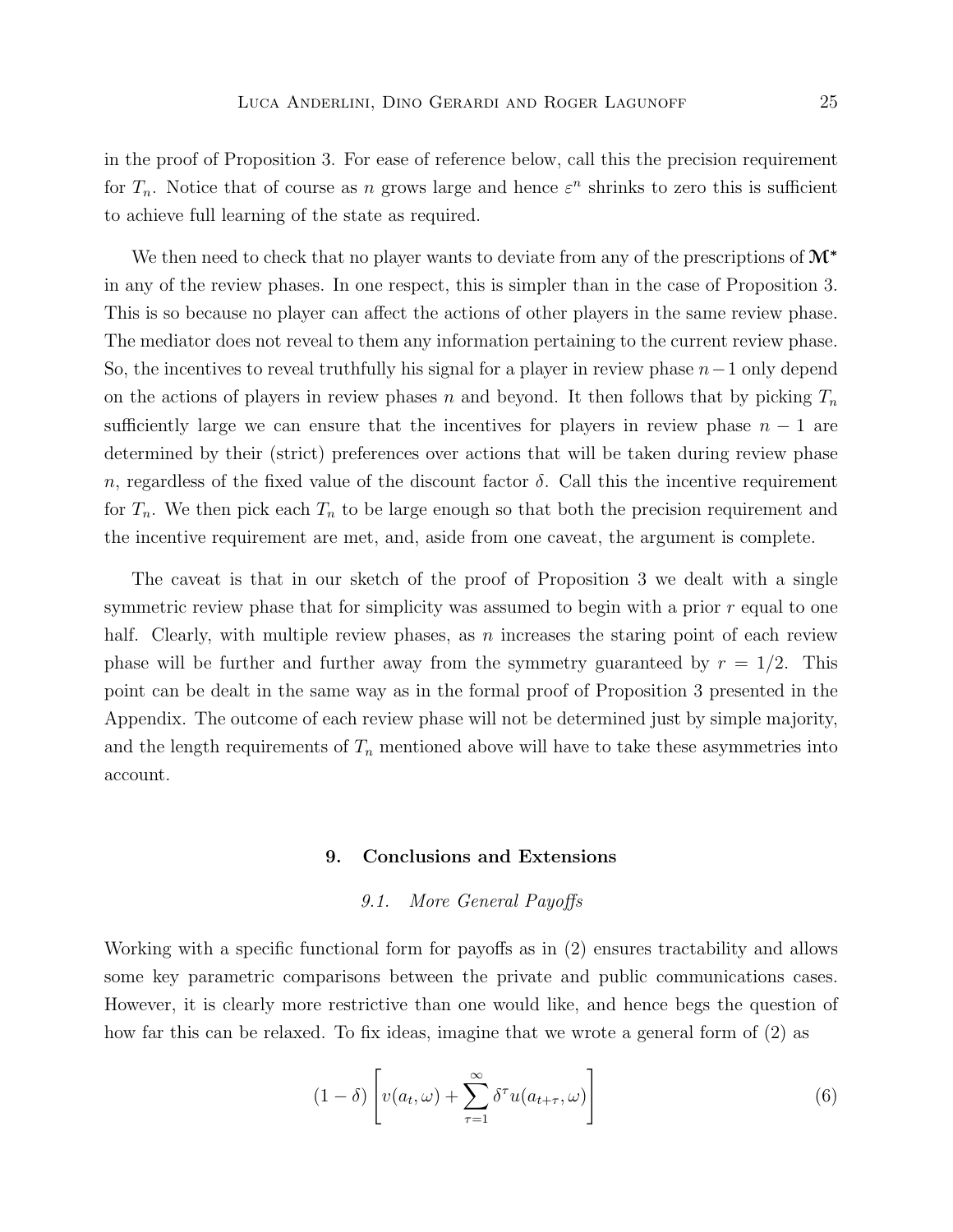which of course reduces to (2) when  $v(a_t, \omega) = -(\omega - a_t)^2 - 2\beta a_t$  and  $u(a_{t+\tau}, \omega) = -(\omega - a_{t+\tau})^2$ . The question we are pursuing in this subsection is then what forms of  $v(\cdot, \cdot)$  and  $u(\cdot, \cdot)$  can we use and ensure that our results are still viable.

Although the assumption embodied in (2) can be relaxed in both cases, the degree to which we know this to be true depends on whether we are considering the case of private or public communication. Everything we say here about this issue depends on the structure of the proofs of our claims as they currently are. It follows that further generalizations cannot be ruled out, but depend on insights that would have to stem from proofs that are different from the ones we presented above.

In the case of private communication, our arguments for Propositions 1 and 3 generalize in a fairly direct way to a very broad class of possible payoffs. A set of sufficient conditions are as follows. Both u and v in  $(6)$  are continuous and concave over the appropriate range, and the maximizing values of  $a_t$  for both u and v exist and are finite for both  $\omega = 1$  and  $\omega = 0$ . The bias term works consistently in one direction so that, regardless of the state, the maximizing value of  $a_t$  for u must be larger than that for v. Finally, to dispose of some uninteresting cases we need the equivalent of assuming  $\beta < 1/2$  when the payoffs are as in (2).<sup>21</sup> To this end it is enough to require that the value of u given  $\omega = 0$  is larger if we plug in the value of  $a_t$  that maximizes v given  $\omega = 0$  than if we use the  $a_t$  that maximizes v given  $\omega = 1.^{22}$ 

The conditions we know to be sufficient for our arguments in the case of public communication to be viable for more general payoffs are more stringent and less transparent than in the case of private communication. As before, we require both u and v in  $(6)$  to be continuous and concave over the appropriate range, and the maximizing values of  $a_t$  for both u and v to exist finite for both  $\omega = 1$  and  $\omega = 0$ . The bias term should be "separable" in the sense that for some  $f(\cdot)$  we can write  $u(a_t, \omega) = v(a_t, \omega) + f(a_t)$  for all  $a_t$  and  $\omega \in \{0, 1\}$ , with  $f(\cdot)$  (weakly) increasing and convex. Finally, if we let  $\mathbf{a}^v(x)$  be the maximizing value of  $a_t$ for  $xv(a_t,1) + (1-x)v(a_t,0)$ , then  $\mathbf{a}^v(x)$  should be (weakly) convex.

The conditions for the public communication case that we have described are clearly met in the linear-quadratic case in (2) and in a "neighborhood" (appropriately defined) of it. It is not hard to see that some other explicitly defined functional forms will satisfy them too.

<sup>21</sup>See footnote 8 above.

 $22$ The same conditions are sufficient to generalize the argument we use to prove Proposition 5.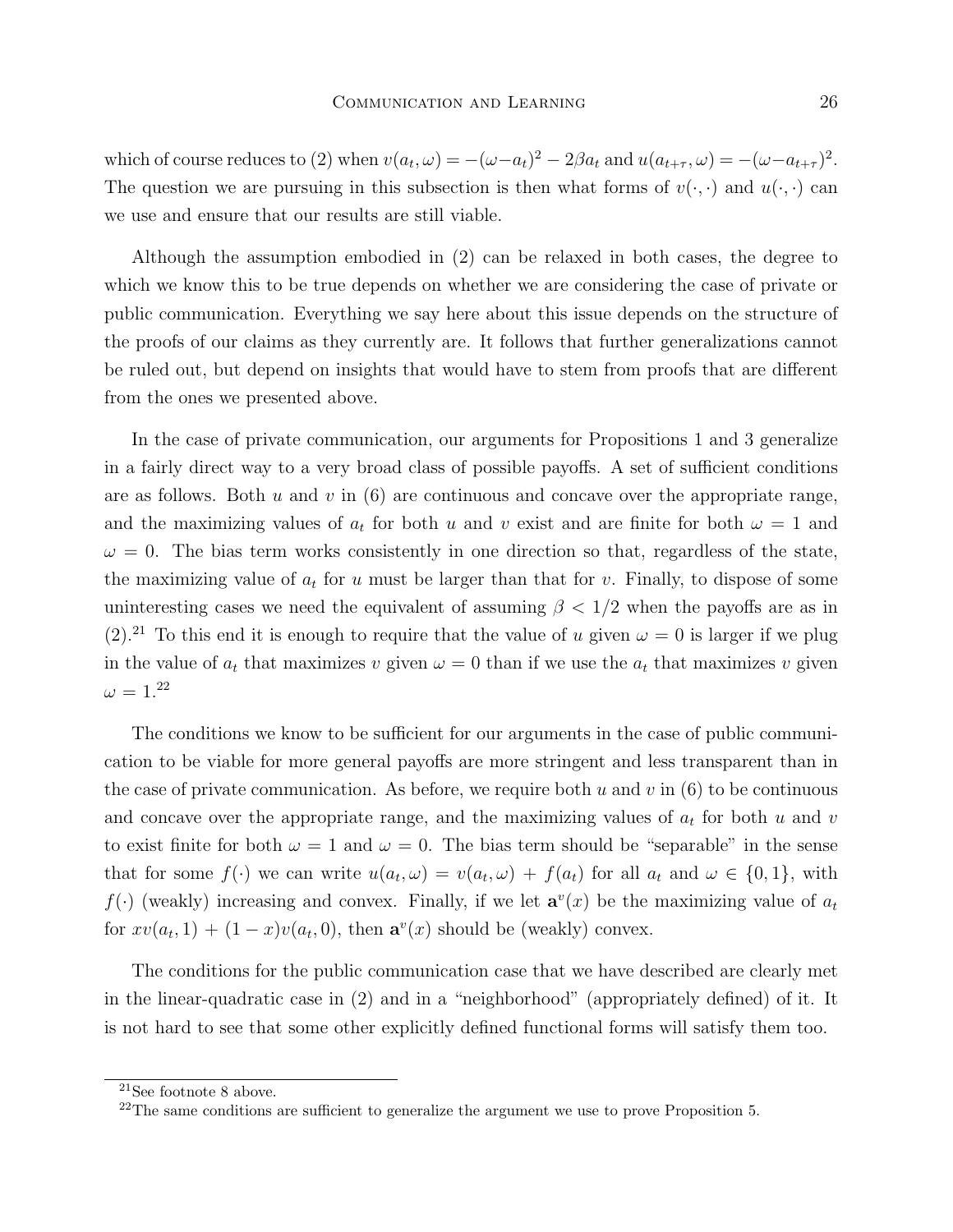### LUCA ANDERLINI, DINO GERARDI AND ROGER LAGUNOFF 27

## 9.2. Concluding Remarks and Further Extensions

We examine large, complex ongoing organizations in which information flows through players who are both senders and receivers of it. In particular, we analyze a model that fits an ongoing firm or other organization that is led by a sequence of imperfectly informed decision makers, with each decision maker getting information from his predecessors and transmitting it down the line to future decision makers. To take good decisions our players must, to borrow from Isaac Newton's famous quote, be "standing on the shoulders of giants.<sup>23</sup>" We analyze the limits to this process when preferences are not perfectly aligned and hence players act strategically in the transmission of information.

We examine both polar cases of private and public communication from one decision maker to his immediate successor in one case, and to all subsequent players in the other. The main results show that in either model, full learning is impossible.

Demonstrating the impossibility of full learning involves a number of difficulties in both cases. Even under a set of simplifying assumptions, in most cases a direct evaluation of continuation payoffs proves an intractable route to follow in our model. As a consequence our main results are proved using a variety of techniques to bound these payoffs appropriately.

Our proof techniques do not allow a strict characterization of the features of the equilibria of the model in addition to the no full learning claims. This is because of the bounding arguments we have just referred to. It is worth noticing that in the case of public communication we do know that in equilibrium there are "uniform" bounds that learning cannot exceed, and that periods of babbling and learning can alternate. In the case of private communication we know that babbling and learning can alternate and that there are equilibria in which all past is "erased" at exogenously given dates and behavior starts afresh as in period 0.

We also ask whether limit learning can be sustained in the sense of a sequence of equilibria that yields full learning in the limit, as discounting shrinks to zero. The two cases of private and public communication yield different results in this case. For some configurations of parameters, limit learning is possible with private communication but it is impossible in the public communication case.

Finally, we examined the theoretical benchmark case of mediated communication, and showed full learning can be sustained in this case.

<sup>&</sup>lt;sup>23</sup>In a 1676 letter to Robert Hooke. A popularized account of the context for this exceedingly well known quote and of the relationship between Newton and Hooke can be found in the "Introduction" and the "Sir Isaac Newton" chapter of Hawking (2003).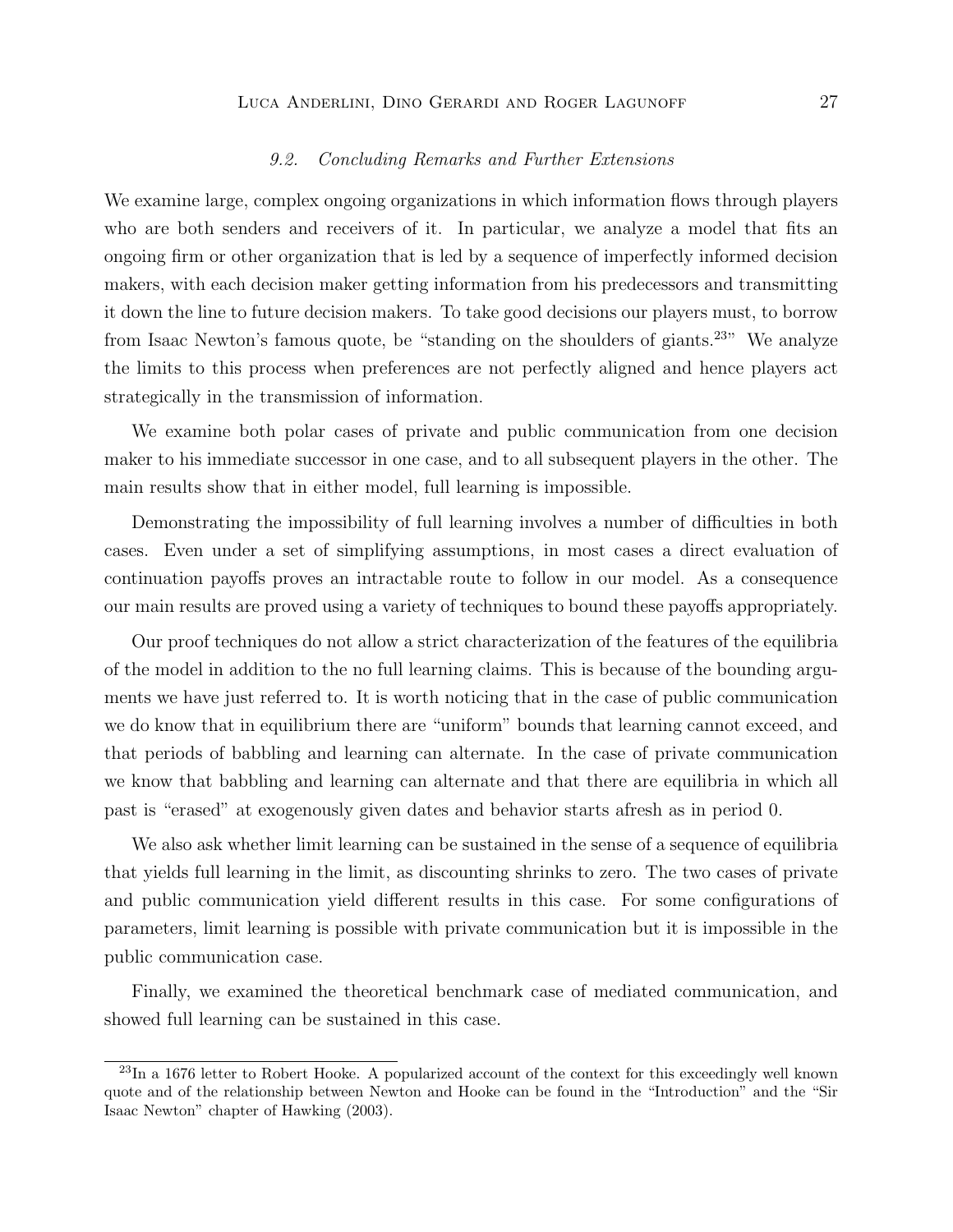Our results in this paper generalize to the case in which the state takes values in a finite set, and to correspondingly richer signal structures, provided that the imperfect signals are still informative and i.i.d.

An interesting case to consider in future work is that of a signal quality that can change through time. These changes could take place either exogenously because of, say, technological advances, or endogenously, because of investment choices on the part of the players.

## Appendix

#### A.1. The Proof of Proposition 1

The proof proceeds by contradiction. If full learning is possible then there is a player with a sufficiently large beginning-of-period belief who sends informative messages. We show that this player prefers to conceal his information and send the message which is interpreted by his successor as the strongest evidence in favor of the state  $\omega = 1$ .

Before proceeding with the main line of argument, we argue that mixing in the original game is equivalent to allowing each player to observe a private randomization device and then use pure strategies. As a further preliminary, we show that it is without loss of generality to restrict attention to games in which all messages are sent with positive probability.

Given the original game with private communication, consider a "modified" game which is identical to the original one except that in each period  $t = 1, 2, \ldots$  player t, after observing  $s_t$  and before choosing  $m_t$ . observes the realization of a random variable  $\gamma_t \in [0,1]$  (no-one else observes  $\gamma_t$ ). This random variable plays the role of a randomization device and is distributed uniformly, independently of the state, the signals and all other  $\gamma_{t'}, t' \neq t$ .

With a minor abuse of notation, we let  $\sigma = {\{\sigma_t\}}_{t=1}^{\infty}$  denote a *pure* strategy profile of the modified game. For every  $t, \sigma_t(m_{t-1}, s_t, \gamma_t)$  is the message sent by player t when he receives the message  $m_{t-1}$  and observes the realization  $s_t$  of the signal and the realization  $\gamma_t$  of the randomization device.

**Definition A.1**: Fix any  $\delta$ , p,  $\beta$  and r. Let  $\sigma^*$  be an arbitrary equilibrium strategy profile of either the original or modified game with message sets  $M = \{M_t\}_{t=0}^{\infty}$ . Let  $\hat{\sigma}^*$  be another arbitrary equilibrium strategy profile of either the original or modified game with message sets  $\hat{M} = \{\hat{M}_t\}_{t=0}^{\infty}$ . We say that  $\sigma^*$  and  $\hat{\sigma}^*$  are outcome equivalent if and only if they induce the same stochastic process  $\{x_t\}_{t=1}^{\infty}$  on the players' posteriors for every realization of the state  $\omega$ .

**Lemma A.1**: Fix any  $\delta$ , p,  $\beta$ , r and any (pure or mixed) equilibrium strategy profile  $\sigma^*$  of the original game with messages  $M = \{M_t\}_{t=0}^{\infty}$ . Then there exist an  $\hat{M} = \{\hat{M}_t\}_{t=0}^{\infty}$  with  $\hat{M}_t \subseteq M_t$  for every t and a  $\hat{\sigma}^*$  which is an equilibrium of the modified game in pure strategies with messages  $\hat{M}$  and satisfies the following. Given  $\hat{\sigma}^*$  and  $\hat{M}$ , all messages are sent with positive probability regardless of the value of  $\omega \in \{0,1\}$ , and  $\hat{\sigma}^*$  is outcome equivalent to  $\sigma^*$  according to Definition A.1.

Proof: We only provide a sketch since the arguments involved are standard.

The randomization device  $\gamma_t$  does not provide player t with any information about the state or the behavior of the other players. When the player is indifferent (and is supposed to randomize in the original game), then he can use the randomization device to replicate his mixed strategy in the original game with a pure strategy in the modified game.

If the message spaces are modified to exclude those message that are not sent with positive probability in equilibrium, we simply reduce the set of possible deviations. Hence the new (outcome equivalent) strategy profile as in the statement of the lemma must be an equilibrium.  $\blacksquare$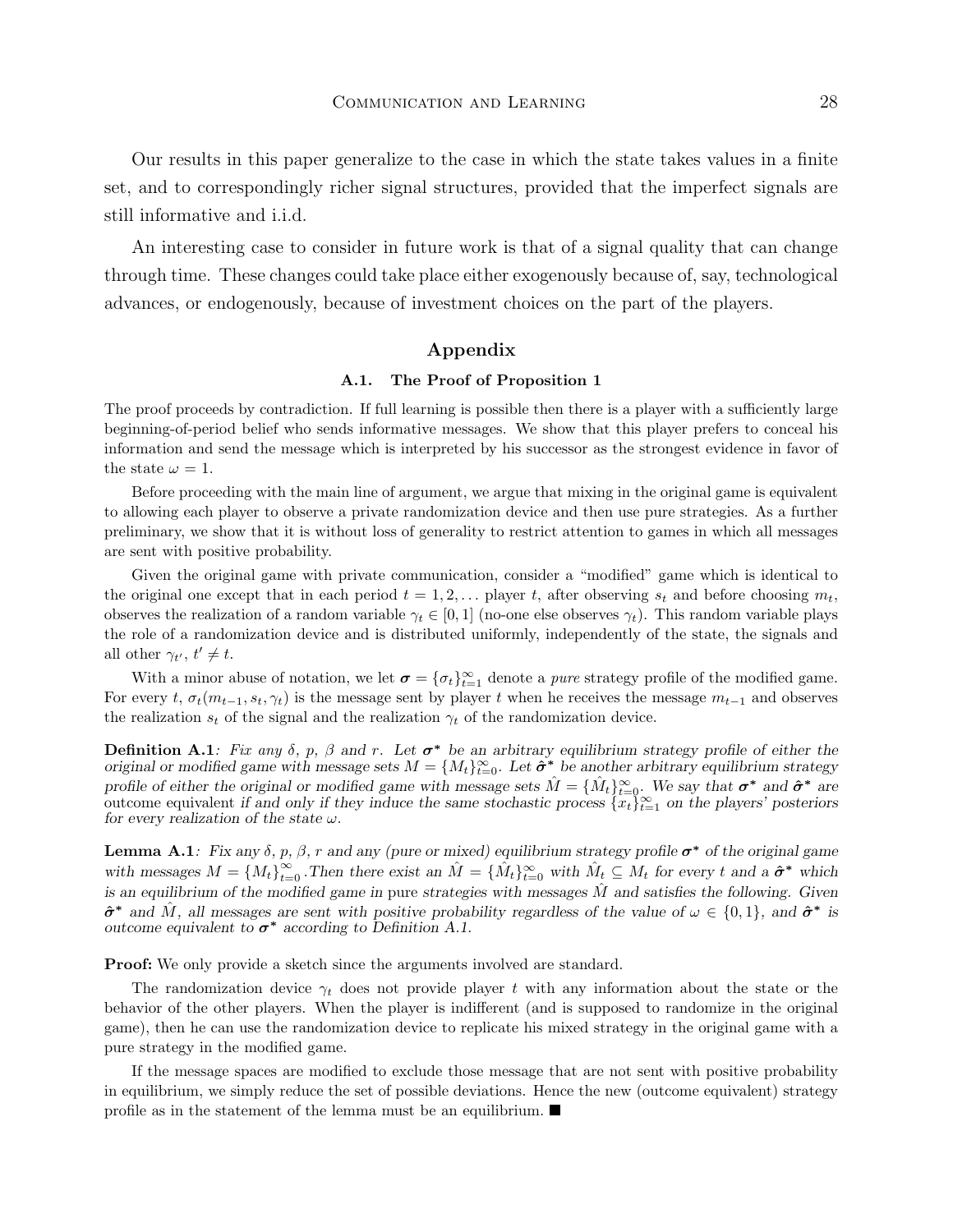**Remark A.1**: In view of Lemma A.1, we only consider specifications of M and pure strategy equilibria of the modified game  $\sigma^*$ , in which all messages are sent with positive probability for both values of  $\omega \in \{0,1\}$ throughout the rest of the proof of Proposition 1.

Before proceeding further, some extra notation is needed. The entire batch is defined taking as given an M and an equilibrium strategy profile  $\sigma^*$  as in Remark A.1.

To begin with, define

$$
X_t^B = \bigcup_{m_{t-1} \in M_{t-1}} x_t(m_{t-1})
$$
\n(A.1)

so that  $X_t^B$  is the set of all possible beginning-of-period beliefs of player t that  $\omega = 1$ . Because of Remark A.1 these can all be computed using Bayes' rule.

We let  $x_t^E(m_{t-1}, s_t, \gamma_t)$  denote the end-of-period belief of player t that  $\omega = 1$  when he receives message  $m_{t-1}$  and observes signal  $s_t = 0, 1$  and  $\gamma_t$  during period t. Notice that using Bayes rule

$$
x_t^E(m_{t-1}, s_t, \gamma_t) = \frac{x_t(m_{t-1}) \Pr(s_t | \omega = 1)}{x_t(m_{t-1}) \Pr(s_t | \omega = 1) + [1 - x_t(m_{t-1})] \Pr(s_t | \omega = 0)}
$$

for every  $\gamma_t \in [0,1]$ . Although the end-of-period belief does not vary with the realization of the randomization device, we find it useful to condition the belief on everything the player knows.

Consider player t and any message  $m_{t-1} \in M_{t-1}$  that player t can receive. We let  $U_t(m_{t-1}, \omega)$  be the discounted continuation payoff of player t if the state is  $\omega$  and he behaves as if he has received message  $m_{t-1}$ (in this case, we say player t behaves according to  $m_{t-1}$ ). The payoff is computed after player t has chosen his action and before he observes his signal  $s_t$  and his randomization device  $\gamma_t$ . The continuation payoff is normalized so that weight  $(1 - \delta)$  is given to the expected payoff in period  $t + 1$  and weight  $(1 - \delta)\delta^{\tau}$  is given to the expected payoff in each period  $t + \tau + 1$ .

Formally, for any  $\tau \geq 1$ , let  $a_{t+\tau}(m_{t-1}, s^{t,t+\tau-1}, \gamma^{t,t+\tau-1})$  denote the action that player  $t+\tau$  will choose if player t behaves according to  $m_{t-1}$  and the sequences of signals and randomization devices between period t and period  $t+\tau-1$  are  $s^{t,t+\tau-1} = (s_t, s_{t+1}, \ldots, s_{t+\tau-1})$  and  $\gamma^{t,t+\tau-1} = (\gamma_t, \gamma_{t+1}, \ldots, \gamma_{t+\tau-1})$ , respectively.<sup>24</sup>

Then  $U_t(m_{t-1}, \omega)$  is given by

 $U_t$ 

$$
(m_{t-1}, \omega) =
$$
  
\n
$$
-(1 - \delta) \sum_{\tau=1}^{\infty} \delta^{\tau-1} \sum_{s^{t,t+\tau-1} \in \{0,1\}^{\tau}} \int_{\gamma^{t,t+\tau-1} \in [0,1]^{\tau}} \Pr(s^{t,t+\tau-1}|\omega) \tag{A.2}
$$
  
\n
$$
[\omega - a_{t+\tau}(m_{t-1}, s^{t,t+\tau-1}, \gamma^{t,t+\tau-1})]^2 d\gamma^{t,t+\tau-1}
$$

<sup>&</sup>lt;sup>24</sup>Throughout the rest, for any  $t' \geq t$ , the arrays  $(s^t, \ldots, s^{t'})$  and  $(\gamma^t, \ldots, \gamma^{t'})$  will be denoted by  $s^{t,t'}$  and  $\gamma^{t,t'}$ , respectively.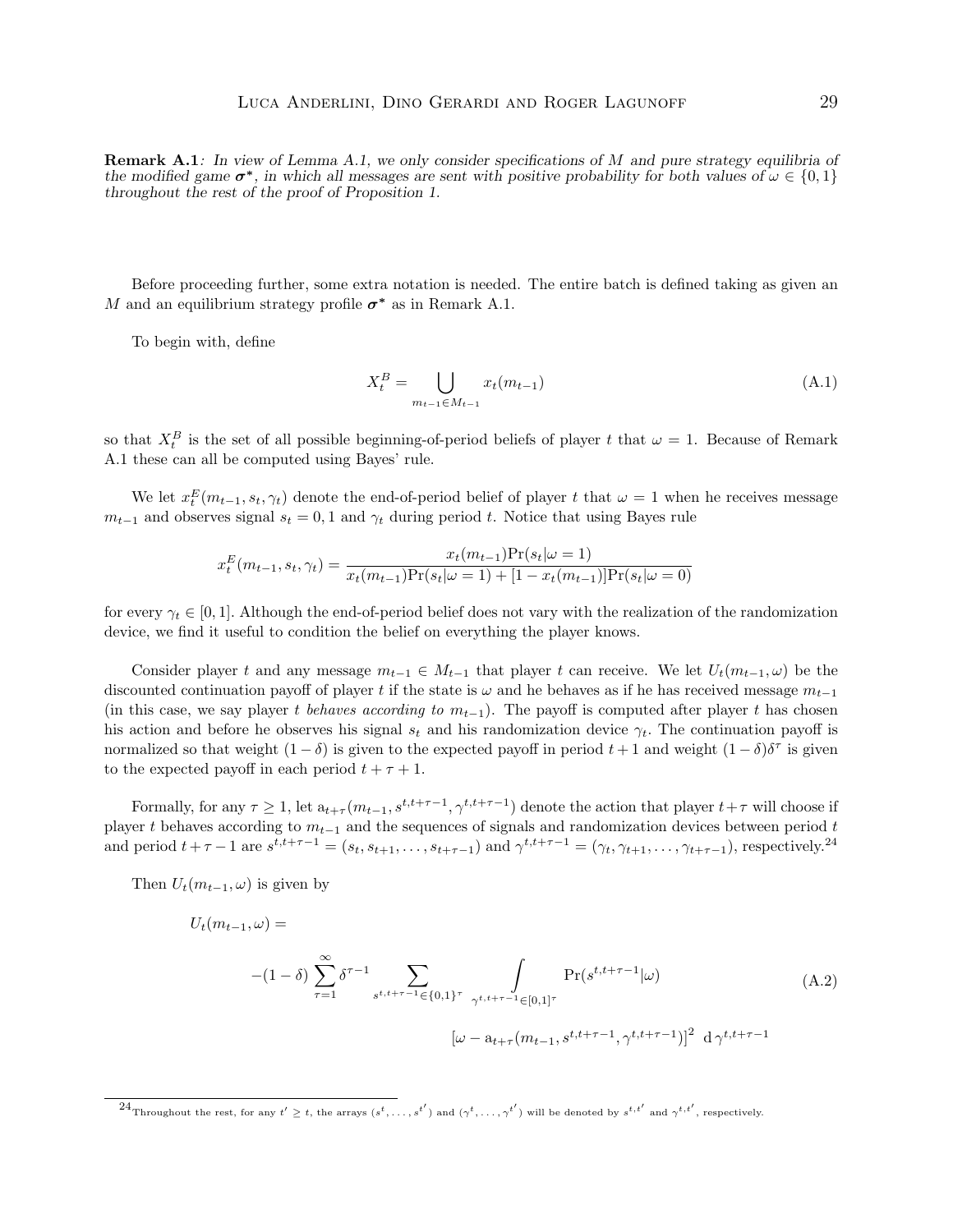Lastly, notice that  $U_t(m_{t-1}, \omega)$  as defined in (A.2) satisfies the recursive relationship

$$
U_t(m_{t-1}, \omega) =
$$
  
\n
$$
\Pr(s_t = 0 | \omega) \int_{\gamma_t \in [0,1]} \left\{ -(1 - \delta) [\omega - a_{t+1}(m_{t-1}, s_t = 0, \gamma_t)]^2 + \delta U_{t+1} [\sigma_t(m_{t-1}, s_t = 0, \gamma_t), \omega] \right\} d\gamma_t + (A.3)
$$

$$
\Pr(s_t = 1 | \omega) \int_{\gamma_t \in [0,1]} \{ -(1-\delta) [\omega - a_{t+1}(m_{t-1}, s_t = 1, \gamma_t)]^2 + \delta U_{t+1} [\sigma_t (m_{t-1}, s_t = 1, \gamma_t), \omega] \} d\, \gamma_t
$$

**Lemma A.2**: Fix an M and  $\sigma^*$  as in Remark A.1. For any  $\eta > 0$  there exists an  $\varepsilon > 0$  such that the following is true for every t. Suppose that  $m_{t-1}$  and  $m'_{t-1}$  are two messages in  $M_{t-1}$  with  $\min\{x_t(m_{t-1}), x_t(m'_{t-1})\} >$  $1 - \varepsilon$  and  $x_t(m_{t-1}) \neq x_t(m'_{t-1})$ . Then

$$
|U_t(m_{t-1}, 1) - U_t(m'_{t-1}, 1) - U_t(m_{t-1}, 0) + U_t(m'_{t-1}, 0)| < \eta
$$
\n(A.4)

Proof: Omitted. Available at <http://www.anderlini.net/learning-omitted-proofs.pdf>

We are now ready to proceed with the main part of the argument for Proposition 1.

**Proof of Proposition 1:** Fix any  $\delta$ ,  $p$ ,  $\beta$  and r. Let also an M and  $\sigma^*$  as in Remark A.1. Suppose by way of contradiction that the equilibrium  $\sigma^*$  induces full learning as in Definition 1. Distinguish between the following two possibilities.

**Case 1:** For every  $\varepsilon > 0$ , we can find a  $\bar{t}$  and a pair of messages  $m_{\bar{t}-1}$  and  $m'_{\bar{t}-1}$  with  $\min\{x_{\bar{t}}(m_{\bar{t}-1}),\}$  $x_{\bar{t}}(m'_{\bar{t}-1}) > 1 - \varepsilon$  and  $x_{\bar{t}}(m_{\bar{t}-1}) \neq x_{\bar{t}}(m'_{\bar{t}-1}).$ 

and

**Case 2:** There exists  $\tilde{\varepsilon}$  such that for every t there is at most one element of  $X_t^B$  (the set of all possible beginning-of-period equilibrium beliefs of player t as in  $(A.1)$ ) strictly greater than  $1 - \tilde{\varepsilon}$ .

Clearly one (and only one) of Cases 1 and 2 must hold.

We begin with Case 1. Let  $\eta = (1 - \delta)\beta/2\delta$ . Using Lemma A.2, we can pick an  $\varepsilon \in (0, \beta/2)$ , a  $\bar{t}$  and a pair of messages  $m_{\bar{t}-1}$  and  $m_{\bar{t}-1}'$  as specified in Case 1 such that

$$
|U_{\bar{t}}(m_{\bar{t}-1},1) - U_{\bar{t}}(m_{\bar{t}-1}',1) - U_{\bar{t}}(m_{\bar{t}-1},0) + U_{\bar{t}}(m_{\bar{t}-1}',0)| < \eta = \frac{(1-\delta)\beta}{2\delta}
$$
 (A.5)

To keep notation usage down, during this part of the argument we let  $m_{\bar{t}-1} = m$ ,  $m'_{\bar{t}-1} = m'$ ,  $x_{\bar{t}}(m_{\bar{t}-1}) = x$ and  $x_{\bar{t}}(m'_{\bar{t}-1}) = x'$ . Without loss of generality, assume  $x > x'$ .

Clearly, there exists a type  $(\hat{m}_{\bar{t}-2}, \hat{s}_{\bar{t}-1}, \hat{\gamma}_{\bar{t}-1})$  of player  $\bar{t}-1$  who has the end-of-period belief  $x_t^E(\hat{m}_{\bar{t}-2}, \hat{s}_{\bar{t}-1}, \hat{\gamma}_{\bar{t}-1})$  $\hat{s}_{\bar{t}-1}, \hat{\gamma}_{\bar{t}-1} \geq x'$  and sends message m'. We now show that type  $(\hat{m}_{\bar{t}-2}, \hat{s}_{\bar{t}-1}, \hat{\gamma}_{\bar{t}-1})$  has an incentive to deviate and send message m. To keep notation usage down again, during this part of the argument we also let  $\hat{x} =$  $x_t^E(\hat{m}_{\bar{t}-2}, \hat{s}_{\bar{t}-1}, \hat{\gamma}_{\bar{t}-1}).$ 

Let  $\varphi(\hat{x})$  denote the difference between the continuation payoff of type  $(\hat{m}_{\tilde{t}-2}, \hat{s}_{\tilde{t}-1}, \hat{\gamma}_{\tilde{t}-1})$  after he sends message m and the continuation payoff after he sends the equilibrium message  $m'$ . Using (2) and (A.3), the quantity  $\varphi(\hat{x})$  can be written as

$$
\varphi(\hat{x}) = (1 - \delta)\bar{\varphi}(\hat{x}) + \delta(A\hat{x} + B) \tag{A.6}
$$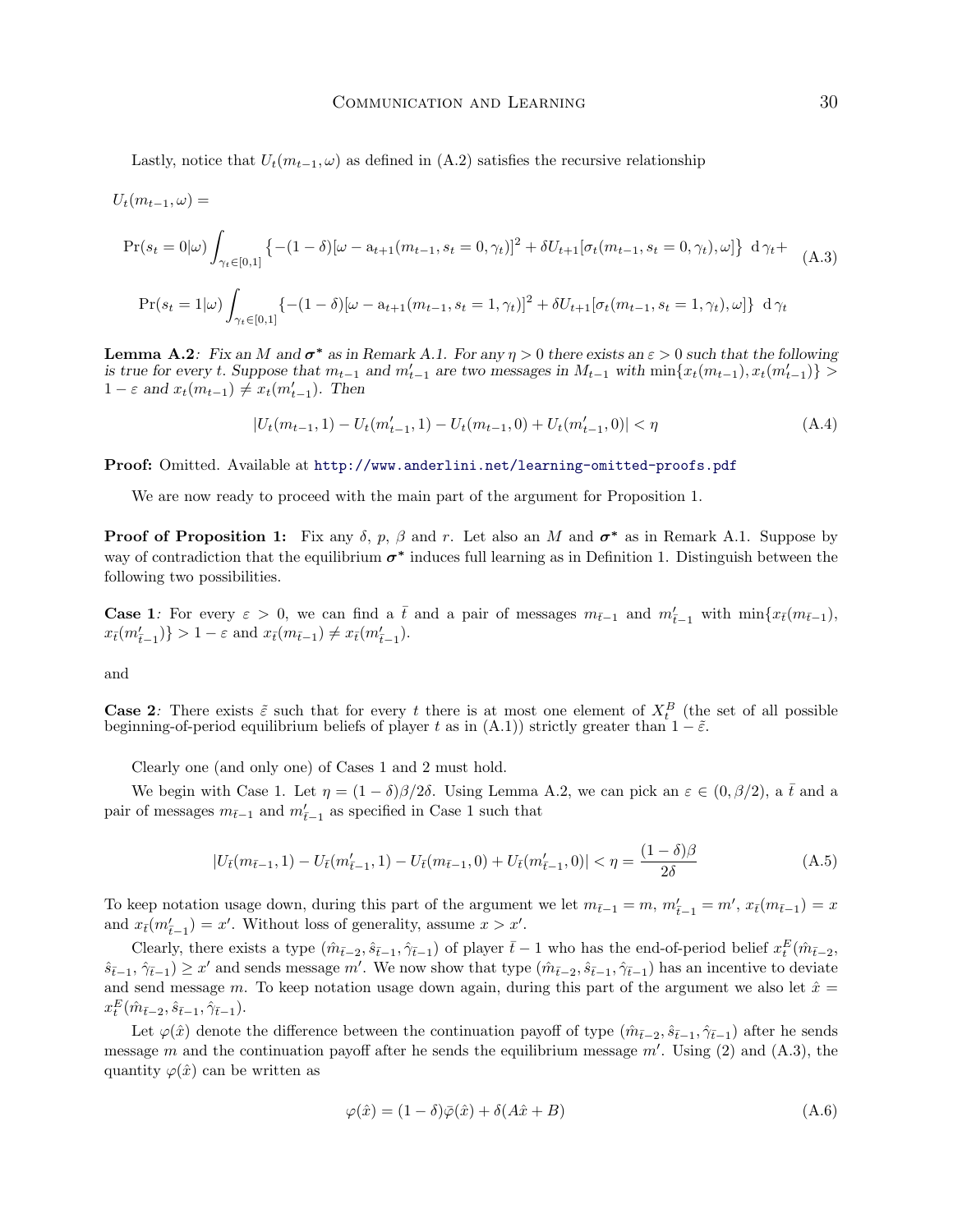where

$$
\bar{\varphi}(\hat{x}) = -\hat{x}(1 - x + \beta)^2 - (1 - \hat{x})(x - \beta)^2 + \hat{x}(1 - x' + \beta)^2 + (1 - \hat{x})(x' - \beta)^2
$$

and

$$
A = U_{\bar{t}}(m,1) - U_{\bar{t}}(m',1) + U_{\bar{t}}(m',0) - U_{\bar{t}}(m,0) \quad \text{and} \quad B = -U_{\bar{t}}(m',0) + U_{\bar{t}}(m,0) \tag{A.7}
$$

Notice that it follows from the incentive constraints of player  $\bar{t}$  (to whom the second term of the payoff difference (A.6) applies) that

$$
Ax + B \ge 0 \ge Ax' + B \tag{A.8}
$$

which, since  $x > x'$ , implies that  $A \geq 0$ .

We now show that  $\varphi(\hat{x})$  is strictly positive and, therefore that type  $(\hat{m}_{\bar{t}-2}, \hat{s}_{\bar{t}-1}, \hat{\gamma}_{\bar{t}-1})$  of player  $\bar{t}-1$  has an incentive to deviate from his equilibrium strategy. We need to distinguish between two cases depending on whether  $\hat{x}$  is smaller or greater than x. We start with the case  $\hat{x} \in [x', x)$ .

A lower bound for the expression  $\bar{\varphi}(\hat{x})$  can be computed in the following way

$$
\bar{\varphi}(\hat{x}) = (x - x')(2\beta + 2\hat{x} - x - x') > (x - x')2(\beta - \varepsilon) > (x - \hat{x})\beta
$$
\n(A.9)

where the first inequality follows from  $\hat{x} > 1 - \varepsilon$  (and  $x < 1$  and  $x' < 1$ ), while the second inequality follows from  $\varepsilon < \beta/2$ .

Consider now again the entire payoff difference  $\varphi(\hat{x})$ . We have

$$
\varphi(\hat{x}) > (1 - \delta)(x - \hat{x})\beta + \delta(A\hat{x} + B) = \\
(1 - \delta)(x - \hat{x})\beta - \delta(x - \hat{x})A + \delta(Ax + B) \ge \\
(x - \hat{x})[(1 - \delta)\beta - \delta A] > (x - \hat{x})(1 - \delta)\frac{\beta}{2} > 0\n \tag{A.10}
$$

where the first inequality comes from  $(A.6)$  and  $(A.9)$ , the second follows from  $(A.8)$ , the third follows from (A.5) and the definition of A in (A.7), and the last one from the fact that we are considering the case in which  $\hat{x} \in [x', x)$ .

Consider now the case  $\hat{x} \geq x$ . We have that (recall that  $A \geq 0$ )

$$
\varphi(\hat{x}) = (1 - \delta)(x - x')(2\beta + 2\hat{x} - x - x') + \delta(A\hat{x} + B) \ge
$$
  

$$
(1 - \delta)(x - x')(2\beta + x - x') + \delta(Ax + B) > 0
$$

This proves that type  $(\hat{m}_{\bar{t}-2}, \hat{s}_{\bar{t}-1}, \hat{\gamma}_{\bar{t}-1})$  of player  $\bar{t}-1$  has an incentive to deviate from the equilibrium prescription of sending message  $m'$ , and hence concludes the argument for Case 1.

We now turn to Case 2. By our contradiction hypothesis,  $\sigma^*$  induces full learning of the state. Therefore, since we are in Case 2 as identified above, we can find  $\tilde{t}$  such that for every  $t > \tilde{t}$  there exists a unique beginning-of-period belief for player t above  $1-\tilde{\varepsilon}$ . This belief must be the largest element in  $X_t^B$  and we denote it by  $x_t^{\max}$ .

Next, fix an  $\varepsilon'$  such that

$$
\frac{(1-\tilde{\varepsilon})p}{(1-\tilde{\varepsilon})p+\tilde{\varepsilon}(1-p)} < 1-\varepsilon' \tag{A.11}
$$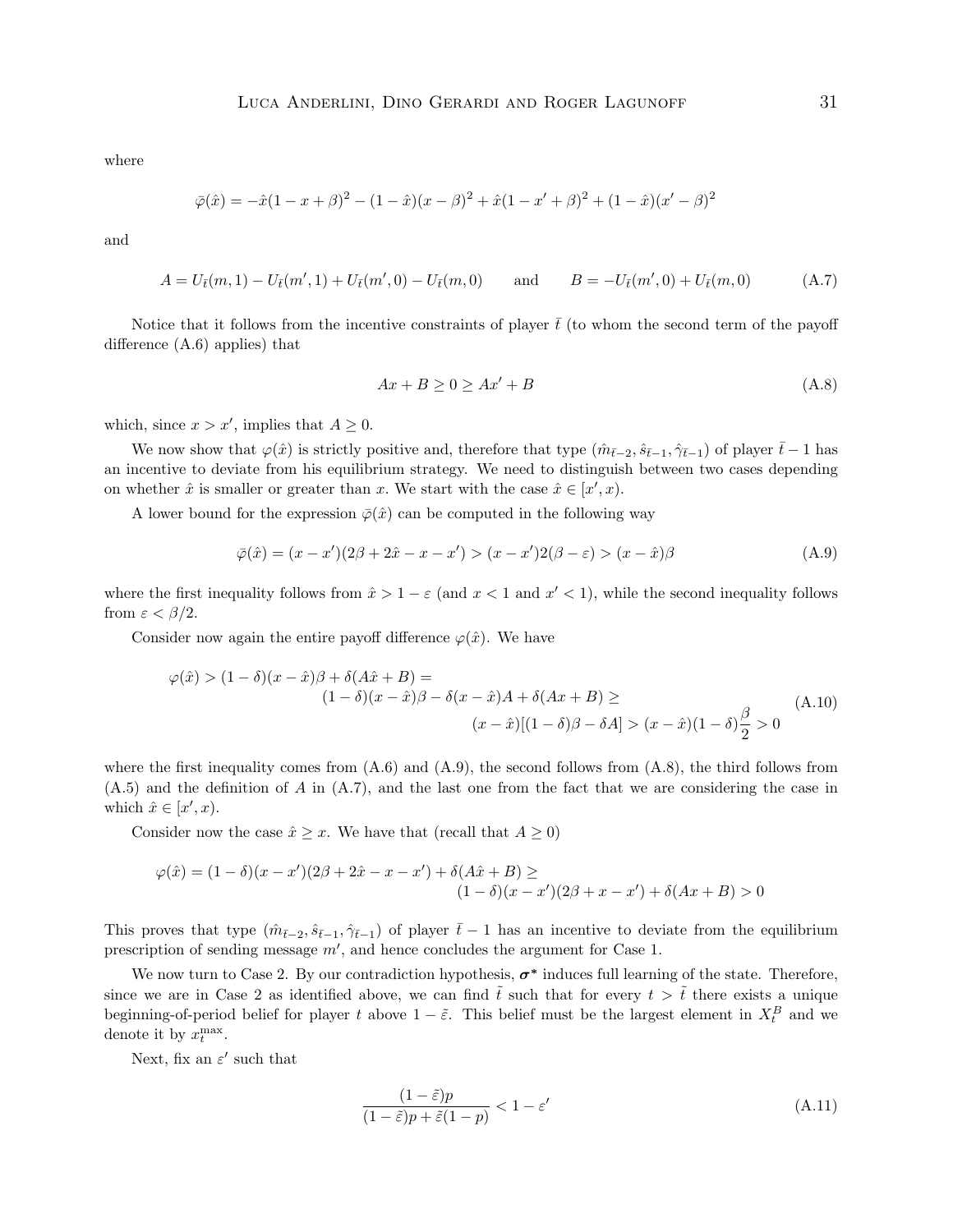Given  $\varepsilon'$  we can find a period  $t(\varepsilon') > \tilde{t}$  such that for every  $t > t(\varepsilon')$ 

$$
\frac{x_t^{\max}(1-p)}{x_t^{\max}(1-p) + (1-x_t^{\max})p} > 1 - \varepsilon'
$$
\n(A.12)

For every t let  $M_{t-1}^{\max} \subset M_{t-1}$  be the set of messages that induce belief  $x_t^{\max}$ , so that

$$
M_{t-1}^{\max} = \{ m_{t-1} \in M_{t-1} \mid x_t(m_{t-1}) = x_t^{\max} \}
$$

Because  $\sigma^*$  induces full learning, the sequence  $\{x_t^{\max}\}_{t=1}^{\infty}$  must converge to one. Using  $(A.11)$  and  $(A.12)$ it is then easy to show that there must exist a period  $\bar{t}$  − 1 >  $t(\varepsilon')$  and two types  $(m_{\bar{t}-2}, s_{\bar{t}-1}, \gamma_{\bar{t}-1})$  and  $(m'_{\bar{t}-2}, s'_{\bar{t}-1}, \gamma'_{\bar{t}-1})$  in  $M_{\bar{t}-2}^{\max} \times \{0,1\} \times [0,1]$  which send two distinct messages, say m and m' respectively, such that

$$
x_{\bar{t}}(m) > 1 - \varepsilon'
$$
 and  $x_{\bar{t}}(m') < 1 - \tilde{\varepsilon}$ 

It is also easy to check that when  $\varepsilon'$  is sufficiently small type  $(m'_{\bar{t}-2}, s'_{\bar{t}-1}, \gamma'_{\bar{t}-1})$  has an incentive to deviate and send message m instead of  $m'$  as the equilibrium prescribes. The analysis is very similar to the analysis of Case 1 and we omit the details. The argument in Case 2 is therefore concluded. Hence, the proof of Proposition 1 is now complete.

#### A.2. The Proof of Proposition 2

As with Proposition 1, the proof proceeds by contradiction. We first show that if full learning obtains then there must be a player with a sufficiently large beginning-of-period belief who sends a message that fully reveals a certain realization of the signal (i.e., the message is sent with positive probability if and only if the player observes that realization). This creates a discrete gap in the beliefs that different equilibrium messages of this player induce among his successors.

The next and final part of the argument is to show that the presence of this gap implies that this player has a strict incentive to send the message that induces the largest belief in his successor, independently of what he observes. This contradicts the full revelation claim that we established in the first place, and hence suffices to close the proof.

We formalize the argument for the case  $M_t = \{0, 1\}$ , for every  $t$   $(M_0 = \emptyset)$ . Generalizing to any collection of finite message sets is straightforward and we omit the details.

Recall that in the public communication case player t observes  $m^{t-1} = (m^0, m_1, \ldots, m_{t-1})$ , the sequence of all messages sent by all players up to and including  $t - 1$  (set  $m_0 = m^0 = \emptyset$ ). Recall also that, with a minor abuse of notation, we write  $\sigma_t(m^{t-1}, s_t) = m_t$  if player t sends message  $m_t$  with probability one.

Without loss of generality, throughout the argument we consider strategies such that for every  $m^{t-1}$ ,  $x_{t+1}(m^{t-1}, m_t = 1) \geq x_{t+1}(m^{t-1}, m_t = 0).$ 

Fix a strategy profile  $\sigma$ . We then let  $\hat{U}_t(m^t, \omega)$  denote the discounted continuation payoff of player t if the state is  $\omega$  and player  $t+1$  and all his successors observe the sequence of messages  $m^t$  in the first t periods. The payoff is computed after player t chooses his action.

**Lemma A.3**: Suppose that  $\sigma$  is an equilibrium strategy profile and that for some  $m^{t-1}$ , Supp  $\sigma_t(m^{t-1}, s_t =$  $(0) = \text{Supp }\sigma_t(m^{t-1}, s_t = 1) = \{0, 1\}.$  Then for every  $\omega \in \{0, 1\}, \hat{U}_t(m^{t-1}, m_t = 0, \omega) = \hat{U}_t(m^{t-1}, m_t = 1, \omega).$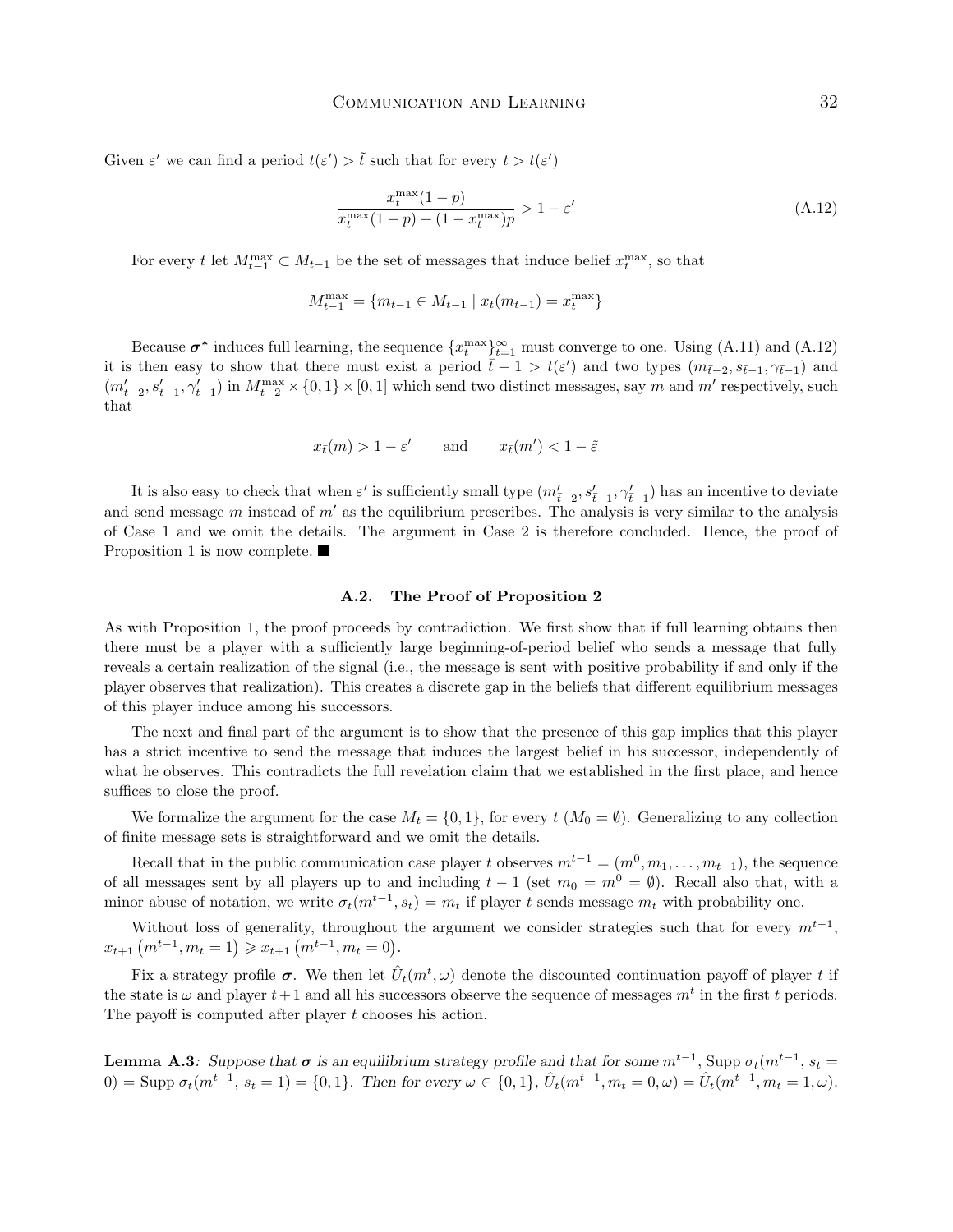**Proof:** The claim is a direct consequence of the fact that player t's expected payoff from sending a given message  $m_t$  is a linear combination of  $\hat{U}_t(m^{t-1}, m_t, \omega = 0)$  and  $\hat{U}_t(m^{t-1}, m_t, \omega = 1)$  with weights given by t's beliefs about  $\omega$ . The rest of the details are omitted.  $\blacksquare$ 

**Definition A.2**: Let  $\sigma$  be an equilibrium strategy profile. We say that  $\sigma$  has beliefs bounded above if there exists  $\varepsilon > 0$  such that for every t and every  $m^{t-1}$  we have that  $x_t(m^{t-1}) \leq 1 - \varepsilon$ . Symmetrically, we say that  $\sigma$  has beliefs bounded below if there exists  $\varepsilon > 0$  such that for every t and every  $m^{t-1}$  we have that  $\varepsilon$  $\leq x_t(m^{t-1}).$ 

**Lemma A.4**: Suppose that  $\sigma$  is an equilibrium strategy profile that does not have beliefs that are bounded above. Then for every  $\varepsilon > 0$ , we can find a t and an  $m^{t-1}$  such that  $x_t(m^{t-1}) > 1-\varepsilon$  and Supp  $\sigma_t(m^{t-1}, s_t = 0)$  $\neq$  Supp  $\sigma_t(m^{t-1}, s_t = 1)$ .

**Proof:** Let  $\sigma$  be an equilibrium strategy profile that does not have beliefs that are bounded above. Notice that this directly implies that for every  $\varepsilon > 0$ , there exist t and  $m^{t-1}$  such that  $x_t(m^{t-1}) > 1 - \varepsilon$  and  $\sigma_t(m^{t-1}, s_t = 0) \neq \sigma_t(m^{t-1}, s_t = 1).$ 

Suppose now, by contradiction, that there exists  $\varepsilon' > 0$  such that for all t and  $m^{t-1}$  that satisfy  $x_t(m^{t-1})$  $\geq 1-\varepsilon'$ , we have that Supp  $\sigma_t(m^{t-1}, s_t = 0) =$  Supp  $\sigma_t(m^{t-1}, s_t = 1)$ .

Choose  $\bar{t}$  and  $m^{\bar{t}-1}$  such that

$$
\sigma_{\bar{t}}(m^{\bar{t}-1}, s_{\bar{t}} = 0) \neq \sigma_{\bar{t}}(m^{\bar{t}-1}, s_{\bar{t}} = 1)
$$
\n(A.13)

and

$$
x_{\bar{t}}(m^{\bar{t}-1}) > \frac{(1-\varepsilon')p}{(1-\varepsilon')p + \varepsilon'(1-p)}
$$
(A.14)

Because of (A.13) in equilibrium, the two pairs  $(m^{\bar{t}-1}, m_t = 0)$  and  $(m^{\bar{t}-1}, m_t = 1)$  are followed by two stochastic processes over the messages and the actions in periods  $\bar{t}+1,\bar{t}+2,\ldots$  We let  $\hat{\mathbf{m}}^k$  and  $\hat{\mathbf{a}}^k, k \in \{0,1\}$ denote the stochastic process, over the messages and the actions respectively, that, in equilibrium, follow the pair  $(m^{\bar{t}-1}, m_t = k)$ .

We now construct two (deterministic) sequences of message  $\mathbf{m}^0 = \{m_t^0\}_{t=\bar{t}}^{\infty}$  and  $\mathbf{m}^1 = \{m_t^1\}_{t=\bar{t}}^{\infty}$ , that are related to the two stochastic processes we have defined, as follows. Both sequences will be constructed by induction. We begin with  $m^0$ .

Let  $m_{\tilde{t}}^0 = 0$ , fix a  $t \ge 1$  and assume  $m_{\tilde{t}}^0, \ldots, m_{\tilde{t}+t-1}^0$  have been set. We then describe the inductive step that yields the value of  $m^0_{\bar{t}+t}$ . We distinguish between two cases.

**Case 1**: Suppose that  $x_{\bar{t}+t}(m^{\bar{t}-1}, m_{\bar{t}}^0, \ldots, m_{\bar{t}+t-1}^0) \ge 1 - \varepsilon'.^{25}$  If  $\sigma_{\bar{t}+t}(m^{\bar{t}-1}, m_{\bar{t}}^0, \ldots, m_{\bar{t}+t-1}^0, s_{\bar{t}+t} = 0) =$  $\sigma_{\bar{t}+t}(m^{\bar{t}-1}, m_{\bar{t}}^0, \ldots, m_{\bar{t}+t-1}^0, s_{\bar{t}+t} = 1) = 1$ , then set  $m_{\bar{t}+t}^0 = 1$ . In all other cases, set  $m_{\bar{t}+t}^0 = 0$ .

Case 2: Suppose that  $x_{\bar{t}+t}(m^{\bar{t}-1}, m_{\bar{t}}^0, \ldots, m_{\bar{t}+t-1}^0) < 1 - \varepsilon'$ . If  $\sigma_{\bar{t}+t}(m^{\bar{t}-1}, m_{\bar{t}}^0, \ldots, m_{\bar{t}+t-1}^0, s_{\bar{t}+t} = 0) =$  $\sigma_{\bar{t}+t}(m^{\bar{t}-1}, m_{\bar{t}}^0, \ldots, m_{\bar{t}+t-1}^0, s_{\bar{t}+t} = 1) = 0$ , then set  $m_{\bar{t}+t}^0 = 0$ . In all other cases, set  $m_{\bar{t}+t}^0 = 1$ .

We now turn to the sequence  $\mathbf{m}^1$ . Symmetrically to what we did for  $\mathbf{m}^0$ , let  $m_{\tilde{t}}^0 = 1$ , fix a  $t \ge 1$  and assume  $m_{\bar{t}}^1, \ldots, m_{\bar{t}+t-1}^1$  have been set. We then describe the inductive step that yields the value of  $m_{\bar{t}+t}^t$ .

 $^{25}$ The notation  $(m^{\bar t-1},m^0_{\bar t},\ldots,m^0_{\bar t+t-1})$  obviously denotes the sequence of messages of length  $\bar t+t$  in which the first  $\bar t$  messages are equal to  $m^{\bar{t}-1}$  and the remaining messages are equal to  $m_{\bar{t}}^0, \ldots, m_{\bar{t}+t-1}^0$ .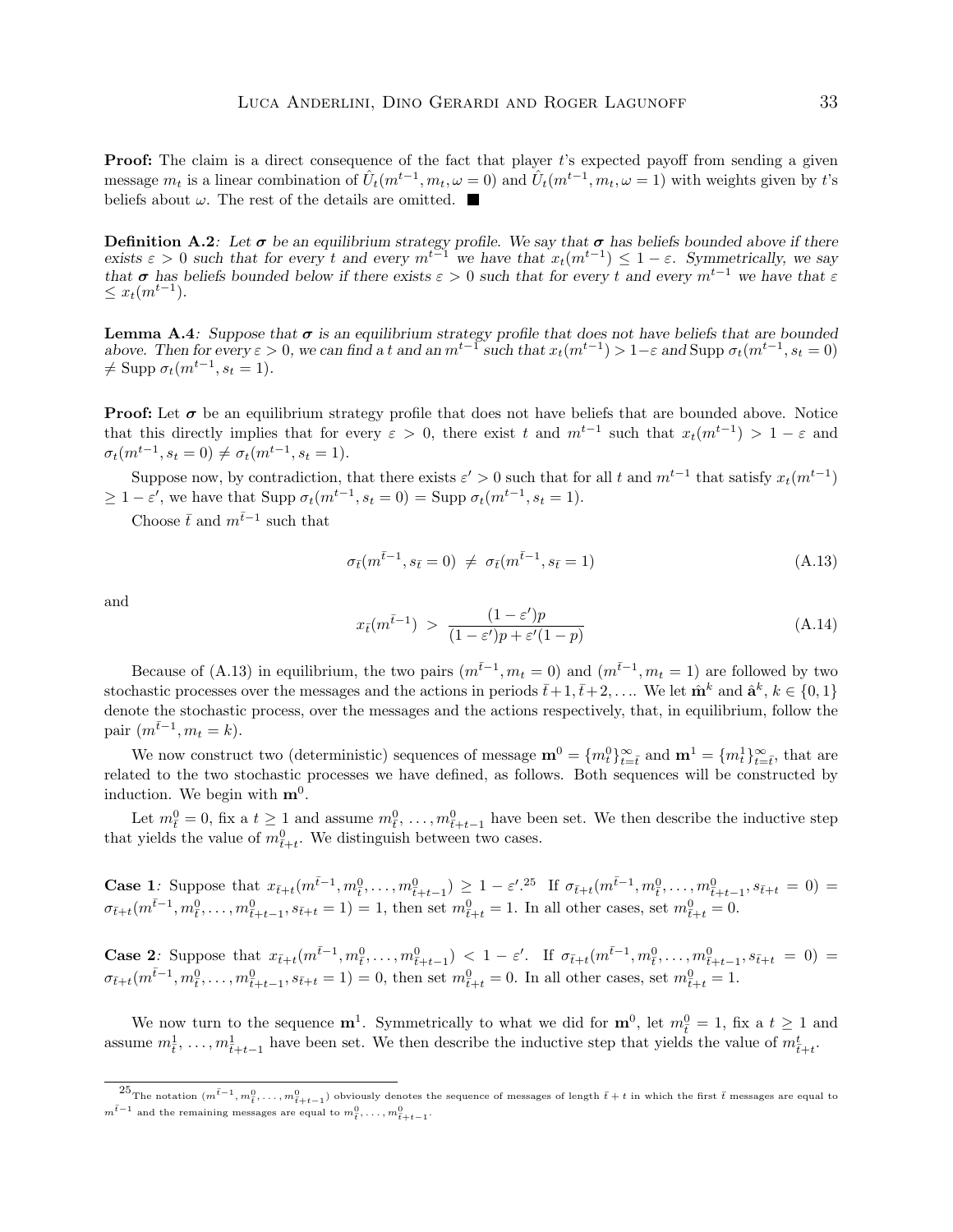Set  $m_{\bar{t}+t}^1 = 0$  if  $\sigma_{\bar{t}+t}(m^{\bar{t}-1}, m_{\bar{t}}^1, \ldots, m_{\bar{t}+t-1}^1, s_{\bar{t}+t} = 0) = \sigma_{\bar{t}+t}(m^{\bar{t}-1}, m_{\bar{t}}^1, \ldots, m_{\bar{t}+t-1}^1, s_{\bar{t}+t} = 1) = 0^{26}$  In all other cases, set  $m^1_{\bar{t}+t} = 1$ .

Given the equilibrium  $\sigma$  and the initial messages  $m^{\bar{t}-1}$ , the two sequences of messages  $m^0$  and  $m^1$  we have just constructed induce two sequences of actions,  $\mathbf{a}^0 = \{a_t^0\}_{t=\bar{t}}^{\infty}$  and  $\mathbf{a}^1 = \{a_t^1\}_{t=\bar{t}}^{\infty}$ , respectively. Using (3) we have  $a_t^k = x_t \left( m^{\bar{t}-1}, m_{\bar{t}}^k, \ldots, m_{\bar{t}+t-1}^k \right) - \beta$  for any  $k \in \{0, 1\}$  and  $t \geq 1$ .

Next, note that it follows from (A.13) and (A.14) that

$$
\operatorname{Supp} \sigma_{\bar{t}}(m^{\bar{t}-1}, s_{\bar{t}} = 0) = \operatorname{Supp} \sigma_{\bar{t}}(m^{\bar{t}-1}, s_{\bar{t}} = 1) = \{0, 1\}
$$
\n(A.15)

Consider now a fictitious incarnation of player  $\bar{t}$ −1. This is a version of player  $\bar{t}$ −1 (with the same quadratic preferences of the real player  $\bar{t}$  − 1) at the end of period  $\bar{t}$  − 1, who has somehow been endowed with the knowledge that  $\omega = 1$ . Call this fictitious agent, player  $\langle \bar{t} - 1, \omega = 1 \rangle$ . Using (A.15) and Lemma A.3 we can see that player  $\langle \bar{t} - 1, \omega = 1 \rangle$ , is indifferent between the processes  $\hat{m}^0$  and  $\hat{m}^1$ .

It is easy to see that player  $\langle \bar{t} - 1, \omega = 1 \rangle$  is also indifferent between  $\hat{m}^1$  and  $m^1$ . This is because the sequence  $m<sup>1</sup>$  is constructed by replacing the random message of the process  $\hat{m}<sup>1</sup>$  with the message 1 in all the cases in which the (future) players are indifferent between message 0 and message 1, regardless of the signal they observe.

In a similar way, it can be seen that player  $\langle \bar{t} - 1, \omega = 1 \rangle$ , weakly prefers the sequence m<sup>0</sup> to the stochastic process  $\hat{\mathbf{m}}^0$ . This implies that for player  $\langle \bar{t} - 1, \omega = 1 \rangle$  the sequence  $\mathbf{m}^0$  is weakly better than the sequence  $m^1$ .

However, for each  $t = \bar{t} + 1, \bar{t} + 2, \ldots$  we have

$$
a_t^1 > x_t(m^{\bar{t}-1}) - \beta > a_t^0
$$
\n(A.16)

Clearly, (A.16) implies that player  $\langle \bar{t} - 1, \omega = 1 \rangle$ , must strictly prefer the sequence m<sup>1</sup> to the sequence  $m<sup>0</sup>$ . Therefore, we have reached a contradiction. Hence, the proof of the lemma is now complete.

**Remark A.2:** Suppose that  $\sigma$  is an equilibrium strategy profile that does not have beliefs that are bounded above. It follows from Lemma A.4 that at least one of the following two possibilities must be true.

**Case 1**: For every  $\varepsilon > 0$ , there exist t and  $m^{t-1}$  such that  $x_t(m^{t-1}) > 1 - \varepsilon$  and

$$
\sigma_t(m_t = 0|m^{t-1}, s_t = 0) = 1, \quad \sigma_t(m_t = 1|m^{t-1}, s_t = 1) > 0
$$
\n(A.17)

**Case 2:** For every  $\varepsilon > 0$ , there exist t and  $m^{t-1}$  such that  $x_t(m^{t-1}) > 1 - \varepsilon$  and

$$
\sigma_t(m_t = 0|m^{t-1}, s_t = 0) > 0, \quad \sigma_t(m_t = 1|m^{t-1}, s_t = 1) = 1
$$
\n(A.18)

**Proof of Proposition 2:** It obviously suffices to prove that any equilibrium strategy profile  $\sigma$  must have beliefs that are bounded above (in fact this is obviously a stronger statement than needed). Before proceeding further we also remark that our entire line of proof could be replicated, mutatis mutandis, to show that equilibrium beliefs must also be bounded below.

To prove that beliefs are bounded above, we proceed by contradiction, and postulate a putative equilibrium strategy profile  $\sigma^*$  that does not have beliefs that are bounded above.

 $^{26}\!$  See footnote 25.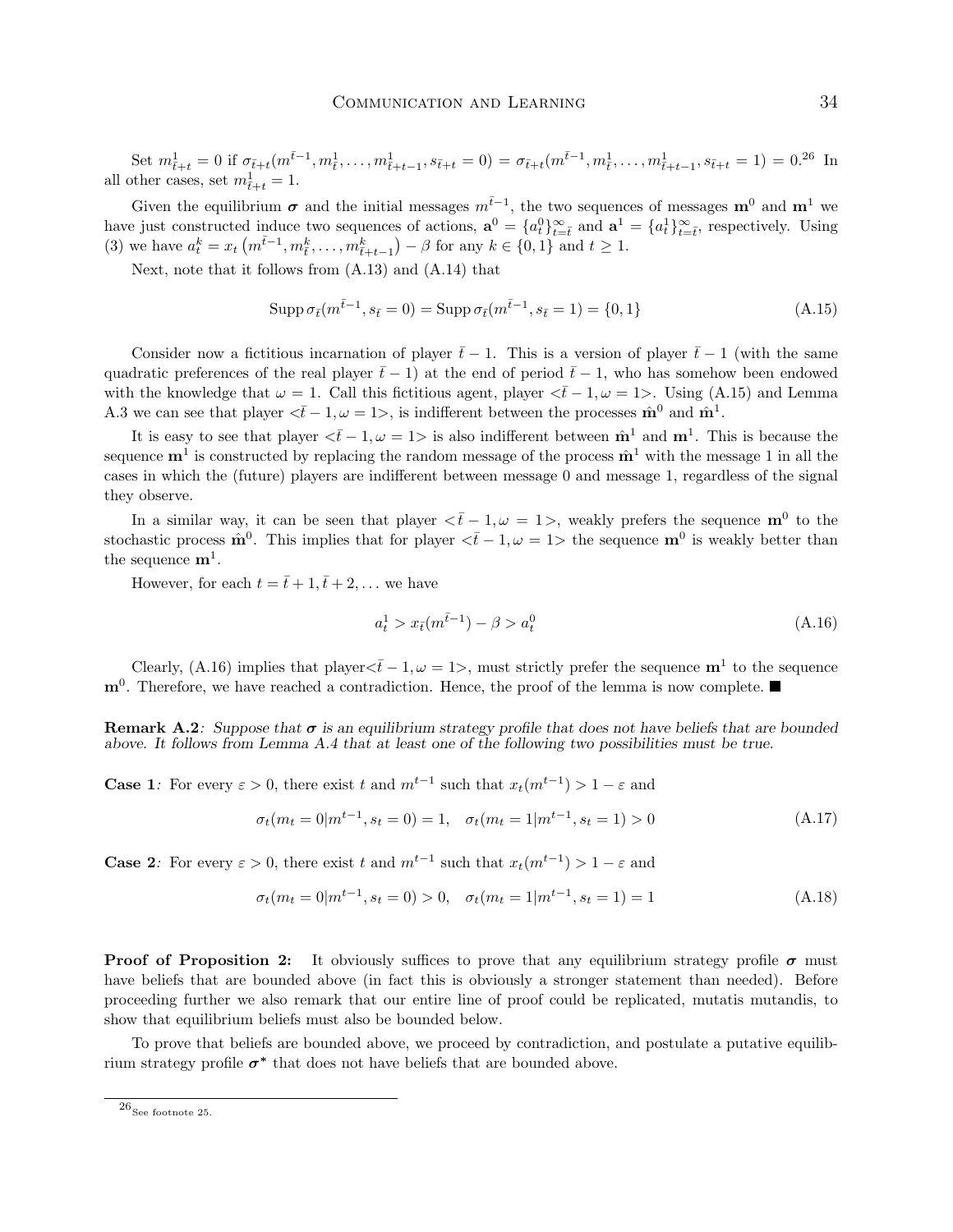Given such a  $\sigma^*$ , from Remark A.2, one (or both) of Cases 1 and 2 must hold. In the remainder of the argument, we assume that Case 1 holds. The argument for Case 2 is completely analogous and hence omitted.

Since Case 1 holds we can find a player t and an  $m^{t-1}$  with t's posterior after observing  $s_t = 0$  (that is  $x_t^E(m^{t-1}, s_t = 0)$  arbitrarily close to 1, who will play  $m_t = 0$  with probability 1. To close the proof of Proposition 2 we now proceed to show he prefers to deviate and send message  $m_t = 1$ .

Consider then such a player t who observes  $m^{t-1}$ . From (A.17) and Bayes' rule, the beliefs of player  $t+1$  at the beginning of  $t+1$ ,  $x_{t+1}(m^{t-1}, m_t)$ , after observing the messages  $m_t = 0$  and  $m_t = 1$  respectively satisfy

$$
x_t^E(m^{t-1}, s_t = 0) \le x_{t+1}(m^{t-1}, m_t = 0) < z(x_t^E(m^{t-1}, s_t = 0)) < \\
x_{t+1}(m^{t-1}, m_t = 1) = h(x_t^E(m^{t-1}, s_t = 0))\n \tag{A.19}
$$

where the functions  $z$  and  $h$  are defined by

$$
z(x) = \frac{xp}{xp + (1-x)(1-p)}
$$
 and 
$$
h(x) = \frac{xp^2}{xp^2 + (1-x)(1-p)^2}
$$
 (A.20)

Consider a fictitious player, call him  $\langle -1, x \rangle$  who looks at our model from the end of a fictitious period "-1," just before the beginning of period 0, and assigns probability x to  $\omega = 1$ . Player  $\langle -1, x \rangle$  does not take any action and receives discounted quadratic loss payoffs from the actions of all future players just like all other players in the game. Crucially, player  $\langle -1, x \rangle$  also has the capacity to start the game endowing player  $t = 0$  with a belief y that  $\omega = 1$ , which may or may not equal his own belief x.

Fix an arbitrary strategy profile  $\sigma$ , which may or may not be an equilibrium strategy profile. Assume that play and the updating of beliefs proceeds according to  $\sigma$ , with player 0 starting off with a (common knowledge among the following players) prior belief that  $\omega = 1$  with probability y. We denote the payoff to player  $\langle -1, x \rangle$  by  $V(x, y, \sigma)$ .

Consider now again player t observing  $m^{t-1}$  as above. Using (A.19) his equilibrium continuation payoff from sending  $m_t = 0$  after observing  $s_t = 0$  is clearly bounded above by

$$
\max_{y,\sigma} V(x_t^E(m^{t-1}, s_t = 0), y, \sigma)
$$
\n
$$
\text{s.t.} \quad x_t^E(m^{t-1}, s_t = 0) \le y \le z(x_t^E(m^{t-1}, s_t = 0))
$$
\n
$$
(A.21)
$$

Simlarly, using (A.19) again his equilibrium continuation payoff from sending  $m_t = 1$  after observing  $s_t$  $= 0$  is clearly bounded below by

$$
\min_{\sigma} V(x_t^E(m^{t-1}, s_t = 0), h(x_t^E(m^{t-1}, s_t = 0)), \sigma)
$$
\n(A.22)

Consider next the program

$$
\mathcal{L}^*(x) = \max_{y, \sigma, \sigma'} V(x, y, \sigma) - V(x, h(x), \sigma')
$$
  
s.t.  $x \le y \le z(x)$  (A.23)

Since we are by assumption in Case 1 and hence t's posterior can be assumed to be arbitrarily close to 1,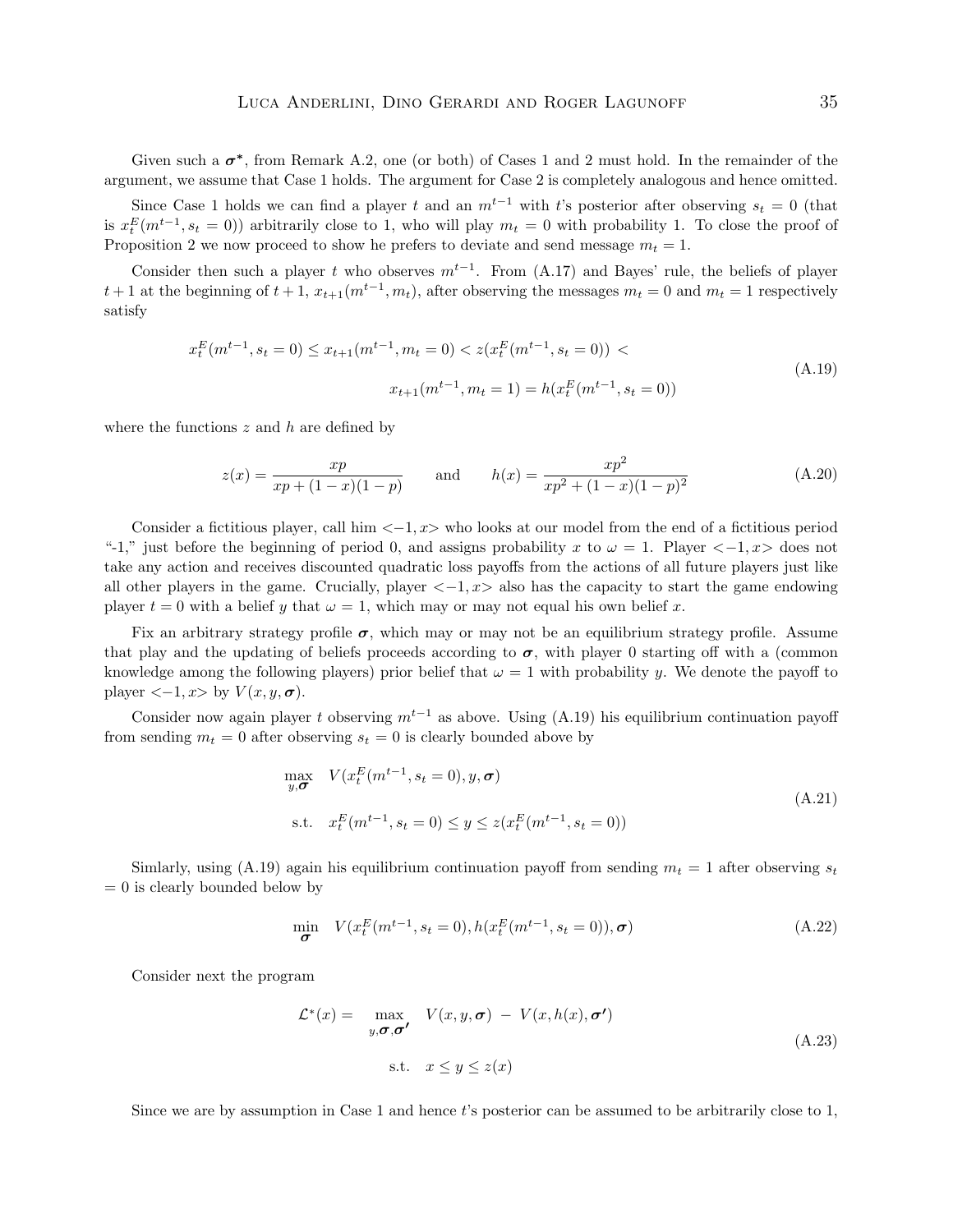using (A.21) and (A.22) we can now see that to prove Proposition 2 it is enough to show that  $\mathcal{L}^*(x)$  defined in  $(A.23)$  is negative for x sufficiently close to 1.

To solve (A.23), we form the Lagrangian

$$
\mathcal{L}(x, y, \sigma, \sigma', \phi, \psi) = [V(x, y, \sigma) - V(x, h(x), \sigma')] + \phi(z(x) - y) + \psi(y - x)
$$
(A.24)

with Lagrange multipliers  $\phi \geq 0$  and  $\psi \geq 0$ . Given x, a saddle point of L is defined as a list  $(\bar{y}, \bar{\sigma}, \bar{\sigma}', \bar{\phi}, \bar{\psi})$ that satisfies

$$
\mathcal{L}(x, y, \sigma, \sigma', \bar{\phi}, \bar{\psi}) \leq \mathcal{L}(x, \bar{y}, \overline{\sigma}, \overline{\sigma}', \bar{\phi}, \bar{\psi}) \leq \mathcal{L}(x, \bar{y}, \overline{\sigma}, \overline{\sigma}', \phi, \psi)
$$

To see that saddle points exist, observe that  $\mathcal L$  is continuous, the feasible sets of y,  $\sigma$  and  $\sigma'$  are compact (in the latter two cases, in the product topology), and the constraints on  $\gamma$  constitute a compact-valued correspondence of x. As always,  $\mathcal L$  is linear in nonnegative multipliers so a minimizing pair  $(\phi, \bar \psi)$  necessarily exists. Denote the set of saddle point solutions of  $\mathcal L$  given x by  $S^*(x) \times S_*(x)$  where  $S^*(x)$  is the set of saddle maximizers  $(\bar{y}, \bar{\sigma}, \bar{\sigma}')$  and  $S_*(x)$  the set of saddle minimizers  $(\bar{\phi}, \bar{\psi})$ . By Berge's Maximum Theorem (Berge, 1963),  $S^*(x)$  and  $S_*(x)$  are upper-hemicontinuous correspondences, and  $S^*(x)$  is compact valued. Finally, it is well known (see for instance Rockafellar, 1970) that saddle points of  $\mathcal L$  are solutions to the original problem in (A.23), and so for any saddle point,  $(\bar{y}, \bar{\sigma}, \bar{\sigma}', \bar{\phi}, \bar{\psi})$  we must have

$$
\mathcal{L}^*(x) \equiv \mathcal{L}(x, \bar{y}, \overline{\boldsymbol{\sigma}}, \overline{\boldsymbol{\sigma}}', \bar{\phi}, \bar{\psi})
$$

Therefore, it now suffices to show that  $\mathcal{L}(x, \bar{y}, \bar{\sigma}, \bar{\sigma}', \bar{\phi}, \bar{\psi}) < 0$  when x is sufficiently close to one.

To see that this is the case, observe first that the derivative  $\mathcal{L}_x$  of  $\mathcal L$  with respect to x clearly exists, and  $\mathcal{L}_x(x, y, \sigma, \sigma', \phi, \psi)$  is a continuous function of all its arguments. Consequently, an Envelope Theorem due to Milgrom and Segal (2002, Theorem 5) can be applied to show that  $\mathcal{L}^*(x)$  is left-differentiable with left-derivative given by

$$
\mathcal{L}_{x^-}^*(x) = \min_{(\bar{y}, \overline{\sigma}, \overline{\sigma}') \in S^*(x)} \max_{(\bar{\phi}, \bar{\psi}) \in S_*(x)} \mathcal{L}_x(x, \bar{y}, \overline{\sigma}, \overline{\sigma}', \bar{\phi}, \bar{\psi})
$$
(A.25)

provided that the right-hand side optimization problem in (A.25) has a solution.

The value at  $x = 1$  of the derivative  $\mathcal{L}_x$  on the right-hand side of (A.25) after some tedious algebra can be seen to be equal to,

$$
\mathcal{L}_x(1,1,\overline{\boldsymbol{\sigma}},\overline{\boldsymbol{\sigma}'},\overline{\phi},\overline{\psi})=-2\beta h'(1)+\overline{\phi}z'(1)-\overline{\psi}
$$

Observe that this derivative does not depend on  $\bar{\sigma}$  and  $\bar{\sigma}'$  and that  $\bar{y} = 1$  follows from the constraint in problem (A.23) and (A.20). Hence, when  $x = 1$ , the left-derivative in (A.25) can now be seen to be equal to

$$
\mathcal{L}_{x^{-}}^{*}(1) = \max_{(\bar{\phi}, \bar{\psi}) \in S_{*}(1)} \left[ -2\beta h'(1) + \bar{\phi}z'(1) - \bar{\psi} \right]
$$
(A.26)

We need to show that  $(A.26)$  has a well defined solution. From the first order necessary conditions for the saddle point of problem  $(A.23)$  (in other words equating to zero the partial derivative of  $\mathcal L$  with respect to y when  $x = 1$ ) we obtain

$$
\bar{\phi} - \bar{\psi} = 2\beta \tag{A.27}
$$

Substituting (A.27) into (A.26) gives

$$
\max_{S_*(1)} 2\beta(z'(1) - h'(1)) + \bar{\psi}(z'(1) - 1)
$$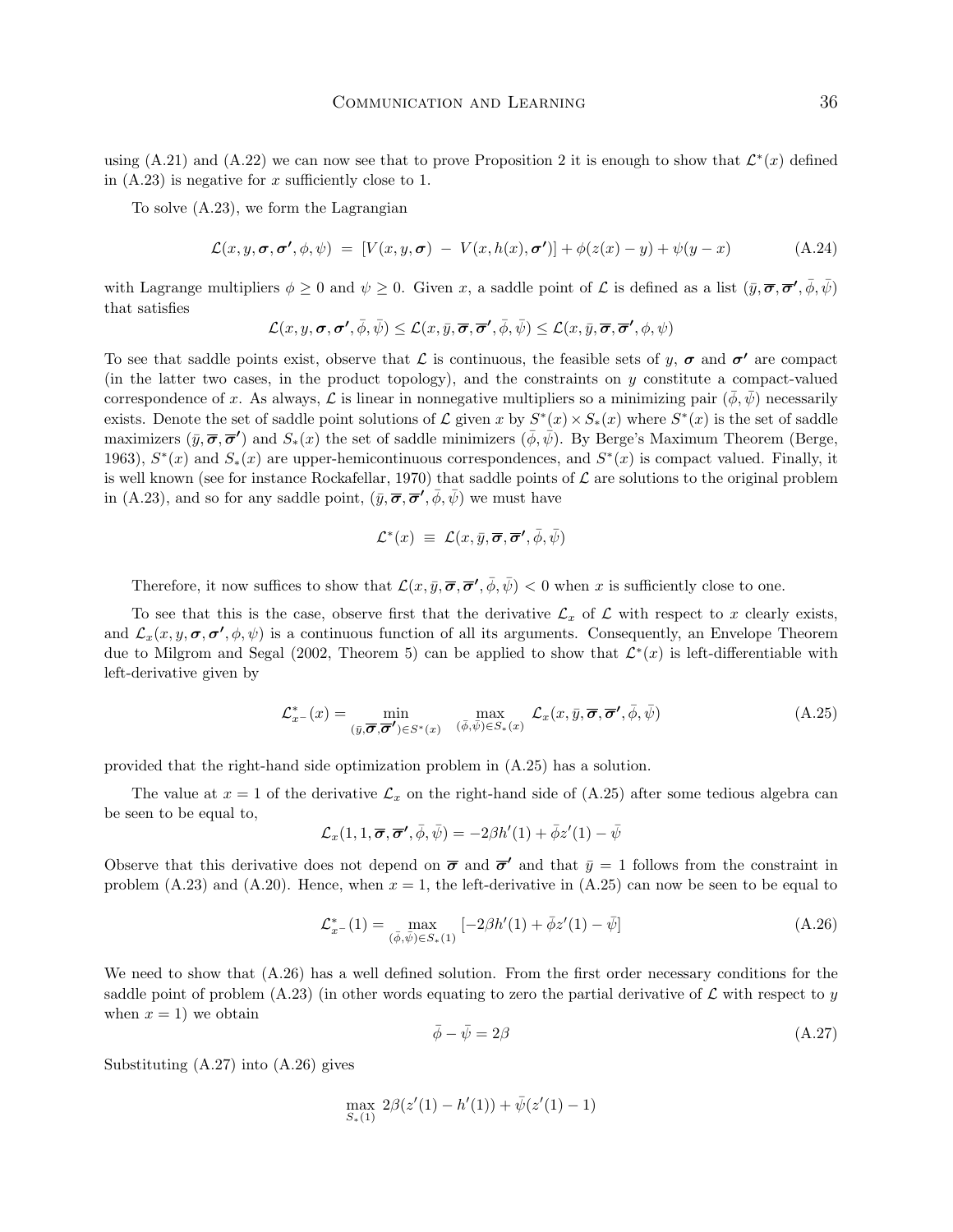Notice that, using  $(A.20)$ ,  $z'(1) - h'(1) > 0$  while  $z'(1) - 1 < 0$ .

We now proceed to prove that  $\bar{\psi} = 0$  must be a solution in  $S_*(1)$ . To see that this is the case, recall that  $S_*(\cdot)$  is upper hemicontinuous by Berge's Maximum Theorem (Berge, 1963), and so it suffices to show that  $\bar{\psi}=0$  is a solution in  $S_*(1-\varepsilon)$  for all  $\varepsilon>0$  sufficiently small. Consider then any  $x<1$ . In this case it cannot be that both constraints bind. That is, since  $z(x) > x$  for all  $x < 1$ , the constraint  $x \le y \le z(x)$  means that either  $\bar{\phi} = 0$  or  $\bar{\psi} = 0$  (or both) whenever  $x < 1$ . But for  $x = 1 - \varepsilon$ , the first order condition for y implies that for some  $f(\varepsilon)$  for which  $\lim_{\varepsilon\to 0} f(\varepsilon) = 0$ 

$$
\bar{\phi} - \bar{\psi} > 2\beta + f(\varepsilon)
$$

which for  $\varepsilon$  small, cannot be satisfied when  $\bar{\phi} = 0$  and  $\bar{\psi} > 0$ . It is therefore only satisfied when  $\bar{\psi} = 0$ . Hence,  $\bar{\psi} = 0 \in S_*(1)$  and so,

$$
\max_{S_*(1)} 2\beta(z'(1) - h'(1)) + \bar{\psi}(z'(1) - 1) = 2\beta(z'(1) - h'(1)) > 0
$$

Therefore  $\mathcal{L}_{x-}^*(1) > 0$ , as required. Since  $\mathcal{L}^*(1) = 0$ , we conclude that  $\mathcal{L}^*(x) < 0$  for x sufficiently close to one, and this concludes the proof of Proposition 2.  $\blacksquare$ 

#### A.3. Proof of Proposition 3

The proof is constructive and it starts with a few preliminaries that will be used in the construction of the message spaces and equilibria that induce limit learning.

Fix a prior  $r$  and a signal quality  $p$ . Suppose that someone could observe a signal profile of arbitrary length, comprising  $k_1$  realizations of value 1 and  $k_0$  realizations of value 0.

Let  $k = k_1 - k_0$ . Then, using Bayes' rule and simple algebra, the belief of this observer that  $\omega = 1$  would be given by

$$
\gamma(r, p, k) = \frac{1}{1 + \frac{1 - r}{r} \left(\frac{1 - p}{p}\right)^k}
$$

Hence,

$$
\Gamma(r, p) = \{x \in (0, 1) \mid x = \gamma(r, p, k) \text{ for some } k = 0, \pm 1, \pm 2, \dots\}
$$
\n(A.28)

denotes the set of beliefs that can be generated by observing arbitrary signal profiles of any length given r and p.

Let z denote the largest element of  $\Gamma(r, p)$  not exceeding 1/2. In other words, let  $z = \max\{x \in \Gamma(r, p)\}$  $x \in (0,1/2]$ . Consider a player with a beginning-of-period belief equal to z. After observing signals zero and one his beliefs are denoted  $z_0$  and  $z_1$  respectively. Using Bayes' rule, these can be trivially computed as

$$
z_0 = \frac{z(1-p)}{z(1-p) + (1-z)p} \qquad \text{and} \qquad z_1 = \frac{zp}{zp + (1-z)(1-p)} \tag{A.29}
$$

From (A.29) and the way we have defined z it is evident that  $0 < z_0 \leq 1 - p$  and  $1/2 < z_1 \leq p$ . Since by assumption  $\beta < p - 1/2$  it then follows easily that for some  $\eta > 0$  it must be that for every  $a' \in [-\beta, \eta - \beta]$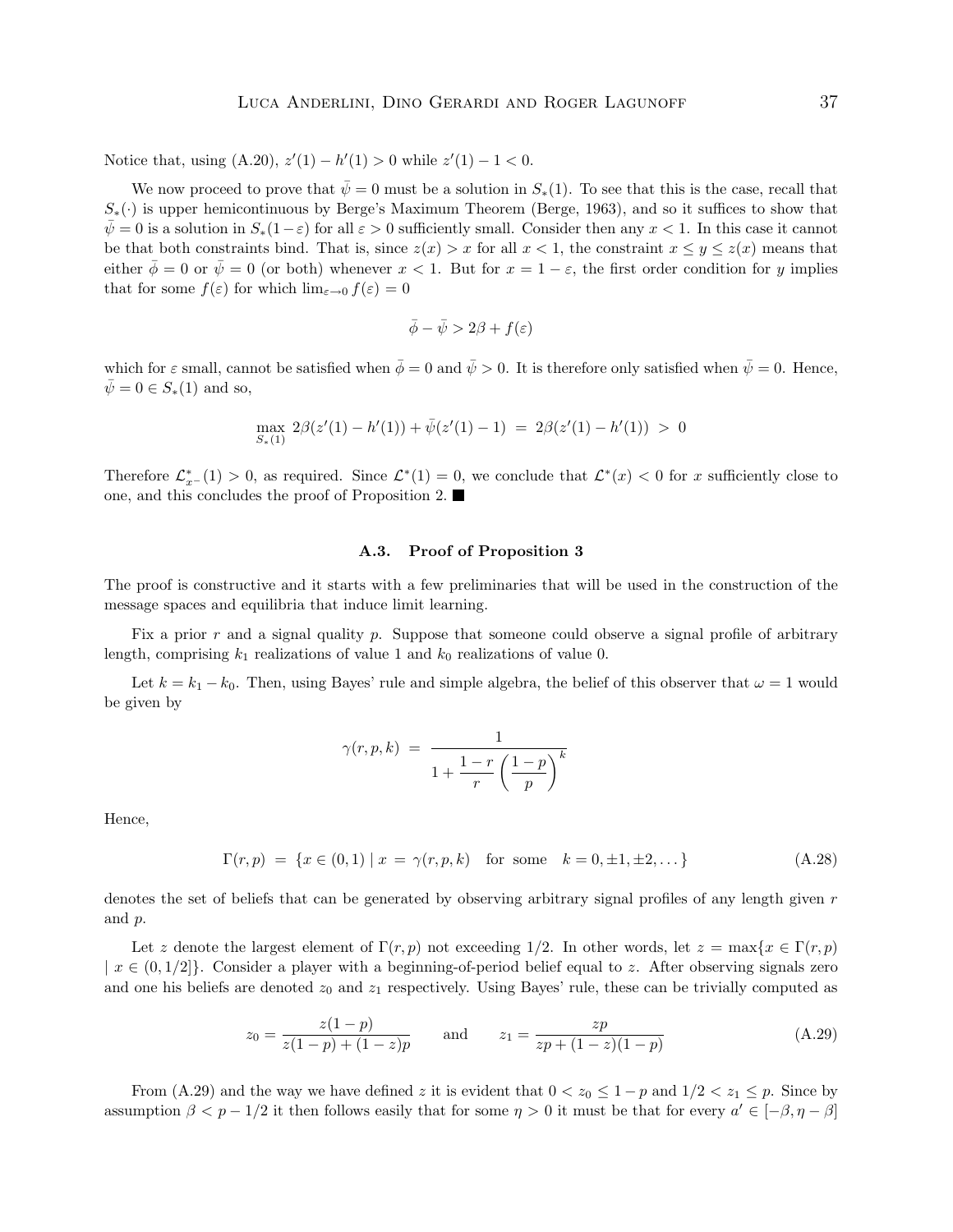and every  $a'' \in [1 - \beta - \eta, 1 - \beta]$  we have that both of the following inequalities hold

$$
-z_0(1-a')^2 - (1-z_0)a'^2 > -z_0(1-a'')^2 - (1-z_0)a''^2
$$
  

$$
-z_1(1-a')^2 - (1-z_1)a'^2 < -z_1(1-a'')^2 - (1-z_1)a''^2
$$
 (A.30)

In other words, any player who believes that  $\omega = 1$  with probability  $z_0$  prefers any  $a' \in [-\beta, \eta - \beta]$  to any  $a'' \in [1 - \beta - \eta, 1 - \beta]$ . Moreover these preferences are reversed for any player who believes that  $\omega = 1$  with probability  $z_1$ .

It useful to observe at this point that since  $z \in \Gamma(r, p)$ , there must exist an integer K (positive or negative) that satisfies

$$
z = \frac{rp^{K}}{rp^{K} + (1-r)(1-p)^{K}}
$$
\n(A.31)

For the rest of the proof we let T be an integer such that  $T - 1 + K$  is an even positive integer.

Our construction relies on strategies that embody a "review phase" of length  $T$ , with  $T$  large. During this review phase the strategies keep track of the difference between the number of signals equal to one minus the number of signals equal to zero. If this difference is more than  $K$ , then the "outcome" of the review phase is "one," while if the difference is less than or equal to K then the "outcome" of the review is "zero."

It turns out that it is convenient for the argument that follows to write the basics of the review phase in terms of T and the number of signals equal to one, rather than in terms of the difference we have just mentioned. This is why we define the review phase "outcome function"  $R_T: \{0,1\}^T \to \{0,1\}$  as follows. Consider an arbitrary sequence of signals  $s^T = (s_1, \ldots, s_T)$  of length T, and let

$$
R_T(s^T) = \begin{cases} 1 & \text{if } \sum_{t=1}^T s_t > \frac{T-1+K}{2} \\ 0 & \text{if } \sum_{t=1}^T s_t \le \frac{T-1+K}{2} \end{cases}
$$

The Weak Law of Large Numbers implies that for every  $\varepsilon > 0$ , there exists a  $\overline{T}$  such that for every  $T > \overline{T}$ 

$$
\Pr[R_T(s^T) = i \mid \omega = i] > 1 - \varepsilon \qquad \forall i \in \{0, 1\} \tag{A.32}
$$

and

$$
\Pr[\omega = i \mid R_T(s^T) = i] > 1 - \varepsilon \qquad \forall \ i \in \{0, 1\} \tag{A.33}
$$

We are now ready to specify the message spaces and strategies that induce limit learning of the state as required. Note that these will not depend on  $\delta$  even though this is allowed in principle by the statement of Proposition 3 (see footnote 18).

Fix an arbitrary  $\varepsilon > 0$  and an  $\eta > 0$  as in (A.30). Then using (A.33) find an integer T that satisfies (A.32) and such that

$$
\bar{x}_1 = \Pr[\omega = 1 | R_T(s^T) = 1] > \max\{1 - \varepsilon, 1 - \eta\}
$$

$$
\bar{x}_0 = \Pr[\omega = 1 | R_T(s^T) = 0] < \min\{\varepsilon, \eta\}
$$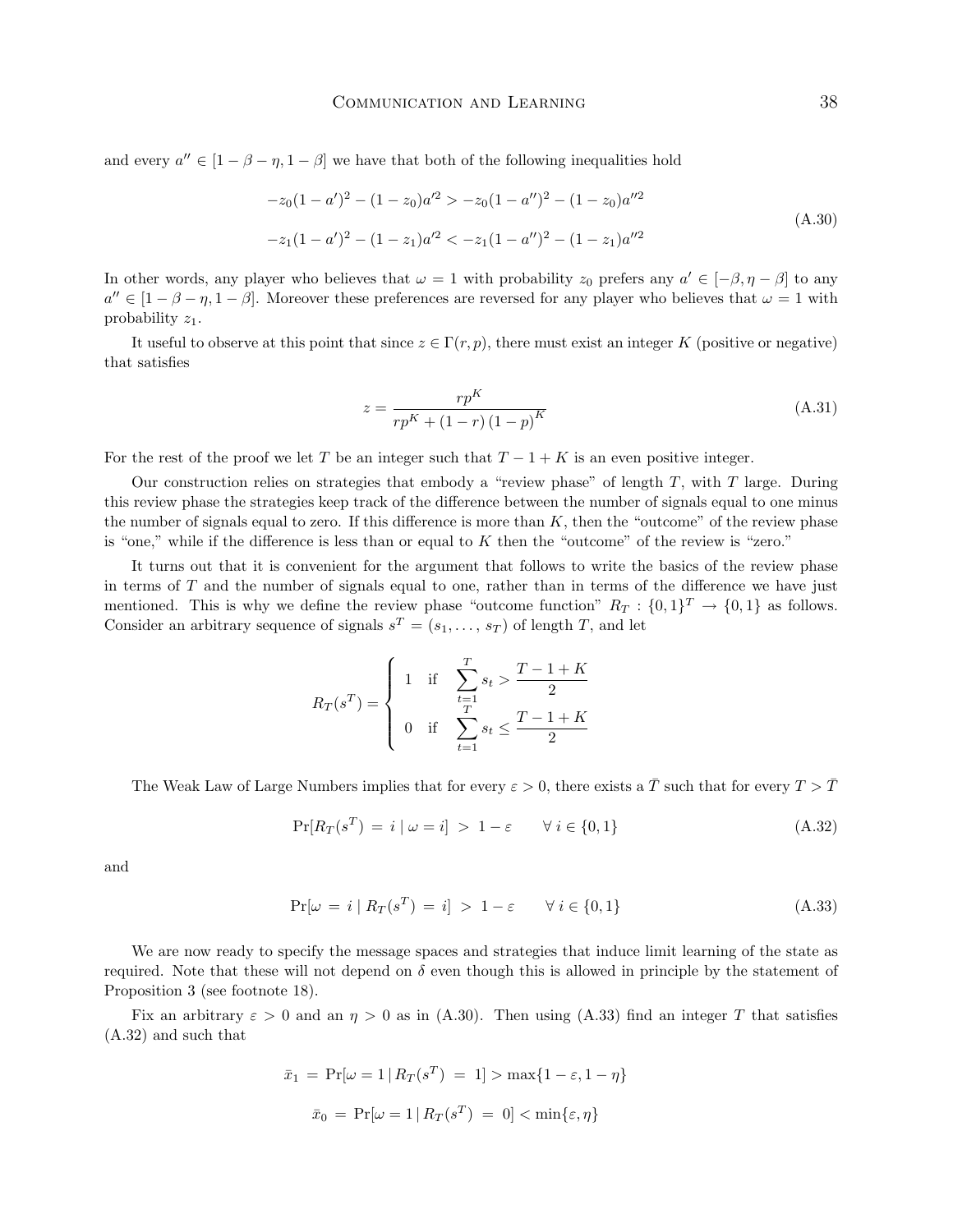#### LUCA ANDERLINI, DINO GERARDI AND ROGER LAGUNOFF 39

and

$$
\frac{\bar{x}_1(1-p)}{\bar{x}_1(1-p)+(1-\bar{x}_1)p} > z_1 \qquad \frac{\bar{x}_0p}{\bar{x}_0p+(1-\bar{x}_0)(1-p)} < z_0 \qquad (A.34)
$$

Recall that our claim is that limit learning can obtain in a Sequential Equilibrium in the sense of Kreps and Wilson (1982) (see Subsection 3.1), rather than just in a Perfect Bayesian Equilibrium. We accomplish this by constructing the message spaces in a particularly careful way, so that once the strategies are specified all messages will be sent in equilibrium with positive probability. In this way there will be nothing further to prove since off-path beliefs will not even need to be defined. With this in mind, we are now ready to proceed with the construction of message spaces.

In addition to the standard messages corresponding to integers, consider two additional ones labeled 0<sup>∗</sup> and 1<sup>∗</sup> . The integer messages are interpreted as counting the number of signals equal to one, while the 0<sup>∗</sup> and  $1^*$  are used to "declare" the outcome of the review phase. The five possibilities for  $M_t$  so that no messages are ever off-path are then as follows

(i) If  $t < T$ ,  $t \leq \frac{T-1+K}{2}$  $\frac{1+K}{2}$  and  $t < \frac{T+1-K}{2}$  $\frac{1}{2}$  then  $M_t = \{0, 1, \ldots, t\}$ (ii) If  $t < T$ ,  $t > \frac{T-1+K}{2}$  and  $t < \frac{T+1-K}{2}$  $\frac{1-K}{2}$  then  $M_t = \{0, 1, \ldots, \frac{T-1+K}{2} \}$  $\frac{1+\Lambda}{2},1^*$ (iii) If  $t < T$ ,  $t \leq \frac{T-1+K}{2}$  $\frac{1+K}{2}$  and  $t \ge \frac{T+1-K}{2}$  $\frac{1-K}{2}$  then  $M_t = \{t - \frac{T-1-K}{2}$  $\frac{1-\kappa}{2}, \ldots, t, 0^* \}$ (iv) If  $t < T$ ,  $t > \frac{T - 1 + K}{2}$  and  $t \ge \frac{T + 1 - K}{2}$  $\frac{1-K}{2}$  then  $M_t = \{t - \frac{T-1-K}{2}$  $\frac{1-K}{2}, \ldots, \frac{T-1+K}{2}$  $\frac{1+\Lambda}{2}, 0^*, 1^*$ (v) If  $t \geq T$ ∗ , 1 ∗}

We are now ready to construct a (pure) equilibrium strategy profile  $\sigma^*$  that induces limit learning of the state as required. Intuitively, all players  $t \leq T$  truthfully participate in the review phase. They truthfully count the tally of signals equal to one they are given by their predecessors on the basis of the actual signal they observe. (Player 1 has no predecessor, so he just counts to one or to zero according to the signal he observes.) Once the review phase is declared either by 0<sup>∗</sup> or 1<sup>∗</sup> all players babble, indefinitely into the future.

Formally,  $\sigma_1^*(m_0, s_1) = s_1$  for all  $s_1 \in \{0, 1\}$ . For all  $t \geq 2$ , the strategy  $\sigma_t^*$  is then defined by

$$
\sigma_t^*(m_{t-1}, s_t) = \begin{cases}\n m_{t-1} & \text{if } m_{t-1} \in \{0^*, 1^*\}, \text{ regardless of } s_t \\
m_{t-1} + 1 & \text{if } m_{t-1} + 1 \le \frac{T-1+K}{2} \text{ and } s_t = 1 \\
1^* & \text{if } m_{t-1} = \frac{T-1+K}{2} \text{ and } s_t = 1 \\
m_{t-1} & \text{if } m_{t-1} > t + \frac{K-T-1}{2} \text{ and } s_t = 0 \\
0^* & \text{if } m_{t-1} \le t + \frac{K-T-1}{2} \text{ and } s_t = 0\n \end{cases}\n \tag{A.35}
$$

Observe that if the players use the strategy profile  $\sigma^*$  defined in (A.35), then, using (A.32) and (A.33), in any period  $t > T$  the beginning-of-period belief  $x_t$  will be greater than  $1-\varepsilon$  (smaller than  $\varepsilon$ ) with probability at least  $1 - \varepsilon$  when the state is  $\omega = 1$  ( $\omega = 0$ ). Hence limit learning obtains under  $\sigma^*$ , as required.

It remains to check that  $\sigma^*$  is in fact an equilibrium for  $\delta$  sufficiently large.

Notice that in any period  $t \geq T$  only two messages will ever be sent, and only the two actions  $\bar{x}_0 - \beta$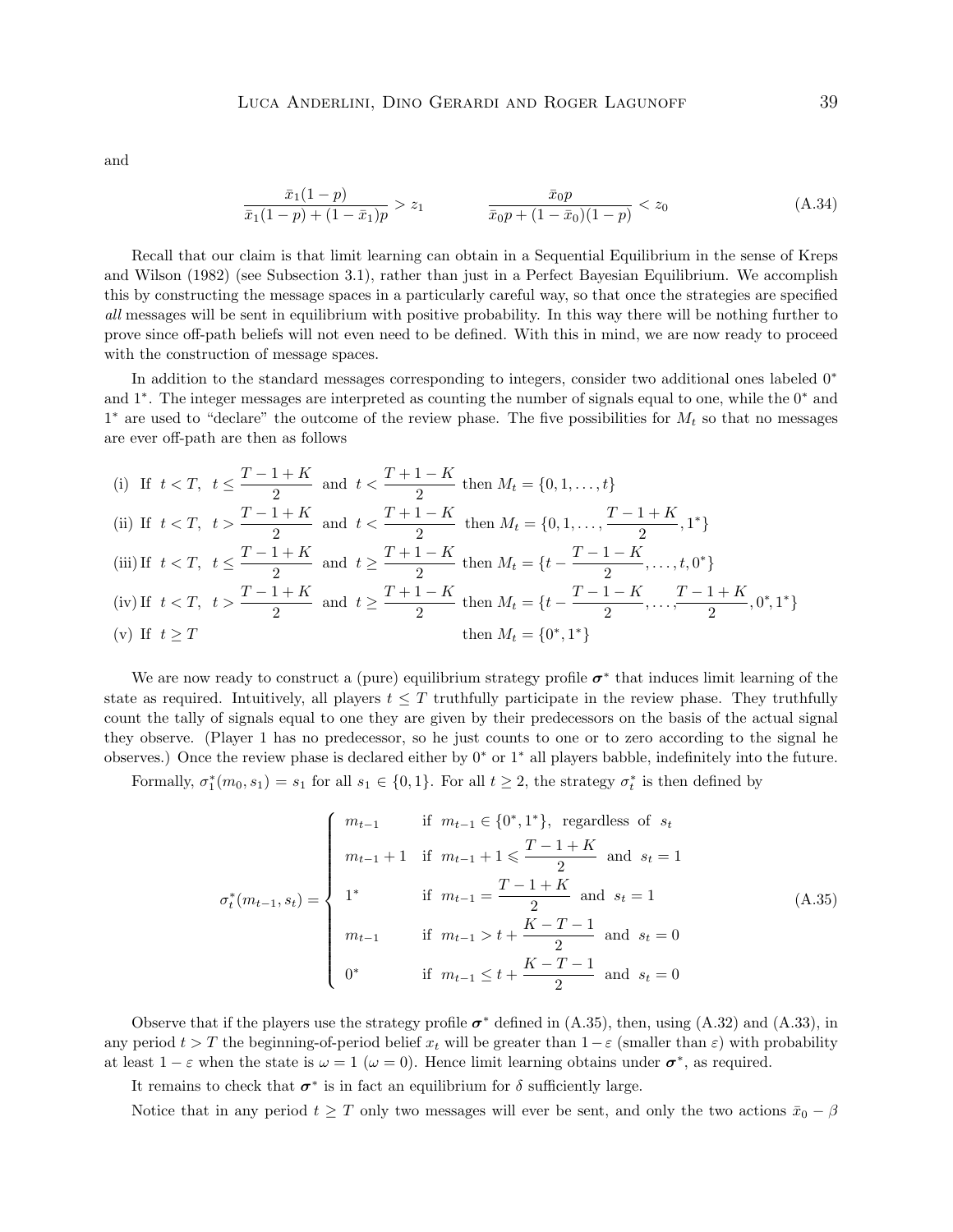and  $\bar{x}_1 - \beta$  will ever be chosen. It then follows easily from (A.30) and (A.34) that no player wants to deviate from the proposed equilibrium after T.

Finally, consider any player  $t \leq T$ . If he follows the proposed equilibrium strategy defined in (A.35), from  $T + 1$  onwards the following will take place. The action  $\bar{x}_1 - \beta$  will be played if the prior r updated on the basis of the first T signal realizations yields a belief at least as large as  $z_1$ . Conversely,  $\bar{x}_0 - \beta$  will be played if the prior r updated on the basis of the first T signal realizations yields a belief at most equal to  $z_0$ . These two actions are the only ones that will possibly be taken in period  $T + 1$  and all subsequent periods. Hence it follows from (A.30) that a player t who plays according to  $\sigma_t^*$  will induce his preferred action among these two with probability one in every period greater than T. Deviating from  $\sigma_t^*$  will necessarily reduce this probability to be strictly less than one. While following the equilibrium strategy might be costly for player t in periods before T, this is clearly sufficient to show that he will not want to deviate from the proposed equilibrium if  $\delta$  is close enough to one.

#### A.4. Proof of Proposition 4

The proof proceeds by contradiction. If limit learning obtains, some player must have a sufficiently extreme beginning-of-period belief. We show that this player has a strict incentive to announce that  $\omega = 1$  after both realizations of the signal. This contradicts limit learning and hence allows us to close the argument.

As in the proof of Proposition 2, without loss of generality, throughout the argument we consider strategies such that for every  $m^{t-1}$ ,  $x_{t+1} (m^{t-1}, m_t = 1) \ge x_{t+1} (m^{t-1}, m_t = 0)$ .

Recall that to prove Proposition 2, we showed that any equilibrium strategy profile  $\sigma$  must have beliefs that are bounded above according to Definition A.2. As we also remarked in the proof of Proposition 2, a similar argument can be used to establish that any equilibrium strategy profile  $\sigma$  must have beliefs that are bounded below according to Definition A.2.

In the remainder of the proof of Proposition 4 we use the fact that any equilibrium strategy profile  $\sigma$ must have beliefs that are bounded below. In other words, from now on we will take it as given that given any equilibrium  $\sigma$  we can find a greatest lower bound  $x > 0$  on the beginning-of-period beliefs.

Using the fact that by assumption  $p < \sqrt{2}/(1+\sqrt{2})$ , simple algebra is then sufficient to show that there exists an  $\eta > 0$  such that for any  $\hat{x} \in (0, \eta)$ , any  $\tilde{x} > \hat{x}$  and any x satisfying

$$
\frac{\tilde{x}(1-p)^2}{\tilde{x}(1-p)^2 + (1-\tilde{x})p^2} \leq x \leq \frac{\tilde{x}(1-p)}{\tilde{x}(1-p) + (1-\tilde{x})p}
$$

we have that

$$
-x[1 - \tilde{x} + \beta]^2 - (1 - x)[\tilde{x} - \beta]^2 > -x[1 - \hat{x} + \beta]^2 - (1 - x)[\hat{x} - \beta]^2
$$
\n(A.36)

Now suppose by way of contradiction that limit learning of the state is possible under the hypotheses of the proposition. Let  $\sigma^{\delta}$  be the sequence of equilibria in which limit learning takes place. For each such equilibrium, let  $x_{\delta}$  be the greatest lower bound on the beginning-of-period that, as we asserted above, we know can be found.

Since  $\eta$  as needed for  $(A.36)$  to hold is in fact fixed, it follows from our contradiction hypothesis that choosing  $\delta$  sufficiently large we can ensure that  $x_{\delta} < \eta$ .

In the rest of the proof we concentrate on the case in which the greatest lower bound  $\underline{x}_{\delta}$  is actually achieved.<sup>27</sup> Considering the first (stochastic) time in which the greatest lower bound is achieved, we can find

<sup>&</sup>lt;sup>27</sup>The argument for the case in which the beliefs converge to  $\underline{x}_{\delta}$  without ever reaching this value is very close to the one we make explicit here.<br>Some extra limit arguments are needed, which also involve extra no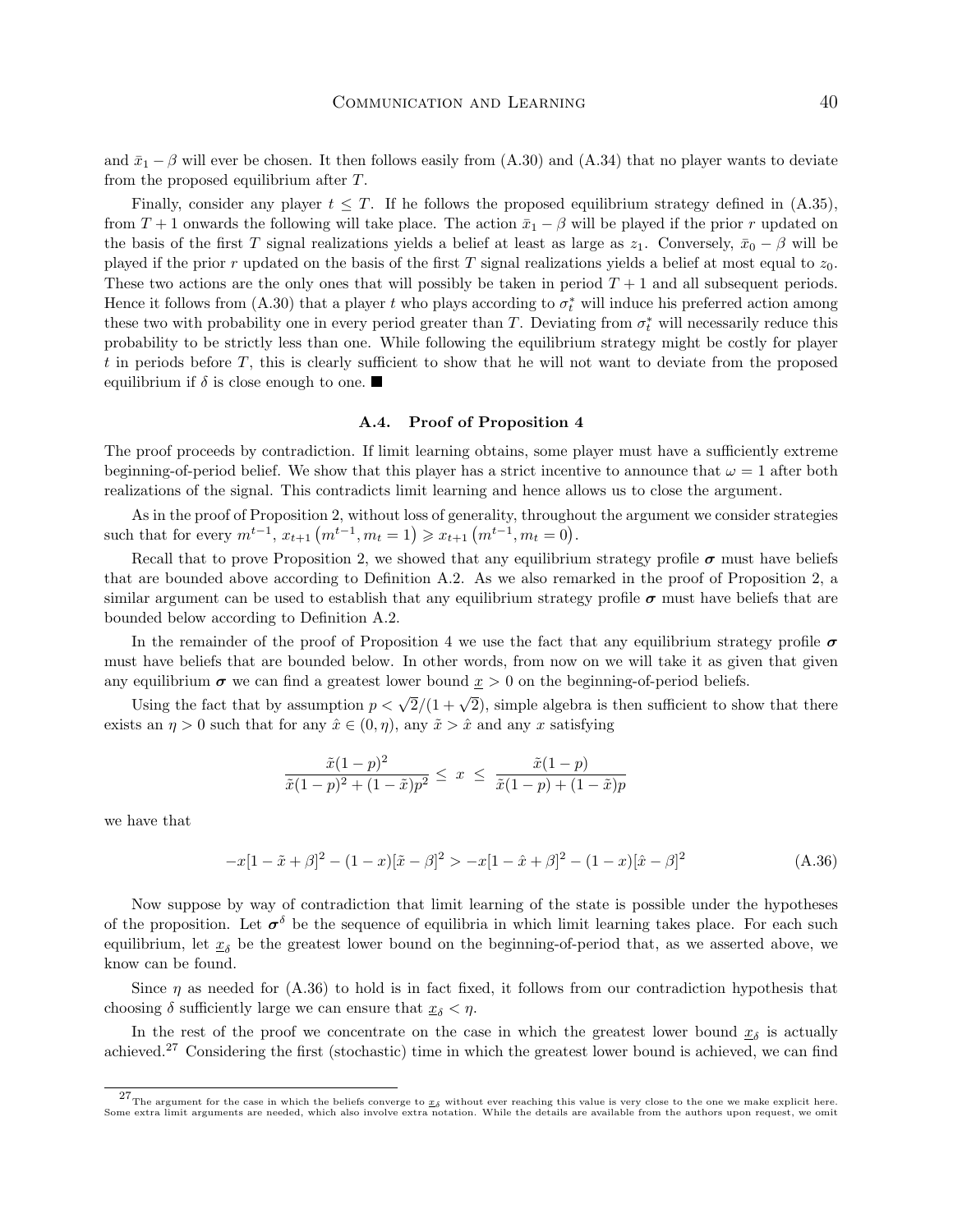a t and  $m^{t-1}$  such that  $\underline{x}_{\delta} = x_{t+1}(m^{t-1}, m_t = 0)$ , and, after observing  $m^{t-1}$ , player t's strategy satisfies

$$
\sigma_t^{\delta}(m^{t-1}, s_t=0) \neq \sigma_t^{\delta}(m^{t-1}, s_t=1), \quad \sigma_t^{\delta}(m_t=0|m^{t-1}, s_t=0)>0, \quad \sigma_t^{\delta}(m_t=1|m^{t-1}, s_t=1)>0
$$

which, in turn, imply that

$$
x_t^E(m^{t-1}, s_t = 0) \le \underline{x}_{\delta} = x_{t+1}(m^{t-1}, m_t = 0) <
$$

$$
x_t(m^{t-1}) = \frac{x_t^E(m^{t-1}, s_t = 0)p}{x_t^E(m^{t-1}, s_t = 0)p + (1 - x_t^E(m^{t-1}, s_t = 0))(1 - p)} x_{t+1}(m^{t-1}, m_t = 1) \le x_t^E(m^{t-1}, s_t = 1) = \frac{x_t^E(m^{t-1}, s_t = 0)p^2}{x_t^E(m^{t-1}, s_t = 0)p^2 + (1 - x_t^E(m^{t-1}, s_t = 0))(1 - p)^2}
$$

Now consider the incentives of player t after observing  $s_t = 0$ . If he announces the message  $m_t = 0$  (recall that in equilibrium this happens with positive probability), then the action  $x_{\delta} - \beta$  will be chosen in every subsequent period. This is because the lower bound on beliefs  $x_{\delta}$  will have been achieved, and this implies that all players will babble in the continuation equilibrium prescribed by  $\sigma^{\delta}$ .

Suppose now instead that player t after observing  $s_t = 0$ , and therefore assigning probability  $x_t^E(m^{t-1}, s_t =$ 0) to the state  $\omega = 1$ , reports the message  $m_t = 1$  (again, notice that in equilibrium  $m_t = 1$  is sent with positive probability by player t after observing  $s_t = 1$ .

Consider now an arbitrary period  $t + \tau$  with  $\tau \geq 1$  and an arbitrary sequence of messages  $m^{t,t+\tau-1}$  with  $m_t = 0$  which occurs with positive probability after the initial sequence of messages  $m^{t-1}$ . Two cases are possible. The first case is that in period  $t + \tau$  the action  $\underline{x}_{\delta} - \beta$  is chosen because the belief has reached its lower bound  $\underline{x}_{\delta}$ . In this case player t is clearly indifferent between reporting  $m_t = 0$  or  $m_t = 1$ .

The second case is that the sequence of messages  $m^{t,t+\tau-1}$  is such that by period  $t+\tau$  the lower bound for beliefs has not been reached and perpetual babbling has not necessarily begun:  $x_{t+\tau}$   $(m^{t-1}, m^{t,t+\tau-1}) > \underline{x}_{\delta}$ . How does player t who observes  $s_t = 0$  evaluate this situation? At this point tis update belief x must satisfy

$$
\frac{x_{t+\tau}(m^{t-1}, m^{t,t+\tau-1})(1-p)^2}{x_{t+\tau}(m^{t-1}, m^{t,t+\tau-1})(1-p)^2 + (1 - x_{t+\tau}(m^{t-1}, m^{t,t+\tau-1}))p^2} \leq x \leq
$$
\n
$$
\frac{x_{t+\tau}(m^{t-1}, m^{t,t+\tau-1})(1-p)}{x_{t+\tau}(m^{t-1}, m^{t,t+\tau-1})(1-p) + (1 - x_{t+\tau}(m^{t-1}, m^{t,t+\tau-1}))p}
$$

Given this belief, it follows from (A.36) that player t strictly prefers action  $x_{t+\tau}$   $(m^{t-1}, m^{t,t+\tau-1}) - \beta$  to action  $\underline{x}_{\delta} - \beta$ .

We conclude that for player t who observes  $s_t = 0$  sending  $m_t = 1$  is strictly better than sending  $m_t = 0$ in every period  $t + 1, t + 2, \ldots$  provided that the lower bound on beliefs has not been reached. Since the probability that the bound has not been reached in any period is obviously strictly positive, we can then conclude that the player has a strict incentive to send  $m_t = 1$ , deviating from what the putative equilibrium  $\sigma^{\delta}$  prescribes. Hence, the proof of Proposition 4 is now complete.

this case for the sake of brevity.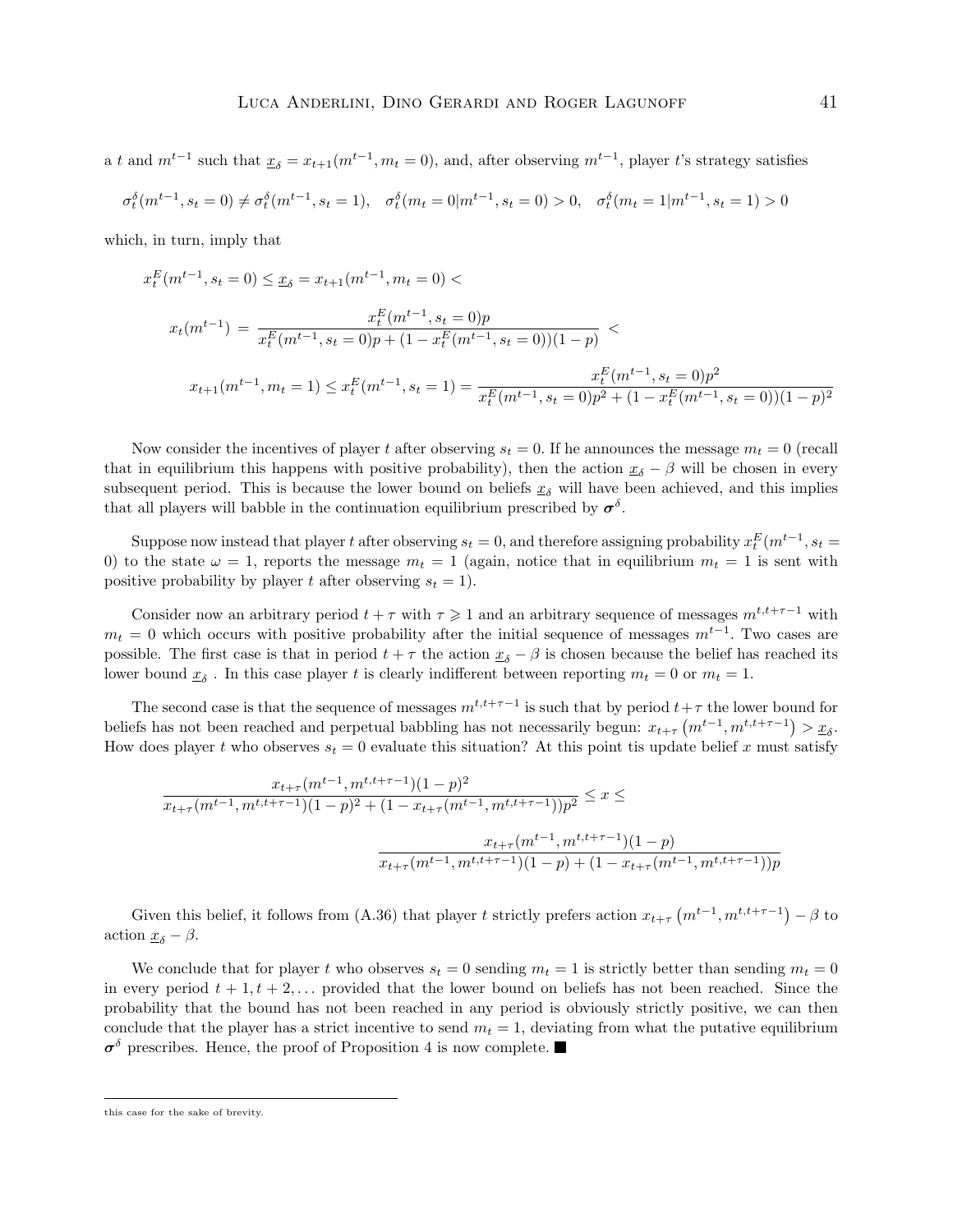#### References

- Anderlini, L., D. Gerardi, and R. Lagunoff (2008): "A 'Super' Folk Theorem for Dynastic Repeated Games," Economic Theory, 37, 357–394.
- (2010): "Social Memory, Evidence and Conflict," Review of Economic Dynamics, 13, 559–574.
- ANDERLINI, L., AND R. LAGUNOFF (2005): "Communication in Dynastic Repeated Games: 'Whitewashes' and 'Coverups'," [Economic Theory](http://www.springerlink.com/content/8452j37238224771/fulltext.pdf), [26,](http://www.springerlink.com/content/8452j37238224771/fulltext.pdf) [265–299.](http://www.springerlink.com/content/8452j37238224771/fulltext.pdf)
- BANERJEE, A. (1992): "A Simple Model of Herd Behavior," *Quarterly Journal of Economics*, 107, 797–817.
- BERGE, C. (1963): *Topological Spaces*. New York: Macmillan.
- CARRILLO, J., AND T. MARIOTTI (2000): "Strategic Ignorance as a Self-Disciplining Device," Review of Economic Studies, 67, 529–44.
- CRAWFORD, V. P., AND J. SOBEL (1982): "Strategic Information Transmission," Econometrica, 50, 1431–1351.
- FARRELL, J., AND M. RABIN (1996): "Cheap Talk," Journal of Economic Perspectives, 10, 103–118.
- FORGES, F. (1986): "An Approach to Communication Equilibria," *Econometrica*, 54, 1375– 1385.
- Fudenberg, D., and J. Tirole (1991): Game Theory. Cambridge, Massachusetts: The MIT Press.
- GALE, D. (1996): "What Have We Learned from Social Learning?," *European Economic* Review, Papers and Proceedings of the Tenth Annual Congress of the European Economic Association, 40, 617–628.
- Golosov, M., V. Skreta, A. Tsyvinski, and A. Wilson (2011): "Dynamic Strategic Information Transmission," NYU, mimeo.
- Hawking, S. W. (ed.) (2003): On the Shoulders of Giants: The Great Works of Physics and Astronomy. Philadelphia: Running Press.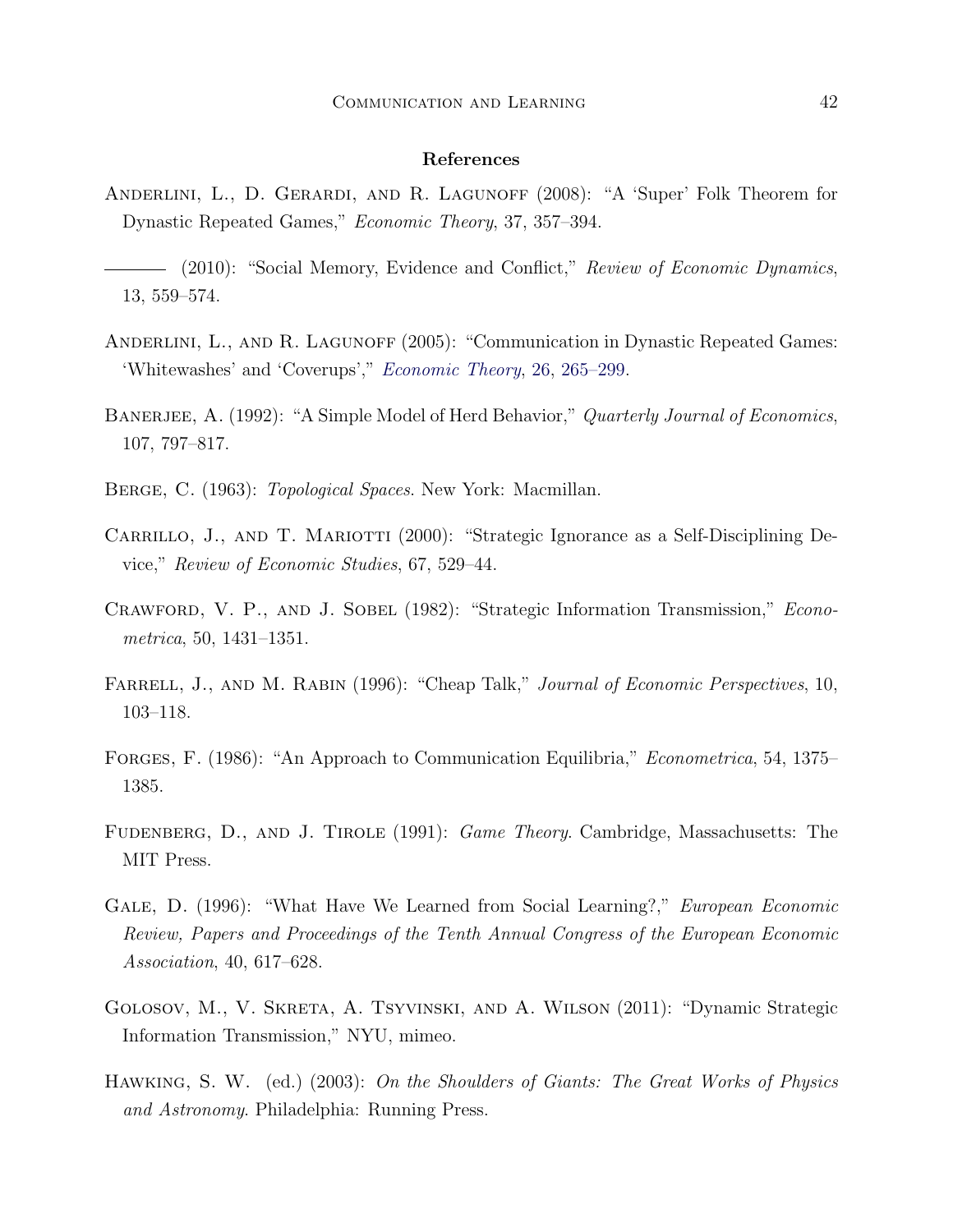- KARTIK, N. (2009): "Strategic Communication with Lying Costs," Review of Economics Studies, 76, 1359–1395.
- Kobayashi, H. (2007): "Folk Theorems for Infinitely Repeated Games Played by Organizations with Short-Lived Members," International Economic Review, 48, 517–549.
- Kreps, D. M., and R. Wilson (1982): "Sequential Equilibria," Econometrica, 50, 863– 894.
- Krishna, V., and J. Morgan (2001): "A Model of Expertise," Quarterly Journal of Economics, 116, 747–775.
- (2008): "Cheap Talk," in The New Palgrave Dictionary of Economics, ed. by L. Blume, and S. Durlauf,  $2^{nd}$  edn. New York, NY: McMillan.
- LAGUNOFF, R. (2006): "Credible Communication in Dynastic Government," Journal of Public Economics, 90, 59–86.
- LAGUNOFF, R., AND A. MATSUI (2004): "Organizations and Overlapping Generations Games: Memory, Communication, and Altruism," Review of Economic Design, 8, 383– 411.
- Li, W. (2007): "Changing One's Mind when the Facts Change: Incentives of Experts and the Design of Reporting Protocols," Review of Economic Studies, 74, 1175–1194.
- Mailath, G., and L. Samuelson (2006): Repeated Games and Reputations: Long Run Relationships. Oxford: Oxford University Press.
- Milgrom, P., and I. Segal (2002): "Envelope Theorems for Arbitrary Choice Sets," Econometrica, 70, 583–601.
- Moscarini, G., M. Ottaviani, and L. Smith (1998): "Social Learning in a Changing World," Economic Theory, 11, 657–665.
- Myerson, R. B. (1982): "Optimal Coordination Mechanisms in Generalized Principal-Agent Problems," Journal of Mathematical Economics, 10, 67–81.
- OTTAVIANI, M., AND P. N. SØRENSEN (2006): "Professional Advice," Journal of Economic Theory, 126, 120–142.
- ROCKAFELLAR, R. T. (1970): Convex Analysis. Princeton, NJ: Princeton University Press.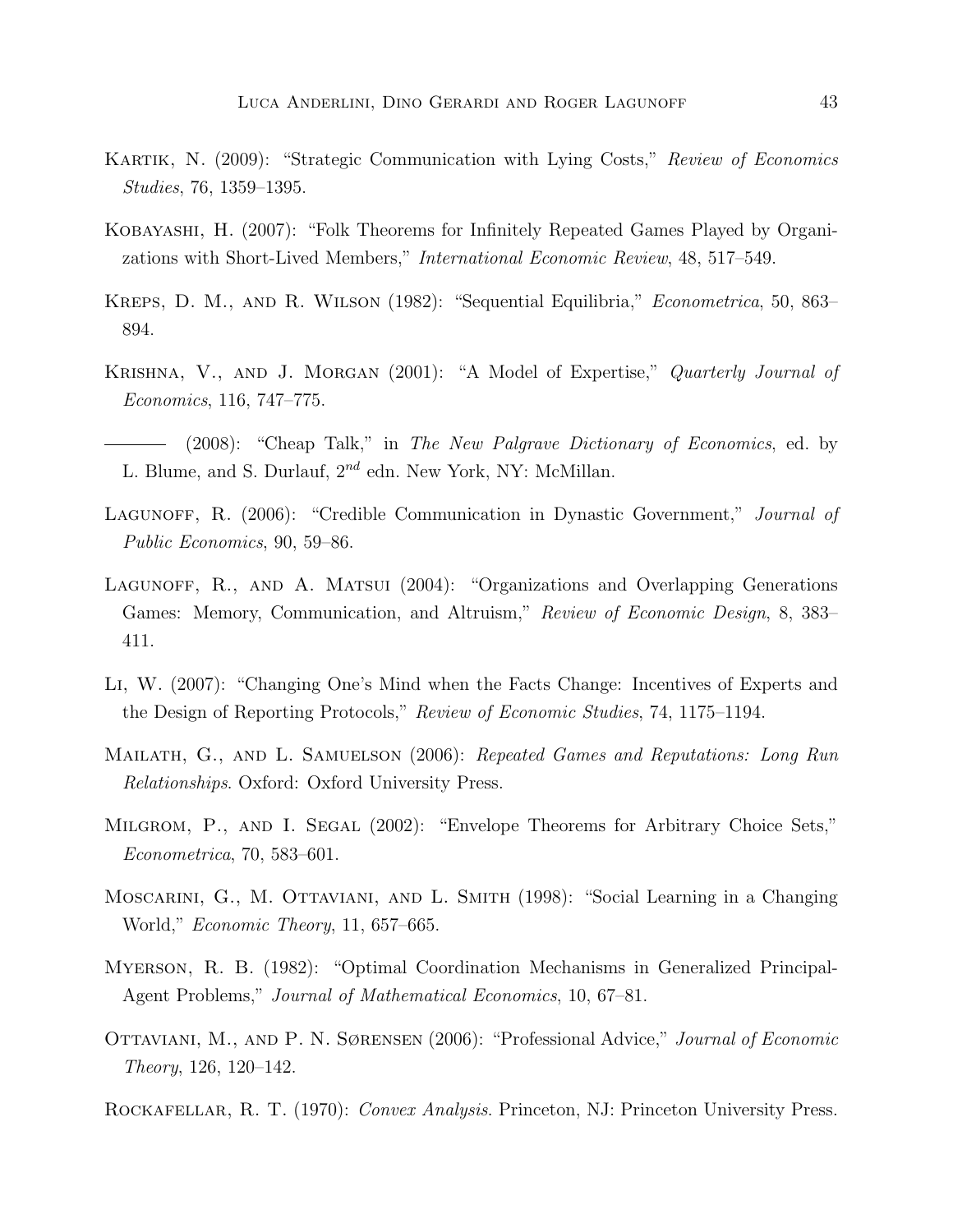- SMITH, L., AND P. SØRENSEN (2008): "Informational Herding and Optimal Experimentation," University of Michigan, mimeo.
- SOBEL, J. (2000): "Economists' Models of Learning," Journal of Economic Theory, 94, 241–261.
- (2009): "Signaling Games," in *Encyclopedia of Complexity and System Science*, ed. by R. A. Myers. Berlin: Springer-Verlag.
- SPECTOR, D. (2000): "Rational Debate and One-Dimensional Conflict," Quarterly Journal of Economics, 115, 181–200.
- TAUB, B. (1997): "Dynamic Agency with Feedback," Rand Journal of Economics, 28, 515– 543.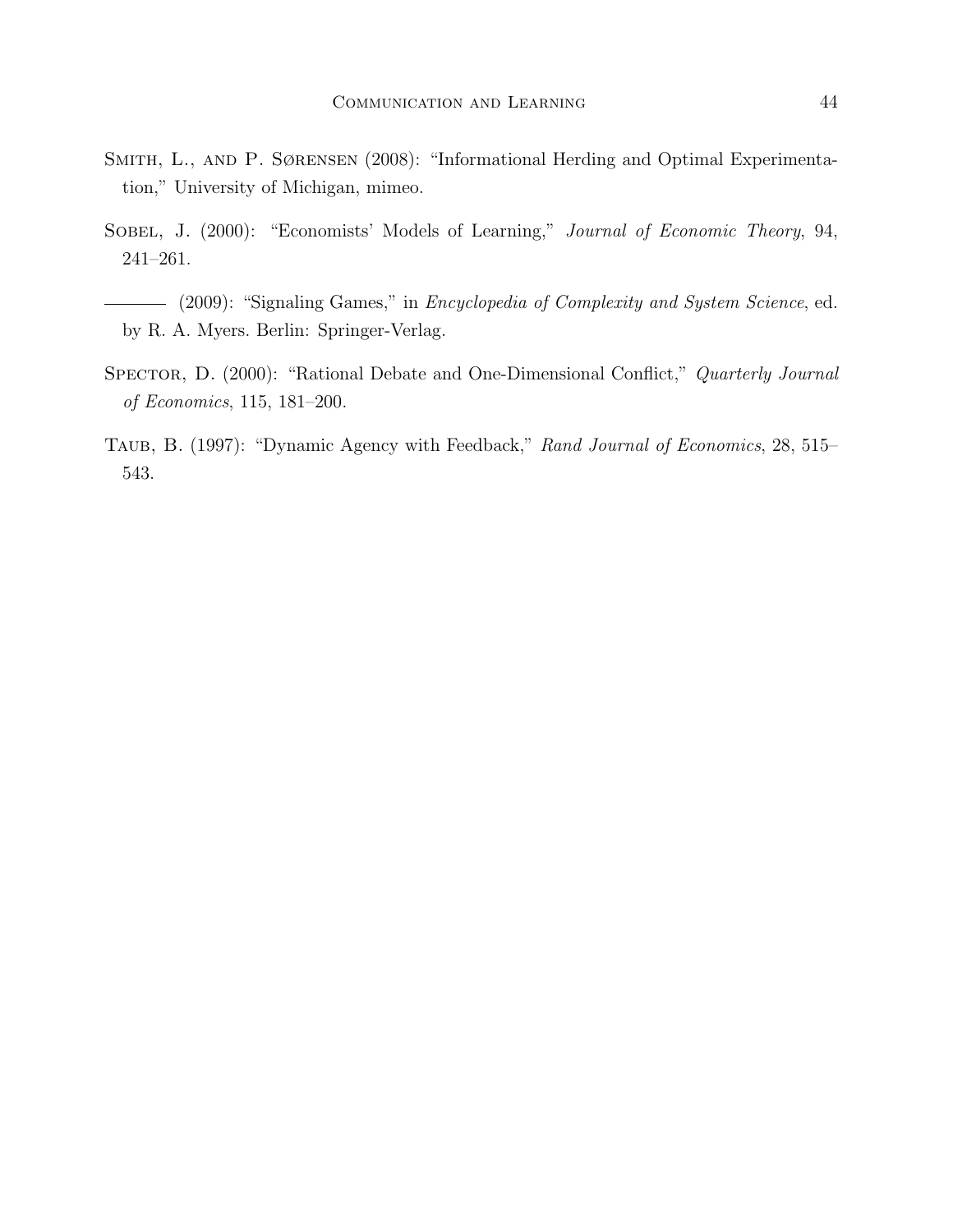## Supplement to "Communication and Learning:" Omitted Proofs Luca Anderlini Dino Gerardi Roger Lagunoff June 2011

**Proof of Lemma A.2:** Let  $\hat{U}_t(m_t, \omega)$  be the same type of continuation payoff as  $U_t(m_{t-1}, \omega)$  defined in (A.2), but this time assuming that t sends message  $m_t$ . Clearly,  $\hat{U}_t(m_t, \omega)$  and  $U_t(m_{t-1}, \omega)$  are related so that

$$
U_t(m_{t-1}, \omega) = \int_{\gamma_t \in [0,1]} \left[ \Pr(s_t = 0 | \omega) \hat{U}_t(\sigma_t(m_{t-1}, s_t = 0, \gamma_t), \omega) + \Pr(s_t = 1 | \omega) \hat{U}_t(\sigma_t(m_{t-1}, s_t = 1, \gamma_t), \omega) \right] d\gamma_t
$$

Fix two messages  $m_{t-1}$  and  $m'_{t-1}$  with  $x_t(m_{t-1}) > x_t(m'_{t-1})$ . Consider any  $\tau > 0$  and any sequence  $s^{t,t+\tau-1}$ . We define the set

$$
Z^{t,t+\tau-1}(m_{t-1}, m'_{t-1}, s^{t,t+\tau-1}) = \left\{ \gamma^{t,t+\tau-1} \in [0, 1]^{\tau} \text{ such that} \right\}
$$

$$
a_{t+\tau'}(m_{t-1}, s^{t,t+\tau'-1}, \gamma^{t,t+\tau'-1}) > a_{t+\tau'}(m'_{t-1}, s^{t,t+\tau'-1}, \gamma^{t,t+\tau'-1}) \ \forall \ \tau' = 1, ..., \tau \right\}
$$

For convenience, the rest of the argument is divided into three separate steps.

**Step 1**: Fix an M and  $\sigma^*$  as in Remark A.1. Let  $m_{\bar{t}-1}$  and  $m'_{\bar{t}-1}$  be two messages such that  $x_{\bar{t}}(m_{\bar{t}-1})$  >  $x_{\bar{t}}\left(m'_{\bar{t}-1}\right)$ . Then for every  $\omega \in \{0,1\}$  it must be that

$$
U_{\bar{t}}(m_{\bar{t}-1},\omega) - U_{\bar{t}}(m'_{\bar{t}-1},\omega) =
$$
\n
$$
(1-\delta) \sum_{t=1}^{\infty} \delta^{t-1} \sum_{s^{\bar{t},\bar{t}+t-1} \in \{0,1\}^t} \Pr(s^{\bar{t},\bar{t}+t-1} | \omega)
$$
\n
$$
\int [(\omega - a_{\bar{t}+t}(m_{t-1}, s^{\bar{t},\bar{t}+t-1}, \gamma^{\bar{t},\bar{t}+t-1}))^2 - (\omega - a_{\bar{t}+t}(m_{t-1}, s^{\bar{t},\bar{t}+t-1}, \gamma^{\bar{t},\bar{t}+t-1}))^2] d\gamma^{\bar{t},\bar{t}+t-1}
$$
\n
$$
Z^{\bar{t},\bar{t}+t-1}(m_{t-1}, m'_{t-1}, s^{\bar{t},\bar{t}+t-1})
$$
\n(S.1)

To keep notation usage down, during the proof of this step we let  $m_{\bar{t}-1} = m$  and  $m'_{\bar{t}-1} = m'$ .

Suppose that for some  $t \geq 0$  there is a pair of sequences  $s^{\bar{t},\bar{t}+t} = (s_{\bar{t}}, \ldots, s_{\bar{t}+t})$  and  $\gamma^{\bar{t},\bar{t}+t} = (\gamma_{\bar{t}}, \ldots, \gamma_{\bar{t}+t})$ such that: (a)  $a_{\bar{t}+\tau}(m, s_{\bar{t}}, \ldots, s_{\bar{t}+\tau-1}, \gamma_{\bar{t}}, \ldots, \gamma_{\bar{t}+\tau-1}) > a_{\bar{t}+\tau}(m', s_{\bar{t}}, \ldots, s_{\bar{t}+\tau-1}, \gamma_{\bar{t}}, \ldots, \gamma_{\bar{t}+\tau-1})$  for every  $\tau \leq t$ , and (b)  $a_{\bar{t}+t+1}(m, s_{\bar{t}}, \ldots, s_{\bar{t}+t}, \gamma_{\bar{t}}, \ldots, \gamma_{\bar{t}+t}) \leq a_{\bar{t}+t+1}(m', s_{\bar{t}}, \ldots, s_{\bar{t}+t}, \gamma_{\bar{t}}, \ldots, \gamma_{\bar{t}+t}).$  (If such a pair of sequences cannot be found then there is nothing to prove.) We need to consider two, mutually exclusive and exhaustive, cases.

**Case 1**: After the sequences  $s^{\bar{t},\bar{t}+t}$  and  $\gamma^{\bar{t},\bar{t}+t}$ , player  $\bar{t}+t$  sends the same message (say  $\tilde{m}$ ) both when player  $\bar{t}$  behaves according to m and when player  $\bar{t}$  behaves according to m'.

Clearly, after these sequences, the messages m and m' will induce the same action in every period  $\bar{t} + t + \tau$ for any  $\tau \geq 1$ . Hence in Case 1 there is nothing further to prove.

**Case 2:** After the sequences  $s^{\bar{t},\bar{t}+t}$  and  $\gamma^{\bar{t},\bar{t}+t}$ , player  $\bar{t}+t$  sends message  $\tilde{m}$  if player  $\bar{t}$  behaves according to m and message  $\tilde{m}' \neq \tilde{m}$  if player  $\bar{t}$  behaves according to m'.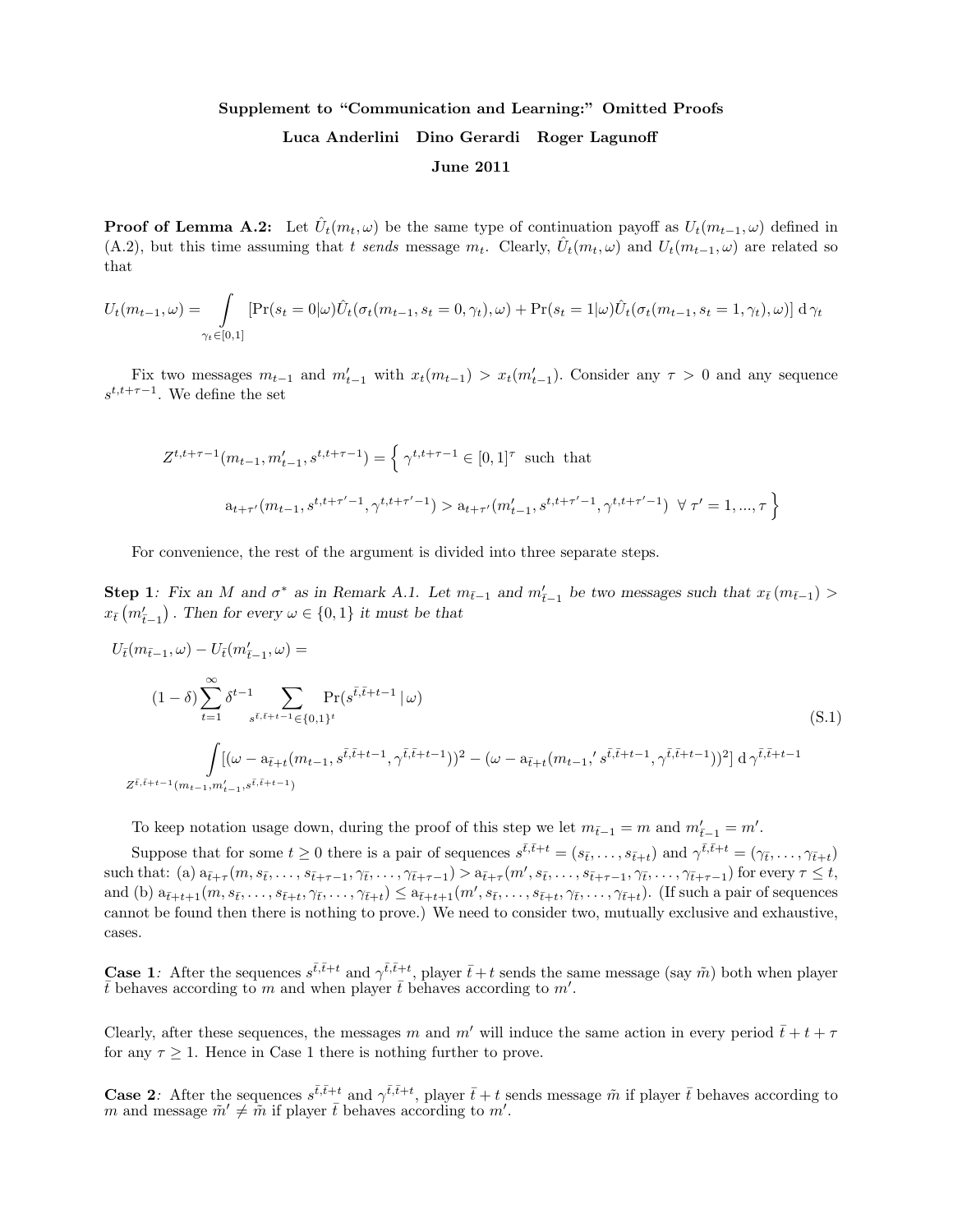Let  $\tilde{y}$  (resp.  $\tilde{y}'$ ) denote the beginning-of-period belief of player  $\bar{t} + t + 1$  when he receives  $\tilde{m}$  (resp.  $\tilde{m}'$ ). Of course,  $\tilde{y}' \geq \tilde{y}$  since

$$
\tilde{y} - \beta = a_{\bar{t}+t+1}(m, s^{\bar{t}, \bar{t}+t}, \gamma^{\bar{t}, \bar{t}+t}) \leq a_{\bar{t}+t+1}(m', s^{\bar{t}, \bar{t}+t}, \gamma^{\bar{t}, \bar{t}+t}) = \tilde{y}' - \beta
$$

Let  $\tilde{x}$  denote the end-of-period belief of player  $\bar{t}$  + t when player  $\bar{t}$  behaves according to m and the sequences of realized signals and randomization devices are  $s^{\bar{t},\bar{t}+t}$  and  $\gamma^{\bar{t},\bar{t}+t}$ , respectively. Finally, let  $\tilde{x}'$ denote the end-of-period belief of player  $\bar{t}+t$  when player  $\bar{t}$  behaves according to m' and the sequences are  $s^{\bar{t},\bar{t}+t}$  and  $\gamma^{\bar{t},\bar{t}+t}$ . Notice that  $\tilde{x} > \tilde{x}'$  since by assumption  $a_{\bar{t}+t}(m, s_{\bar{t}+1},\ldots, s_{\bar{t}+t-1}, \gamma_{\bar{t}+1},\ldots, \gamma_{\bar{t}+t-1})$  $a_{\bar{t}+t}(m', s_{\bar{t}+1}, \ldots, s_{\bar{t}+t-1}, \gamma_{\bar{t}+1}, \ldots, \gamma_{\bar{t}+t-1}).$ 

Let  $\mathcal{T}_{t+t} \subset M_{t+t-1} \times \{0,1\} \times [0,1]$  denote the set of types (a type consisting of the message received and the two random variables observed) of player  $\bar{t}+t$  who send message  $\tilde{m}$ . Also, let  $\tilde{X}^E_{\bar{t}+t}$  denote the set of corresponding beliefs, so that  $\tilde{X}_{\bar{t}+t}^E = \bigcup_{(m_{\bar{t}+t-1}, s_{\bar{t}+t}, \gamma_{\bar{t}+t}) \in \mathcal{T}_{\bar{t}+t}} x_{\bar{t}+t}^E(m_{\bar{t}+t-1}, s_{\bar{t}+t}, \gamma_{\bar{t}+t})$ . Define  $\mathcal{T}_{\bar{t}+t}'$  and  $\tilde{X}_{\bar{t}+t}^{E'}$ in a similar way (replace  $\tilde{m}$  with  $\tilde{m}'$ ).

Since each player uses Bayes' rule to compute his beginning-of-period beliefs,  $\tilde{y}$  belongs to the convex hull of  $\tilde{X}_{\bar{t}+t}^E$  and  $\tilde{y}'$  belongs to the convex hull of  $\tilde{X}_{\bar{t}+t}^{E'}$ . Notice that  $\tilde{x} \in \tilde{X}_{\bar{t}+t}^E$  and  $\tilde{x}' \in \tilde{X}_{\bar{t}+t}^{E'}$ , and recall that  $\tilde{x} > \tilde{x}'$ . This, together with  $\tilde{y}' \geq \tilde{y}$ , imply that one of the following two mutually exclusive subcases, (a) and (b), must be true.

(a) We can find three types  $(m_{\bar{t}+t-1}^1, s_{\bar{t}+t}^1, \gamma_{\bar{t}+t}^1), (m_{\bar{t}+t-1}^2, s_{\bar{t}+t}^2, \gamma_{\bar{t}+t}^2)$  and  $(m_{\bar{t}+t-1}^3, s_{\bar{t}+t}^3, \gamma_{\bar{t}+t}^3)$  such that

$$
x^{(1)} = x_{\bar{t}+t}^E(m_{\bar{t}+t-1}^1, s_{\bar{t}+t}^1, \gamma_{\bar{t}+t}^1) < x^{(2)} = x_{\bar{t}+t}^E(m_{\bar{t}+t-1}^2, s_{\bar{t}+t}^2, \gamma_{\bar{t}+t}^2) < x^{(3)} = x_{\bar{t}+t}^E(m_{\bar{t}+t-1}^3, s_{\bar{t}+t}^3, \gamma_{\bar{t}+t}^3)
$$
(S.2)

and, the two extreme types  $(m_{\bar{t}+t-1}^1, s_{\bar{t}+t}^1, \gamma_{\bar{t}+t}^1)$  and  $(m_{\bar{t}+t-1}^3, s_{\bar{t}+t}^3, \gamma_{\bar{t}+t}^3)$  send the same message, equal to either  $\tilde{m}$  or  $\tilde{m}'$ , while the intermediate type sends the other. Suppose that the extreme types send  $\tilde{m}$  and  $(m_{\tilde{t}+t-1}^2, s_{\tilde{t}+t}^2, \gamma_{\tilde{t}+t}^2)$  sends  $\tilde{m}'$  (mutatis mutandis, the reverse case is identical). Since in equilibrium no type can have a profitable deviation when selecting which message to send, it must be that for  $k = 1, 3$ 

$$
x^{(k)}\hat{U}_{\bar{t}+t}(\tilde{m},1) + (1-x^{(k)})\hat{U}_{\bar{t}+t}(\tilde{m},0) \geq x^{(k)}\hat{U}_{\bar{t}+t}(\tilde{m}',1) + (1-x^{(k)})\hat{U}_{\bar{t}+t}(\tilde{m}',0)
$$
\n(S.3)

and

$$
x^{(2)}\hat{U}_{\bar{t}+t}(\tilde{m},1) + (1-x^{(2)})\hat{U}_{\bar{t}+t}(\tilde{m},0) \leq x^{(2)}\hat{U}_{\bar{t}+t}(\tilde{m}',1) + (1-x^{(2)})\hat{U}_{\bar{t}+t}(\tilde{m}',0) \tag{S.4}
$$

Recall that by (S.2) we have  $x^{(1)} < x^{(2)} < x^{(3)}$ . Thus inequalities (S.3) and (S.4) can only be satisfied if  $\hat{U}_{\bar{t}+t}(\tilde{m},\omega) = \hat{U}_{\bar{t}+t}(\tilde{m}',\omega)$ ,  $\forall \omega \in \{0,1\}$ . Therefore, after the sequences  $s^{\bar{t},\bar{t}+t}$  and  $\gamma^{\bar{t},\bar{t}+t}$ , player  $\bar{t}$  receives the same expected continuation payoff regardless of  $\omega$  and regardless of whether he behaves according to m or behaves according to  $m'$ . This concludes the argument in subcase  $(a)$ .

(b) There are four types,  $(m_{\bar{t}+t-1}^1, s_{\bar{t}+t}^1, \gamma_{\bar{t}+t}^1), (m_{\bar{t}+t-1}^2, s_{\bar{t}+t}^2, \gamma_{\bar{t}+t}^2), (m_{\bar{t}+t-1}^3, s_{\bar{t}+t}^3, \gamma_{\bar{t}+t}^3)$  and  $(m_{\bar{t}+t-1}^4, s_{\bar{t}+t}^4, s_{\bar{t}+t}^4)$  $\gamma_{\bar{t}+t}^4$ ) such that

$$
x_{\bar{t}+t}^E(m_{\bar{t}+t-1}^1,s_{\bar{t}+t}^1,\gamma_{\bar{t}+t}^1) = x_{\bar{t}+t}^E(m_{\bar{t}+t-1}^2,s_{\bar{t}+t}^2,\gamma_{\bar{t}+t}^2) = \tilde{x}
$$

and

$$
x_{t+t}^E(m_{t+t-1}^3,s_{t+t}^3,\gamma_{t+t}^3) = x_{t+t}^E(m_{t+t-1}^4,s_{t+t}^4,\gamma_{t+t}^3) = \tilde{x}'
$$

and the two types  $(m_{\bar{t}+t-1}^1, s_{\bar{t}+t}^1, \gamma_{\bar{t}+t}^1)$  and  $(m_{\bar{t}+t-1}^3, s_{\bar{t}+t}^3, \gamma_{\bar{t}+t}^3)$  send message  $\tilde{m}$  while the two types  $(m_{\bar{t}+t-1}^2, s_{\bar{t}+t}^2, s_{\bar{t}+t}^2, s_{\bar{t}+t}^3)$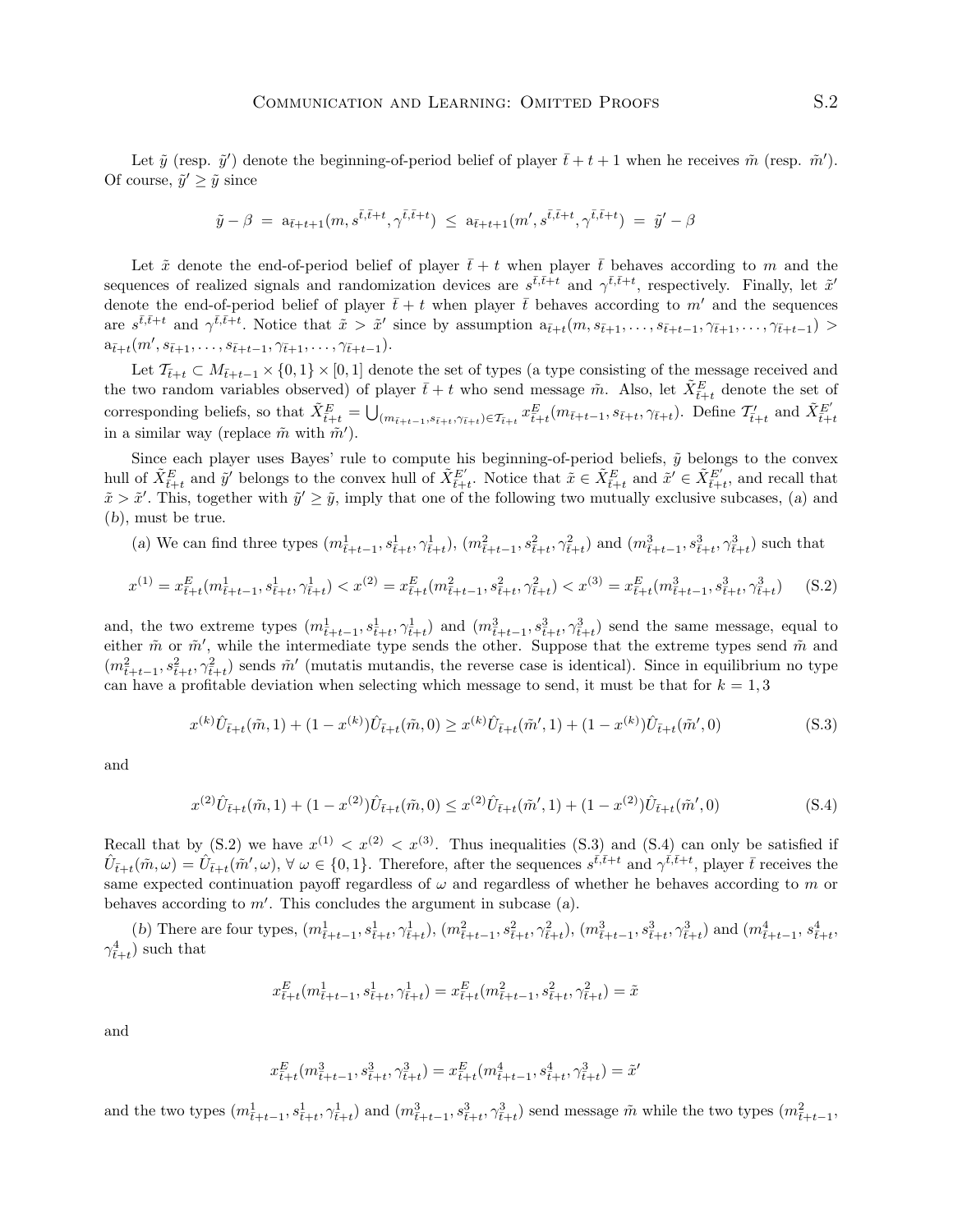$s_{\bar{t}+t}^2$ ,  $\gamma_{\bar{t}+t}^2$ ) and  $(m_{\bar{t}+t-1}^4, s_{\bar{t}+t}^4, \gamma_{\bar{t}+t}^3)$  send message  $\tilde{m}'$ .

Again, in equilibrium no type can have a profitable deviation when selecting which message to send. Recalling that  $\tilde{x} > \tilde{x}'$ , it is then immediate to see that this implies that  $\hat{U}_{\bar{t}+t}(\tilde{m}, \omega) = \hat{U}_{\bar{t}+t}(\tilde{m}', \omega)$ ,  $\forall \omega \in$  $\{0,1\}$ . Therefore, after the sequence  $s^{\bar{t},\bar{t}+t}$  player  $\bar{t}$  receives the same expected continuation payoff regardless of  $\omega$  and regardless of whether he behaves according to m or behaves according to m'. This closes the argument in case (b) and hence concludes the proof of Step 1.

Step 2: Fix an M and  $\sigma^*$  as in Remark A.1. For any  $\eta > 0$  there exists an  $\varepsilon > 0$  such that the following is true for every t. Suppose that  $m_{t-1}$  and  $m'_{t-1}$  are two messages in  $M_{t-1}$  with  $\min\{x_t(m_{t-1}), x_t(m'_{t-1})\} > 1 - \varepsilon$ and  $x_t(m_{t-1}) \neq x_t(m'_{t-1})$ . Then

$$
|U_t(m_{t-1}, 1) - U_t(m'_{t-1}, 1)| < \eta
$$

Fix  $\eta$  and choose  $\varepsilon > 0$  such that  $\varepsilon(1-\beta)^2/(1-\varepsilon) < \eta$ . By hypothesis, we can find two messages  $m_{t-1}$ and  $m'_{t-1}$  in  $M_{t-1}$  with  $x_t(m_{t-1}) > 1 - \varepsilon$  and  $x_t(m'_{t-1}) > 1 - \varepsilon$ . To keep notation usage down, during the proof of this step we let  $m_{t-1} = m$ ,  $m'_{t-1} = m'$ ,  $x_t(m_{t-1}) = x$  and  $x_t(m'_{t-1}) = x'$ . Without loss of generality, assume  $x > x'$ .

Since player t must have no incentives to deviate from his equilibrium strategy after observing  $s_t$  and  $\gamma_t$ , taking averages, the following two inequalities must be satisfied

$$
x Ut(m,1) + (1-x)Ut(m,0) \ge x Ut(m',1) + (1-x)Ut(m',0)
$$

and

$$
x'U_t(m,1) + (1-x')U_t(m,0) \le x'U_t(m',1) + (1-x')U_t(m',0)
$$

Therefore, for some  $\bar{x} \in [x',x]$  it must be that

$$
\bar{x} U_t(m,1) + (1-\bar{x}) U_t(m,0) = \bar{x} U_t(m',1) + (1-\bar{x}) U_t(m',0)
$$

Hence, using the fact that  $\bar{x} > 1 - \varepsilon$ , we conclude that

$$
|U_t(m,1) - U_t(m',1)| = \frac{(1-\bar{x})}{\bar{x}} |U_t(m',0) - U_t(m,0)| < \frac{\varepsilon}{1-\varepsilon} |U_t(m',0) - U_t(m,0)|
$$
\n(S.5)

Notice now that, using (3), it is trivial that no player will ever choose an action outside  $[-\beta, 1-\beta]$ . From (A.2) it then follows directly that the continuation payoff  $U_t(\cdot, 0)$  is bounded above by 0 and below by  $-(1-\beta)^2$ . It is then obvious that  $|U_t(m',0) - U_t(m,0)| < (1-\beta)^2$ . Hence, because of the way  $\varepsilon$  was chosen, (S.5) is enough to prove the claim in Step 2.

Step 3: Fix an M and  $\sigma^*$  as in Remark A.1. For any  $\eta > 0$  there exists an  $\varepsilon > 0$  such that the following is true for every t. Suppose that  $m_{t-1}$  and  $m'_{t-1}$  are two messages in  $M_{t-1}$  with  $\min\{x_t(m_{t-1}), x_t(m'_{t-1})\}$  $1 - \varepsilon$  and  $x_t(m_{t-1}) \neq x_t(m'_{t-1})$ . Then

$$
|U_t(m_{t-1},0) - U_t(m'_{t-1},0)| < \eta
$$

We proceed by contradiction. Then by hypothesis there must exist an  $\eta$  such that for every  $\varepsilon$  we can find messages  $m_{t-1}$  and  $m'_{t-1}$  (for some t) such that  $\min\{x_t(m_{t-1}), x_t(m'_{t-1})\} > 1 - \varepsilon$ ,  $x_t(m_{t-1}) \neq x_t(m'_{t-1})$  and

$$
|U_t(m_{t-1}, 0) - U_t(m'_{t-1}, 0)| > \eta
$$
\n(S.6)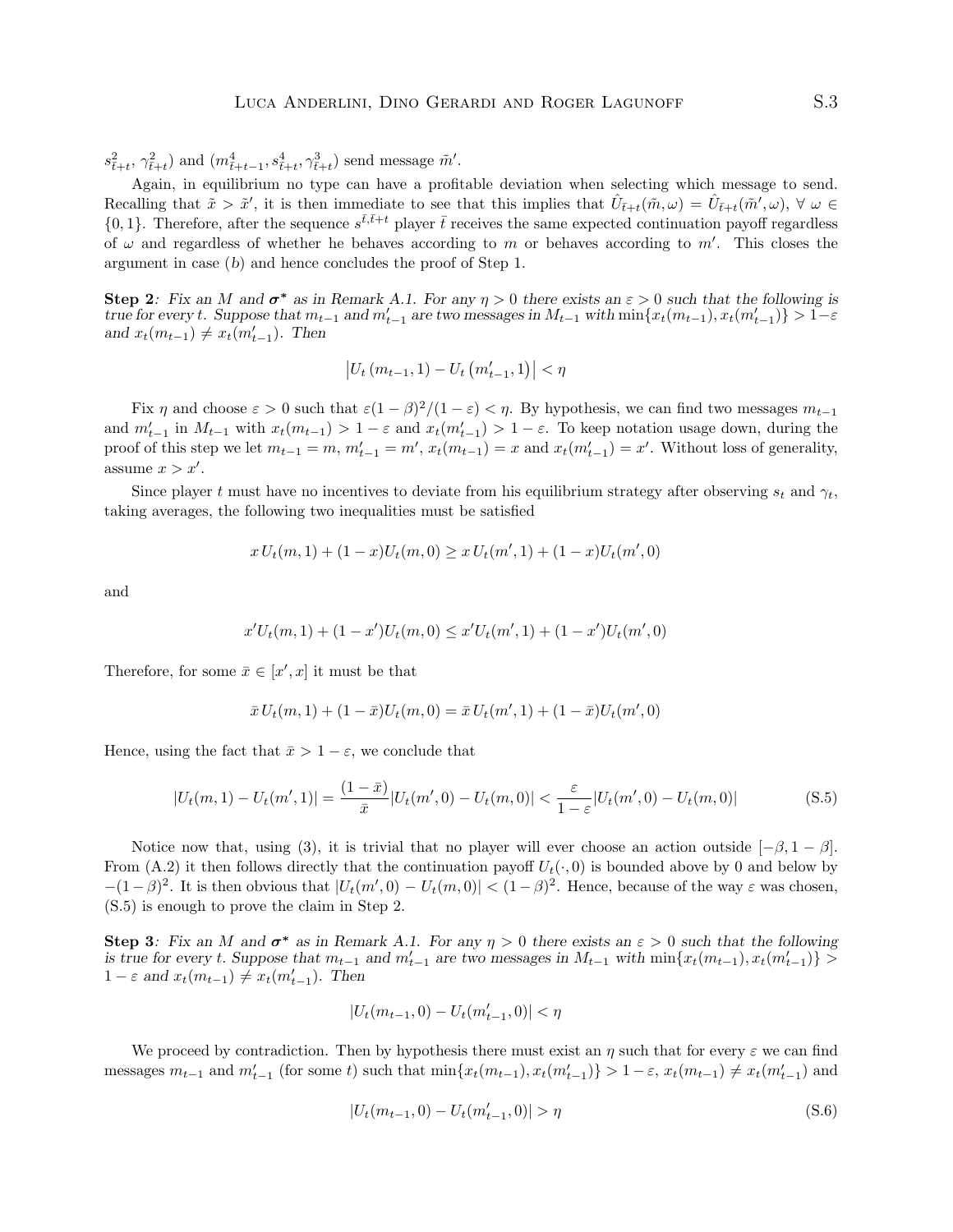To keep notation usage down, during the proof of this step we let  $m_{t-1} = m$ ,  $m'_{t-1} = m'$ ,  $x_t(m_{t-1}) = x$ and  $x_t(m'_{t-1}) = x'$ . Without loss of generality, assume  $x > x'$ . From Step 1 we know that

$$
U_t(m,0) - U_t(m',0) =
$$
  
\n
$$
(1 - \delta) \sum_{\tau=1}^{\infty} \delta^{\tau-1} \sum_{s^{t,t+\tau-1} \in \{0,1\}^t} \Pr(s^{t,t+\tau-1} | \omega)
$$
  
\n
$$
\int_{Z^{t,t+\tau-1}(m,m',s^{t,t+\tau-1})} [a_{t+\tau}(m',s^{t,t+\tau-1}, \gamma^{t,t+\tau-1})^2 - a_{t+\tau}(m, s^{t,t+\tau-1}, \gamma^{t,t+\tau-1})^2] d\gamma^{t,t+\tau-1}
$$
\n(S.7)

Just as in the proof of Step 2, the difference between continuation payoffs (appropriately normalized) conditional on  $\omega = 0$  is bounded above by  $(1 - \beta)^2$ . Therefore, from (S.7) we conclude that for any  $T \ge 1$  it must be that

$$
|U_t(m,0) - U_t(m',0)| \le
$$
  
\n
$$
(1 - \delta) \sum_{\tau=1}^T \delta^{\tau-1} \sum_{s^{t,t+\tau-1} \in \{0,1t\}^t} \Pr(s^{t,t+\tau-1}|\omega)
$$
  
\n
$$
\int_{Z^{t,t+\tau-1}(m,m',s^{t,t+\tau-1})} |a_{t+\tau}(m',s^{t,t+\tau-1},\gamma^{t,t+\tau-1})^2 - a_{t+\tau}(m,s^{t,t+\tau-1},\gamma^{t,t+\tau-1})^2| d\gamma^{t,t+\tau-1} + \delta^T (1 - \beta)^2
$$

Since T can always be chosen so that  $\delta^T(1-\beta)^2 < \eta/2$ , we conclude that there exists a T such that

$$
|U_t(m,0) - U_t(m',0)| \n(1-\delta) \sum_{\tau=1}^T \delta^{\tau-1} \sum_{s^{t,t+\tau-1} \in \{0,1\}^t} \Pr(s^{t,t+\tau-1}|\omega) \n\int_{Z^{t,t+\tau-1}(m,m',s^{t,t+\tau-1})} |a_{t+\tau}(m',s^{t,t+\tau-1},\gamma^{t,t+\tau-1})^2 - a_{t+\tau}(m,s^{t,t+\tau-1},\gamma^{t,t+\tau-1})^2| d\gamma^{t,t+\tau-1} + \frac{\eta}{2}
$$
\n(S.8)

Inequalities (S.6) and (S.8) directly imply that

$$
(1 - \delta) \sum_{\tau=1}^{T} \delta^{\tau-1} \sum_{s^{t,t+\tau-1} \in \{0,1\}^t} \Pr(s^{t,t+\tau-1} | \omega)
$$
  

$$
\int_{Z^{t,t+\tau-1}(m,m',s^{t,t+\tau-1})} |a_{t+\tau}(m',s^{t,t+\tau-1},\gamma^{t,t+\tau-1})^2 - a_{t+\tau}(m,s^{t,t+\tau-1},\gamma^{t,t+\tau-1})^2| d\gamma^{t,t+\tau-1} > \frac{\eta}{2}
$$
\n(S.9)

However, inequality (S.9) implies that there exist a  $\bar{\tau} = 1, \ldots, T$  and some sequence of signals  $s^{t,t+\bar{\tau}-1}$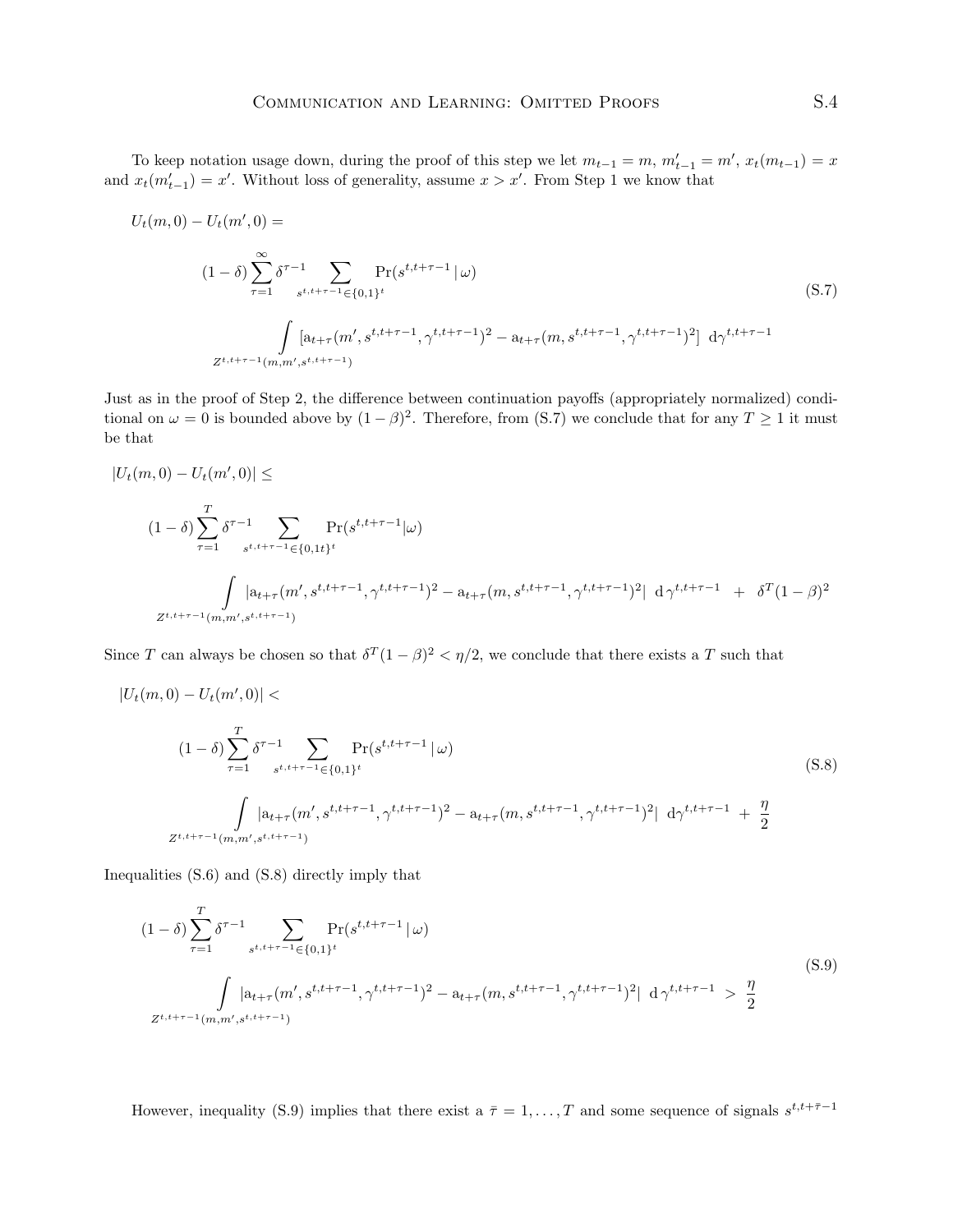such that

$$
\int_{Z^{t,t+\bar{\tau}-1}(m,m',s^{t,t+\bar{\tau}-1},\gamma} |a_{t+\bar{\tau}}(m',s^{t,t+\bar{\tau}-1},\gamma^{t,t+\bar{\tau}-1})^2 - a_{t+\bar{\tau}}(m,s^{t,t+\bar{\tau}-1},\gamma^{t,t+\bar{\tau}-1})^2 |d\gamma^{t,t+\bar{\tau}-1} > \frac{\eta}{2(1-\delta^T)}
$$

By definition, for any  $\gamma^{t,t+\bar{\tau}-1} \in Z^{t,t+\bar{\tau}-1}(m,m',s^{t,t+\bar{\tau}-1})$ , we have that  $a_{t+\bar{\tau}}(m,s^{t,t+\bar{\tau}-1},\gamma^{t,t+\bar{\tau}-1}) >$  $a_{t+\bar{\tau}}(m', s^{t,t+\bar{\tau}-1}, \gamma^{t,t+\bar{\tau}-1})$ . Since all actions are weakly smaller than  $1-\beta$ , we have

$$
\frac{\eta}{2(1-\delta^T)} \leq \int_{Z^{t,t+\bar{\tau}-1}(m,m',s^{t,t+\bar{\tau}-1},\gamma^{t,t+\bar{\tau}-1},\gamma^{t,t+\bar{\tau}-1})^2 - a_{t+\bar{\tau}}(m,s^{t,t+\bar{\tau}-1},\gamma^{t,t+\bar{\tau}-1})^2 |\mathbf{d}\gamma^{t,t+\bar{\tau}-1} =
$$
\n
$$
\int_{Z^{t,t+\bar{\tau}-1}(m,m',s^{t,t+\bar{\tau}-1},s^{t,t+\bar{\tau}-1},\gamma^{t,t+\bar{\tau}-1}) + a_{t+\bar{\tau}}(m,s^{t,t+\bar{\tau}-1},\gamma^{t,t+\bar{\tau}-1})^2 |\mathbf{d}\gamma^{t,t+\bar{\tau}-1} + a_{t+\bar{\tau}}(m,s^{t,t+\bar{\tau}-1},\gamma^{t,t+\bar{\tau}-1})^2|
$$
\n
$$
= \int_{Z^{t,t+\bar{\tau}-1}(m,m',s^{t,t+\bar{\tau}-1})} \left( \int_{Z^{t,t+\bar{\tau}-1}(m,m',s^{t,t+\bar{\tau}-1},\gamma^{t,t+\bar{\tau}-1})} \right) |\mathbf{d}\gamma^{t,t+\bar{\tau}-1} + a_{t+\bar{\tau}}(m,s^{t,t+\bar{\tau}-1},\gamma^{t,t+\bar{\tau}-1})^2|
$$

$$
[a_{t+\bar{\tau}}(m, s^{t,t+\bar{\tau}-1}, \gamma^{t,t+\bar{\tau}-1}) - a_{t+\bar{\tau}}(m', s^{t,t+\bar{\tau}-1}, \gamma^{t,t+\bar{\tau}-1})] d\gamma^{t,t+\bar{\tau}-1} <
$$

$$
\int_{Z^{t,t+\bar{\tau}-1}(m,m',s^{t,t+\bar{\tau}-1})} [2(1-\beta)][a_{t+\bar{\tau}}(m,s^{t,t+\bar{\tau}-1},\gamma^{t,t+\bar{\tau}-1}) - a_{t+\bar{\tau}}(m',s^{t,t+\bar{\tau}-1},\gamma^{t,t+\bar{\tau}-1})] d\gamma^{t,t+\bar{\tau}-1}
$$

which implies

$$
\int_{Z^{t,t+\bar{\tau}-1}(m,m',s^{t,t+\bar{\tau}-1},\gamma} [a_{t+\bar{\tau}}(m,s^{t,t+\bar{\tau}-1},\gamma^{t,t+\bar{\tau}-1}) - a_{t+\bar{\tau}}(m',s^{t,t+\bar{\tau}-1},\gamma^{t,t+\bar{\tau}-1})] d\gamma^{t,t+\bar{\tau}-1} > \frac{\eta}{4(1-\delta^T)(1-\beta)}
$$

Consider now the payoffs in state  $\omega = 1$  We have

$$
\int_{Z^{t,t+\bar{\tau}-1}(m,m',s^{t,t+\bar{\tau}-1})} \left| [1 - a_{t+\bar{\tau}}(m',s^{t,t+\bar{\tau}-1},\gamma^{t,t+\bar{\tau}-1})]^2 - [1 - a_{t+\bar{\tau}}(m,s^{t,t+\bar{\tau}-1},\gamma^{t,t+\bar{\tau}-1})]^2 \right| d\gamma^{t,t+\bar{\tau}-1} =
$$
\n
$$
\int_{Z^{t,t+\bar{\tau}-1}(m,m',s^{t,t+\bar{\tau}-1})} \left| [1 - a_{t+\bar{\tau}}(m',s^{t,t+\bar{\tau}-1},\gamma^{t,t+\bar{\tau}-1})]^2 - [1 - a_{t+\bar{\tau}}(m,s^{t,t+\bar{\tau}-1},\gamma^{t,t+\bar{\tau}-1})]^2 \right| d\gamma^{t,t+\bar{\tau}-1} =
$$
\n
$$
\int_{Z^{t,t+\bar{\tau}-1}(m,m',s^{t,t+\bar{\tau}-1})} \left[ a_{t+\bar{\tau}}(m,s^{t,t+\bar{\tau}-1},\gamma^{t,t+\bar{\tau}-1}) - a_{t+\bar{\tau}}(m',s^{t,t+\bar{\tau}-1},\gamma^{t,t+\bar{\tau}-1},\gamma^{t,t+\bar{\tau}-1},\gamma^{t,t+\bar{\tau}-1}) \right] d\gamma^{t,t+\bar{\tau}-1} \ge
$$
\n
$$
[2 - a_{t+\bar{\tau}}(m,s^{t,t+\bar{\tau}-1},\gamma^{t,t+\bar{\tau}-1}) - a_{t+\bar{\tau}}(m',s^{t,t+\bar{\tau}-1},\gamma^{t,t+\bar{\tau}-1})] d\gamma^{t,t+\bar{\tau}-1} \ge
$$

$$
2\beta \int_{Z^{t,t+\bar{\tau}-1}(m,m',s^{t,t+\bar{\tau}-1},\gamma)} [a_{t+\bar{\tau}}(m,s^{t,t+\bar{\tau}-1},\gamma^{t,t+\bar{\tau}-1}) - a_{t+\bar{\tau}}(m,s^{t,t+\bar{\tau}-1},\gamma^{t,t+\bar{\tau}-1})] d\gamma^{t,t+\bar{\tau}-1} > \frac{2\beta\eta}{4(1-\delta^T)(1-\beta)}
$$

The strict inequality between the first and the last expression above, together with Step 1, implies that